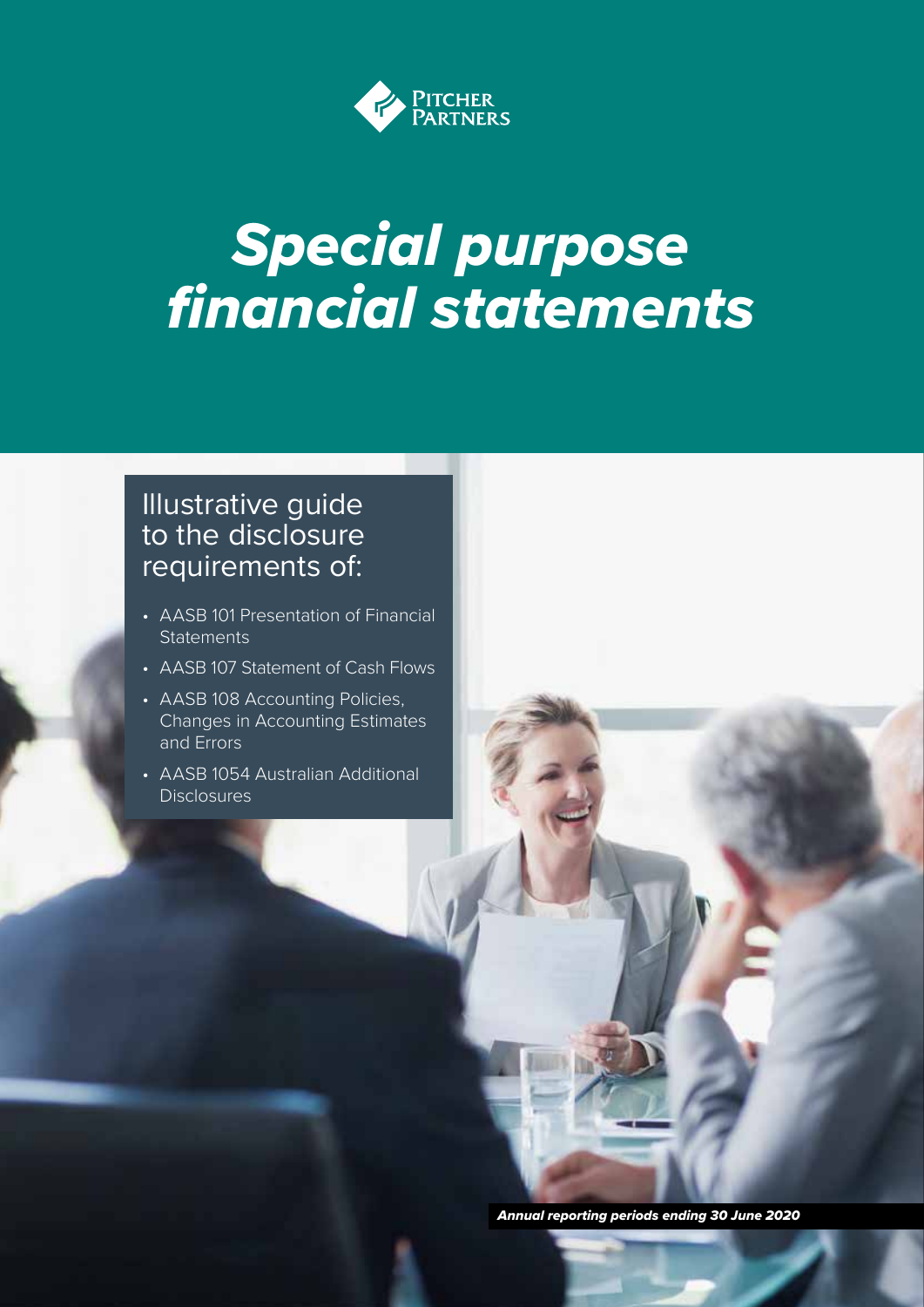*Disclaimer // The material contained in this publication is general commentary only, it is not professional advice. Before making any decision or taking any action in relation to your organisation or business, you should consult your professional advisor. To the maximum extent permitted by law, neither Pitcher Partners or its affiliated entities, nor any of our employees will be liable for any loss, damage, liability or claim whatsoever suffered or incurred arising directly or indirectly out of the use or reliance on the material contained in this publication.* 

*Pitcher Partners is an independent member of Baker Tilly International. Baker Tilly International Limited is an English company. Baker Tilly International provides no professional services to clients. Each member firm is a separate and independent legal entity, and each describes itself as such. Pitcher Partners is not Baker Tilly International's agent and does not have the authority to bind Baker Tilly International or act on Baker Tilly's behalf. None of Baker Tilly International, Pitcher Partners, nor any of the other member firms of Baker Tilly International have any liability for each other's acts or omissions. The name Baker Tilly and its associated logo is used under license from Baker Tilly International Limited.*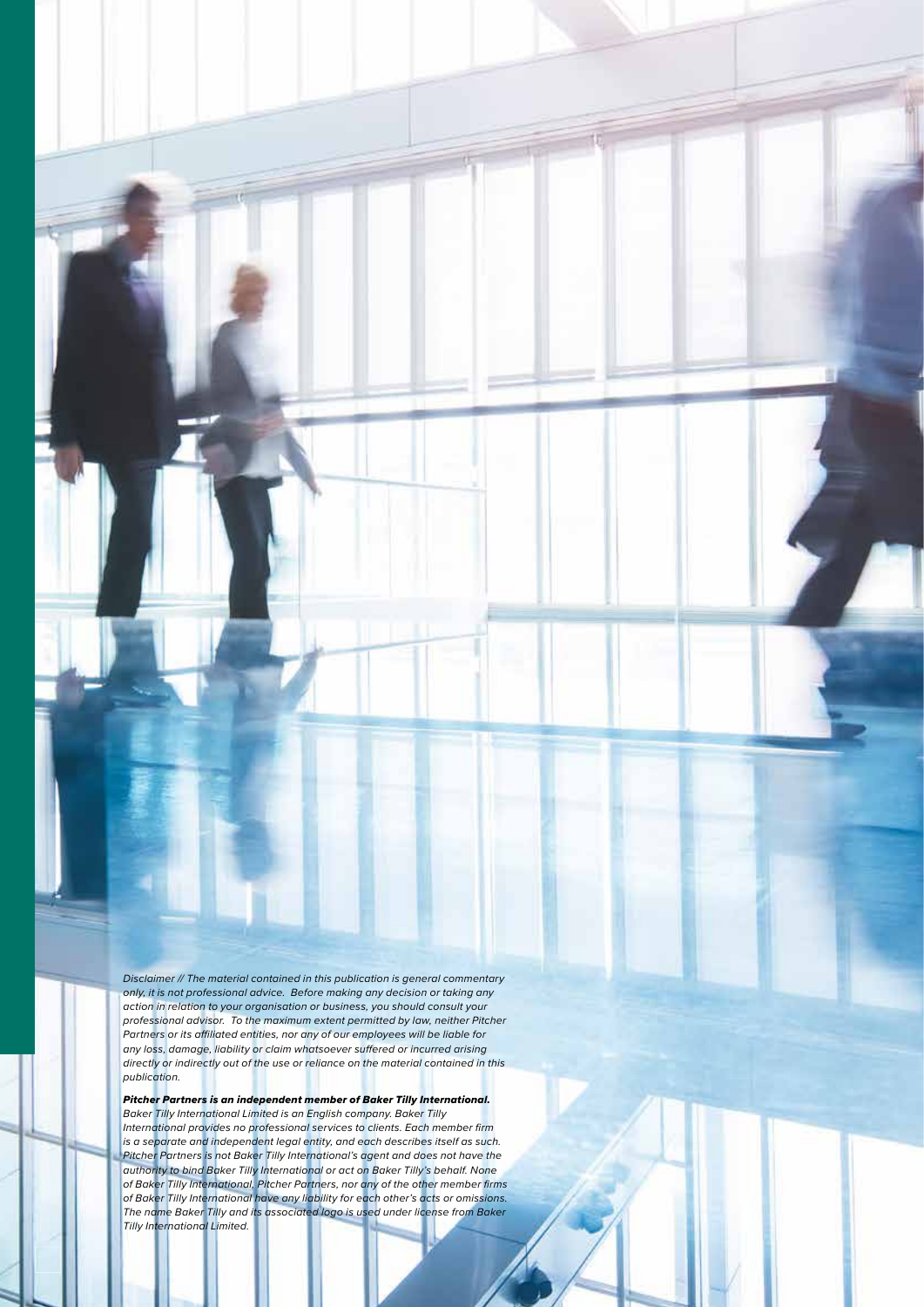## *About this illustrative guide*

Special purpose financial statements are prepared for a variety of reasons, including, for example, to satisfy legislative requirements or the entity's constitution, compliance with contracts or agreements, or simply to satisfy the internal information needs of the entity.

The extent to which special purpose financial statements are required to comply with Australian Accounting Standards is a matter to be determined with reference to the specific requirement for the preparation of the financial statements.

For example, special purpose financial statements prepared under Part 2M.3 of the *Corporations Act 2001* or under the *Australian Charities and Not-for-profits Commission Act 2012* must, as a minimum, comply with the requirements of AASB 101 *Presentation of Financial Statements*, AASB 107 *Statement of Cash Flows*, AASB 108 *Accounting Policies, Changes in Accounting Estimates and Errors*, AASB 1048 *Interpretation of Standards* and AASB 1054 *Australian Additional Disclosures*.

The purpose of this publication is to illustrate the disclosure requirements of AASB 101 *Presentation of Financial Statements*, AASB 107 *Statement of Cash Flows*, AASB 108 *Accounting Policies, Changes in Accounting Estimates and Errors* and AASB 1054 *Australian Additional Disclosures (effective for annual reporting periods ending 30 June 2020)*.

This publication does not illustrate the disclosure requirements of any other Australian Accounting Standards, or other specific requirements or considerations that may be relevant to the preparation of specific purpose financial statements. Further, this publication does not illustrate the disclosure requirements of the *Corporations Act 2001*, the *Australian Charities and Not-for-profits Commission Act 2012*, or any other legislation that may be applicable to the form and content of special purpose financial statements.

1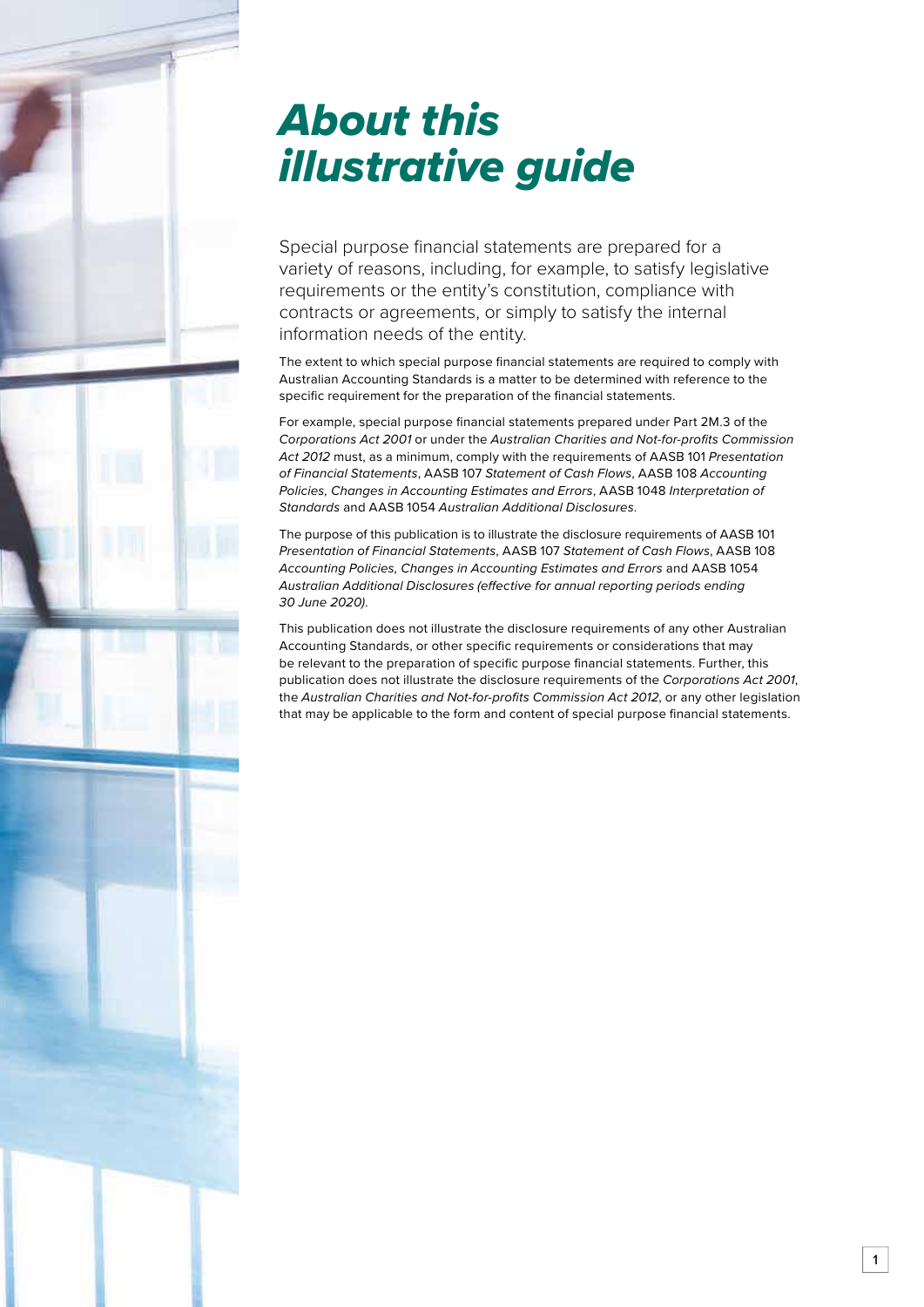| Source                      |                                                                                                                             |                |             |
|-----------------------------|-----------------------------------------------------------------------------------------------------------------------------|----------------|-------------|
| AASB 101.10(b),             | Statement of profit or loss and other comprehensive income                                                                  |                |             |
| 10(ea), 51(c)               | for the year ended 30 June 2020                                                                                             |                |             |
| AASB 101.38,                |                                                                                                                             | 2020           | 2019        |
| 38A, 51(e)                  | <b>Notes</b>                                                                                                                | (S)            | (S)         |
|                             | <b>Continuing operations</b>                                                                                                |                |             |
| AASB 101.82(a)              | Revenue from contracts with customers                                                                                       | 13,361,975     | 5,535,293   |
| AASB 101.99                 | Cost of goods sold                                                                                                          | (10, 579, 106) | (2,850,549) |
| AASB 101.82(c)              | Share of profit of associates                                                                                               |                |             |
| AASB 101.82(c)              | Share of profit of joint ventures<br>Interest income from financial assets measured                                         |                |             |
| AASB 101.82(a)              | at amortised cost                                                                                                           | 386,917        | 52,386      |
| AASB 101.82(aa)             | Gains and losses arising from the derecognition<br>of financial assets measured at amortised cost                           |                |             |
| AASB 101.82(ca)<br>and (cd) | Gains and losses arising from the reclassification<br>of financial assets                                                   |                |             |
|                             | 4<br>Other gains and losses                                                                                                 | 23,873         | 12,211      |
| AASB 101.82(b)              | Finance costs                                                                                                               | (371, 978)     | (373, 273)  |
| AASB 101.99                 | Employee benefits expense                                                                                                   | (2,487,573)    | (1,106,056) |
| AASB 101.99                 | Depreciation and amortisation expense                                                                                       | (1,062,652)    | (390, 299)  |
| AASB 101.82(ba)             | Impairment losses arising from financial assets                                                                             |                |             |
| AASB 101.99                 | Impairment losses arising from other assets                                                                                 | (108, 500)     |             |
| AASB 101.99                 | Other expenses                                                                                                              | (278,600)      | (126, 167)  |
|                             | <b>Profit before tax</b>                                                                                                    | (1, 115, 644)  | 753,546     |
| AASB 101.82(d)              | Income tax expense                                                                                                          |                |             |
|                             |                                                                                                                             |                |             |
|                             | Profit for the year from continuing<br>5<br>operations                                                                      | (1, 115, 644)  | 753,546     |
|                             | <b>Discontinued operations</b>                                                                                              |                |             |
| AASB 101.82(ea)             | Profit for the year from discontinued<br>6<br>operations                                                                    | 262,500        | (3,723)     |
| AASB 101.81A(a)             | <b>Profit for the year</b>                                                                                                  | (853, 144)     | 749,823     |
| AASB 101.91                 | Other comprehensive income, net of tax<br>Items that will not be reclassified subsequently to profit or loss:               |                |             |
| AASB 101.82A(a)(i)          | Revaluation gain on property                                                                                                | 323,400        | 224,700     |
| AASB 101.82A(a)(ii)         | Changes in fair value of financial assets designated                                                                        | 177,100        | 154,615     |
| AASB 101.82A(b)(i)          | at fair value through other comprehensive income<br>Share of other comprehensive income of associates<br>and joint ventures |                |             |
| AASB 101.82A(a)(i)          | Other (describe)                                                                                                            |                |             |
|                             |                                                                                                                             |                |             |
|                             | Items that may be reclassified subsequently to profit or loss:                                                              |                |             |
| AASB 101.82A(a)(ii)         | Changes in fair value of financial assets mandatorily<br>classified at fair value through other comprehensive<br>income     |                |             |
| AASB 101.82A(b)(ii)         | Share of other comprehensive income of associates<br>and joint ventures                                                     |                |             |
| AASB 101.82A(a)(ii)         | Other (describe)                                                                                                            |                |             |
| AASB 101.81A(b)             | Other comprehensive income for the year,<br>net of tax                                                                      | 500,500        | 379,315     |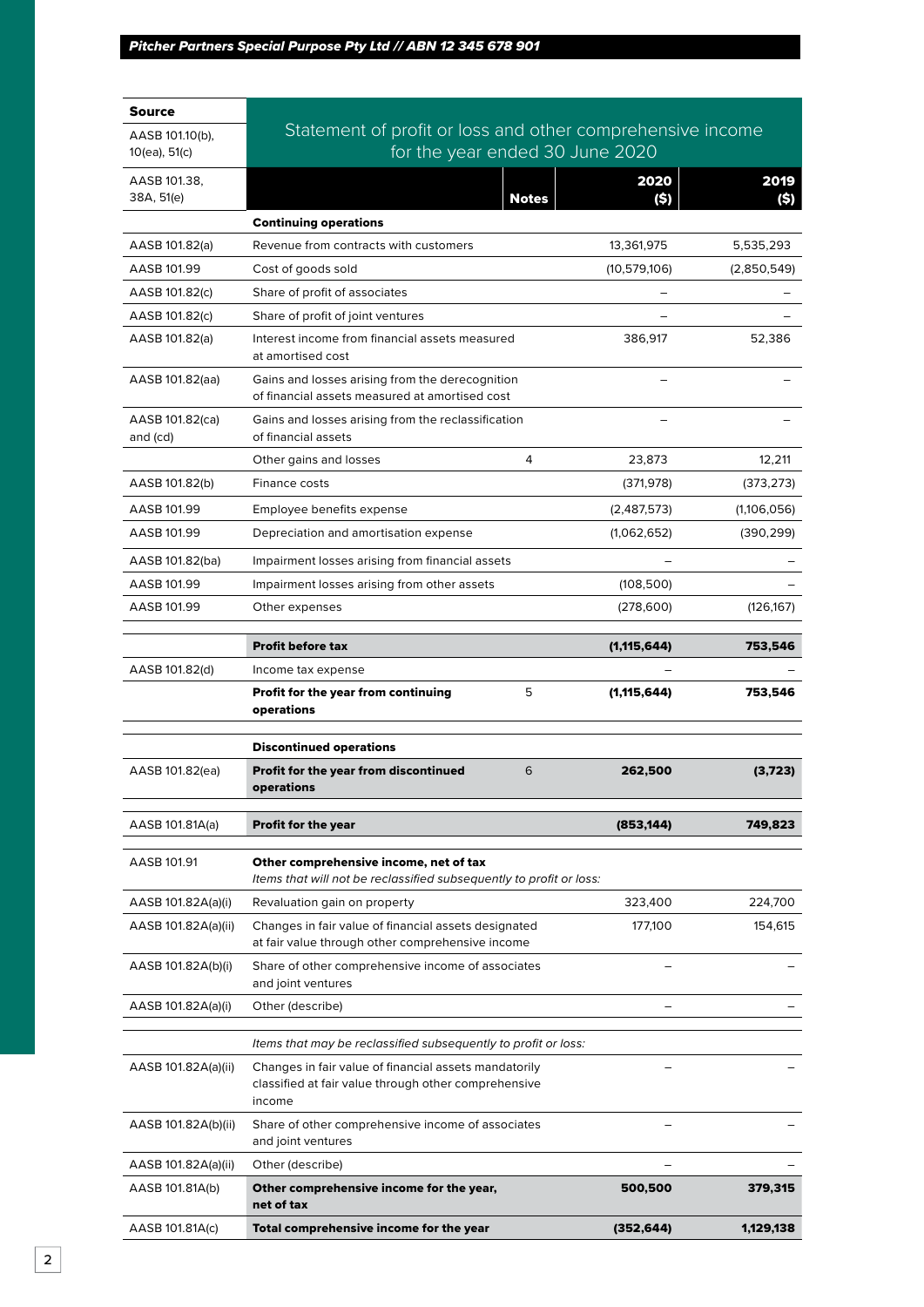| Source       |                                                                                                                                                                                                                                                                                                                                                                                                                                                                                                                                                                                                                                                  |
|--------------|--------------------------------------------------------------------------------------------------------------------------------------------------------------------------------------------------------------------------------------------------------------------------------------------------------------------------------------------------------------------------------------------------------------------------------------------------------------------------------------------------------------------------------------------------------------------------------------------------------------------------------------------------|
|              | Statement of profit or loss and other comprehensive income                                                                                                                                                                                                                                                                                                                                                                                                                                                                                                                                                                                       |
|              | for the year ended 30 June 2020                                                                                                                                                                                                                                                                                                                                                                                                                                                                                                                                                                                                                  |
|              | Alternative presentation format                                                                                                                                                                                                                                                                                                                                                                                                                                                                                                                                                                                                                  |
| AASR 101.10A | An entity may present a single statement of profit or loss and other comprehensive income<br>(as illustrated), with profit or loss and other comprehensive income presented in two sections.<br>The sections shall be presented together, with the profit or loss section presented first followed<br>directly by the other comprehensive income section. An entity may present the profit or loss<br>section in a separate statement of profit or loss (not illustrated). If so, the separate statement of<br>profit or loss shall immediately precede the statement presenting comprehensive income, which<br>shall begin with profit or loss. |
|              | Offsetting                                                                                                                                                                                                                                                                                                                                                                                                                                                                                                                                                                                                                                       |
| AASB 101.32  | An entity shall not offset assets and liabilities or income and expenses, unless required<br>or permitted by an Australian Accounting Standard.                                                                                                                                                                                                                                                                                                                                                                                                                                                                                                  |
|              | Profit or loss attributable to the parent entity and any non-controlling interest                                                                                                                                                                                                                                                                                                                                                                                                                                                                                                                                                                |
| AASB 101.81B | The consolidated statement of profit or loss and other comprehensive income shall present the<br>following items:                                                                                                                                                                                                                                                                                                                                                                                                                                                                                                                                |
|              | (a) profit or loss for the period attributable to:                                                                                                                                                                                                                                                                                                                                                                                                                                                                                                                                                                                               |
|              | (i) non-controlling interests, and                                                                                                                                                                                                                                                                                                                                                                                                                                                                                                                                                                                                               |
|              | (ii) owners of the parent.                                                                                                                                                                                                                                                                                                                                                                                                                                                                                                                                                                                                                       |
|              | (b) comprehensive income for the period attributable to:                                                                                                                                                                                                                                                                                                                                                                                                                                                                                                                                                                                         |
|              | (i) non-controlling interests, and                                                                                                                                                                                                                                                                                                                                                                                                                                                                                                                                                                                                               |
|              | (ii) owners of the parent.                                                                                                                                                                                                                                                                                                                                                                                                                                                                                                                                                                                                                       |
|              | If an entity presents profit or loss in a separate statement it shall present (a) in that statement.                                                                                                                                                                                                                                                                                                                                                                                                                                                                                                                                             |
|              | <b>Additional line items</b>                                                                                                                                                                                                                                                                                                                                                                                                                                                                                                                                                                                                                     |
| AASB 101.85  | An entity shall present additional line items (including by disaggregating the line items listed in<br>paragraph 82 of AASB 101), headings and subtotals in the statement(s) presenting profit or loss<br>and other comprehensive income when such presentation is relevant to an understanding of the<br>entity's financial performance.                                                                                                                                                                                                                                                                                                        |
|              | <b>Extraordinary items</b>                                                                                                                                                                                                                                                                                                                                                                                                                                                                                                                                                                                                                       |
| AASB 101.87  | An entity shall not present any items of income or expense as extraordinary items, in the<br>statement(s) presenting profit or loss and other comprehensive income, or in the notes.                                                                                                                                                                                                                                                                                                                                                                                                                                                             |
|              | Income tax relating to items of other comprehensive income                                                                                                                                                                                                                                                                                                                                                                                                                                                                                                                                                                                       |
| AASB 101.91  | An entity may present items of other comprehensive income either:                                                                                                                                                                                                                                                                                                                                                                                                                                                                                                                                                                                |
|              | (a) net of related tax effects; or                                                                                                                                                                                                                                                                                                                                                                                                                                                                                                                                                                                                               |
|              | (b) before related tax effects with one amount shown for the aggregate amount of income tax<br>relating to those items.                                                                                                                                                                                                                                                                                                                                                                                                                                                                                                                          |
|              | If an entity elects alternative (b), it shall allocate the tax between the items that might be<br>reclassified subsequently to the profit or loss section and those that will not be reclassified<br>subsequently to the profit or loss section.                                                                                                                                                                                                                                                                                                                                                                                                 |
|              | Analysis of expenses according to their nature or function                                                                                                                                                                                                                                                                                                                                                                                                                                                                                                                                                                                       |
| AASB 101.99  | An entity shall present an analysis of expenses recognised in profit or loss using a classification<br>,based on either their nature (as illustrated) or their function within the entity (not illustrated)<br>whichever provides information that is reliable and more relevant.                                                                                                                                                                                                                                                                                                                                                                |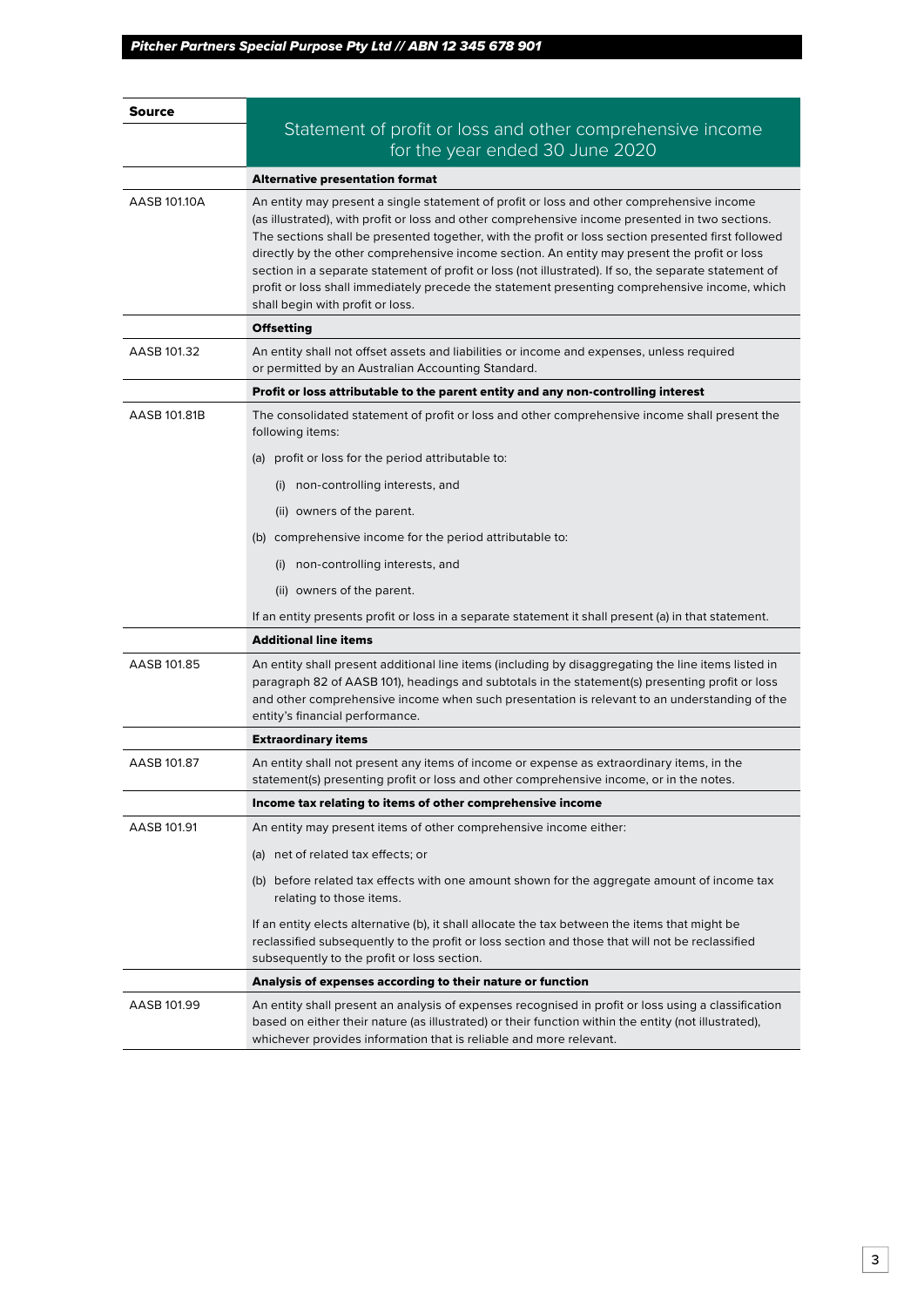| <b>Source</b>                    |                                                    |              |              |             |
|----------------------------------|----------------------------------------------------|--------------|--------------|-------------|
| AASB 101.10(a),<br>10(ea), 51(c) | Statement of financial position as at 30 June 2020 |              |              |             |
| AASB 101.38,<br>38A, 51(e)       |                                                    | <b>Notes</b> | 2020<br>(\$) | 2019<br>(5) |
| AASB 101.60                      | <b>Current assets</b>                              |              |              |             |
| AASB 101.54(i)                   | Cash and cash equivalents                          | 7            | 1,854,068    | 1,820,914   |
| AASB 101.54(h)                   | Receivables                                        | 8            | 205,006      | 75,227      |
| AASB 101.54(d)                   | Other financial assets                             | 9            | 90,742       | 115,107     |
| AASB 101.54(g)                   | Inventories                                        | 10           | 715,814      | 742,383     |
| AASB 101.54(n)                   | Current tax assets                                 |              | 94,585       | 60,343      |
|                                  | Other assets                                       | 17           | 23,643       | 81,677      |
|                                  |                                                    |              |              |             |
| AASB 101.54(i)                   | Assets classified as held-for-sale                 | 11           | 3,225,000    |             |
|                                  | <b>Total current assets</b>                        |              | 6,208,858    | 2,895,651   |
|                                  |                                                    |              |              |             |
| AASB 101.60                      | Non-current assets                                 |              |              |             |
| AASB 101.54(e)                   | Investments in associates                          |              | 1,680,000    |             |
| AASB 101.54(e)                   | Investments in joint ventures                      |              |              |             |
| AASB 101.54(d)                   | Other financial assets                             | 9            | 1,011,007    | 662,900     |
| AASB 101.54(a)                   | Property, plant and equipment                      | 12           | 3,940,282    | 4,100,724   |
| AASB 101.54(b)                   | Investment property                                | 13           | 2,154,375    | 2,214,219   |
|                                  | Lease assets                                       | 14           | 75,000       |             |
| AASB 101.54(c)                   | Intangible assets                                  | 15           | 7,759,680    | 4,967,461   |
| AASB 101.54(f)                   | <b>Biological assets</b>                           | 16           |              |             |
| AASB 101.54(o)                   | Deferred tax assets                                | 17           | 29,472       | 25,472      |
|                                  | Other assets                                       | 18           | 37,429       | 84,043      |
|                                  | <b>Total non-current assets</b>                    |              | 16,687,245   | 12,054,819  |
|                                  | <b>Total assets</b>                                |              | 22,896,103   | 14,950,470  |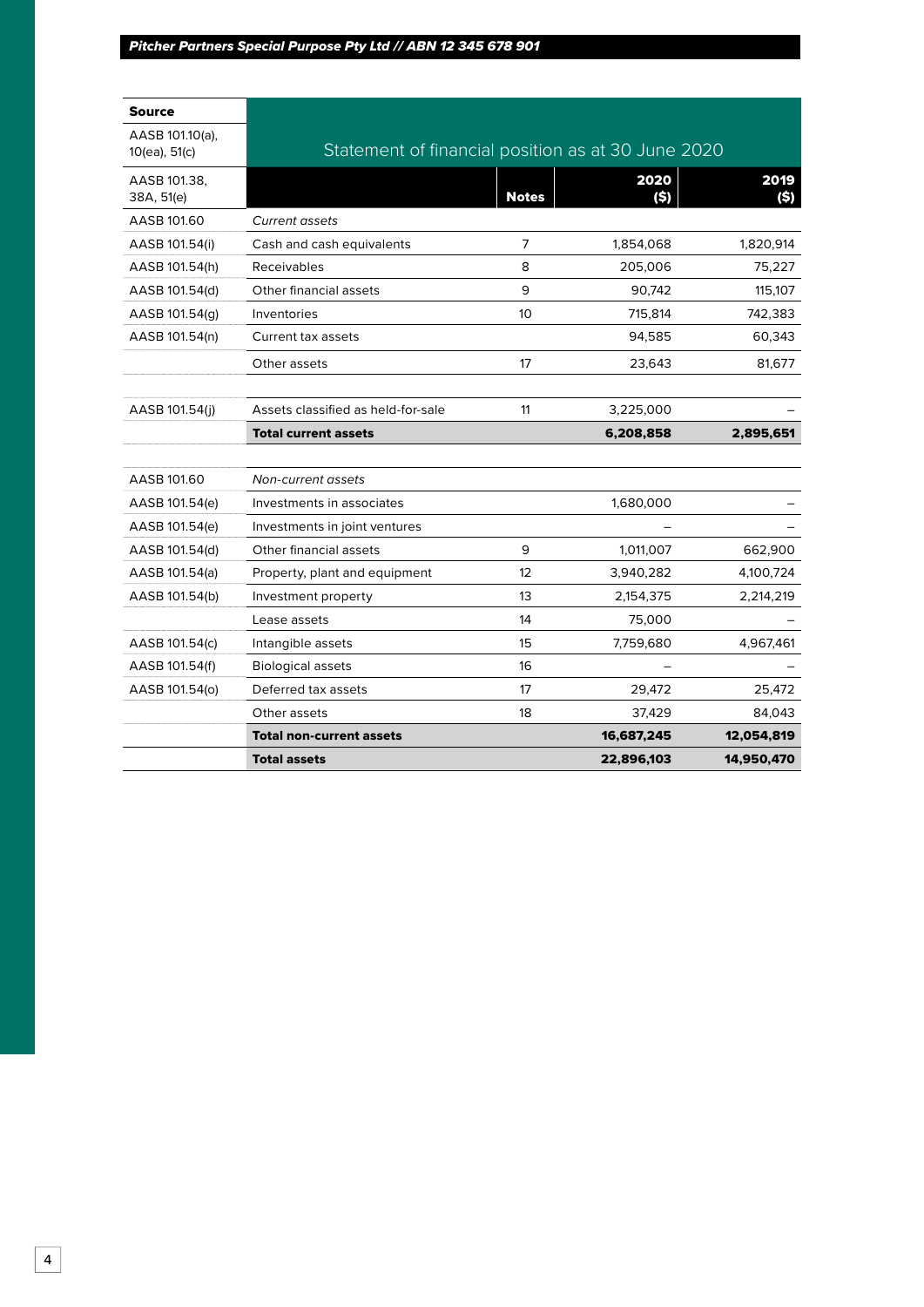| <b>Source</b>              |                                                                                                                  |              |             |              |
|----------------------------|------------------------------------------------------------------------------------------------------------------|--------------|-------------|--------------|
| AASB 101.10(a),            |                                                                                                                  |              |             |              |
| 10(ea), 51(c)              | Statement of financial position as at 30 June 2020                                                               |              |             |              |
| AASB 101.38,<br>38A, 51(e) |                                                                                                                  | <b>Notes</b> | 2020<br>(S) | 2019<br>(\$) |
| AASB 101.60                | <b>Current liabilities</b>                                                                                       |              |             |              |
| AASB 101.54(k)             | Payables                                                                                                         | 19           | 1,555,374   | 1,057,194    |
| AASB 101.54(m)             | Other financial liabilities                                                                                      | 20           | 719,831     | 1,006,823    |
|                            | Lease liabilities                                                                                                | 14           | 22,555      |              |
| AASB 101.54(n)             | <b>Current tax liabilities</b>                                                                                   |              |             |              |
| AASB 101.54(I)             | Provisions                                                                                                       | 21           | 180,963     | 134,035      |
|                            | Other liabilities                                                                                                | 22           |             |              |
| AASB 101.54(p)             | Liabilities associated with assets<br>classified as held-for-sale                                                | 11           |             |              |
|                            | <b>Total current liabilities</b>                                                                                 |              | 2,478,723   | 2,198,052    |
| AASB 101.60                | <b>Non-current liabilities</b>                                                                                   |              |             |              |
| AASB 101.54(m)             | Other financial liabilities                                                                                      | 20           | 3,730,637   | 3,003,003    |
|                            | Lease liabilities                                                                                                | 14           | 52,445      |              |
| AASB 101.54(o)             | Deferred tax liabilities                                                                                         |              | 377,063     | 162,564      |
| AASB 101.54(I)             | Provisions                                                                                                       | 21           | 27,857      | 4,829        |
|                            | <b>Other liabilities</b>                                                                                         | 22           |             |              |
|                            | <b>Total non-current liabilities</b>                                                                             |              | 4,188,002   | 3,170,396    |
|                            | <b>Total liabilities</b>                                                                                         |              | 6,666,725   | 5,368,448    |
|                            | <b>Net assets</b>                                                                                                |              | 16,229,378  | 9,582,022    |
|                            | Equity                                                                                                           |              |             |              |
| AASB 101.54(r)             | Issued capital                                                                                                   | 23           | 17,814,059  | 10,814,059   |
| AASB 101.54(r)             | Reserves                                                                                                         | 24           | 879,815     | 379,315      |
| AASB 101.54(r)             | Retained earnings                                                                                                | 25           | (2,464,496) | (1,611,352)  |
|                            | <b>Total equity</b>                                                                                              |              | 16,229,378  | 9,582,022    |
|                            | Equity attributable to the parent entity and any non-controlling interest                                        |              |             |              |
| AASB 101.54(q), 54(r)      | The consolidated statement of financial position shall include line items that present<br>the following amounts: |              |             |              |
|                            | • non-controlling interests, presented within equity; and                                                        |              |             |              |
|                            | • issued capital and reserves attributable to owners of the parent.                                              |              |             |              |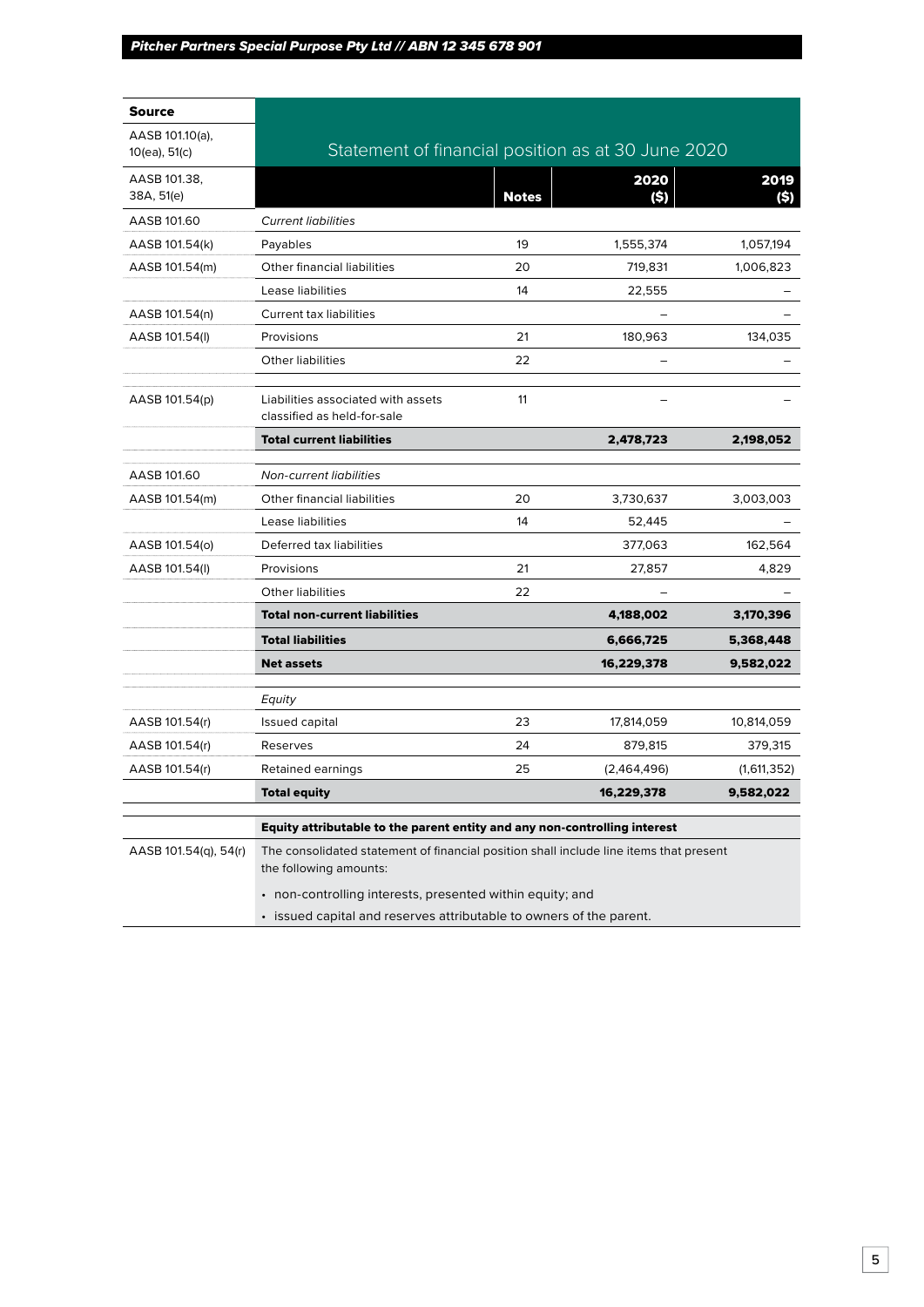| Source                     |                                                                                                                                                                                                                                                                                                                                                                                                                                                                                                                             |
|----------------------------|-----------------------------------------------------------------------------------------------------------------------------------------------------------------------------------------------------------------------------------------------------------------------------------------------------------------------------------------------------------------------------------------------------------------------------------------------------------------------------------------------------------------------------|
|                            | Statement of financial position as at 30 June 2020                                                                                                                                                                                                                                                                                                                                                                                                                                                                          |
|                            | <b>Offsetting</b>                                                                                                                                                                                                                                                                                                                                                                                                                                                                                                           |
| AASB 101.32                | An entity shall not offset assets and liabilities or income and expenses, unless required                                                                                                                                                                                                                                                                                                                                                                                                                                   |
|                            | or permitted by an Australian Accounting Standard.                                                                                                                                                                                                                                                                                                                                                                                                                                                                          |
|                            | <b>Additional line items</b>                                                                                                                                                                                                                                                                                                                                                                                                                                                                                                |
| AASB 101.55                | An entity shall present additional line items (including by disaggregating the line items listed in<br>paragraph 54 of AASB 101), headings and subtotals in the statement of financial position when<br>such presentation is relevant to an understanding of the entity's financial position.                                                                                                                                                                                                                               |
|                            | <b>Current assets</b>                                                                                                                                                                                                                                                                                                                                                                                                                                                                                                       |
| AASB 101.66                | An entity shall classify an asset as current when:                                                                                                                                                                                                                                                                                                                                                                                                                                                                          |
|                            | (a) it expects to realise the asset, or intends to sell or consume it, in its normal operating cycle;                                                                                                                                                                                                                                                                                                                                                                                                                       |
|                            | (b) it holds the asset primarily for the purpose of trading;                                                                                                                                                                                                                                                                                                                                                                                                                                                                |
|                            | (c) it expects to realise the asset within twelve months after the reporting period; or                                                                                                                                                                                                                                                                                                                                                                                                                                     |
|                            | (d) the asset is cash or a cash equivalent (as defined in AASB 107) unless the asset is restricted<br>from being exchanged or used to settle a liability for at least twelve months after the<br>reporting period.                                                                                                                                                                                                                                                                                                          |
|                            | An entity shall classify all other assets as non-current.                                                                                                                                                                                                                                                                                                                                                                                                                                                                   |
|                            | <b>Current liabilities</b>                                                                                                                                                                                                                                                                                                                                                                                                                                                                                                  |
| AASB 101.69                | An entity shall classify a liability as current when:                                                                                                                                                                                                                                                                                                                                                                                                                                                                       |
|                            | (a) it expects to settle the liability in its normal operating cycle;                                                                                                                                                                                                                                                                                                                                                                                                                                                       |
|                            | (b) it holds the liability primarily for the purpose of trading;                                                                                                                                                                                                                                                                                                                                                                                                                                                            |
|                            | (c) the liability is due to be settled within twelve months after the reporting period; or                                                                                                                                                                                                                                                                                                                                                                                                                                  |
|                            | (d) it does not have an unconditional right to defer settlement of the liability for at least twelve<br>months after the reporting period (see paragraph 73 of AASB 101). Terms of a liability<br>that could, at the option of the counterparty, result in its settlement by the issue of equity<br>instruments do not affect its classification.                                                                                                                                                                           |
|                            | An entity shall classify all other liabilities as non-current.                                                                                                                                                                                                                                                                                                                                                                                                                                                              |
|                            | '3rd statement of financial position'                                                                                                                                                                                                                                                                                                                                                                                                                                                                                       |
| AASB 101.10(f),<br>40A-40D | The financial statements must also include a statement of financial position as at the beginning<br>of the preceding period when an entity applies an accounting policy retrospectively or makes a<br>retrospective restatement of items in its financial statements, or when it reclassifies items in its<br>financial statements, that has a material effect on the information in the statement of financial<br>position at the beginning of the preceding period, in accordance with paragraphs 40A-40D of<br>AASB 101. |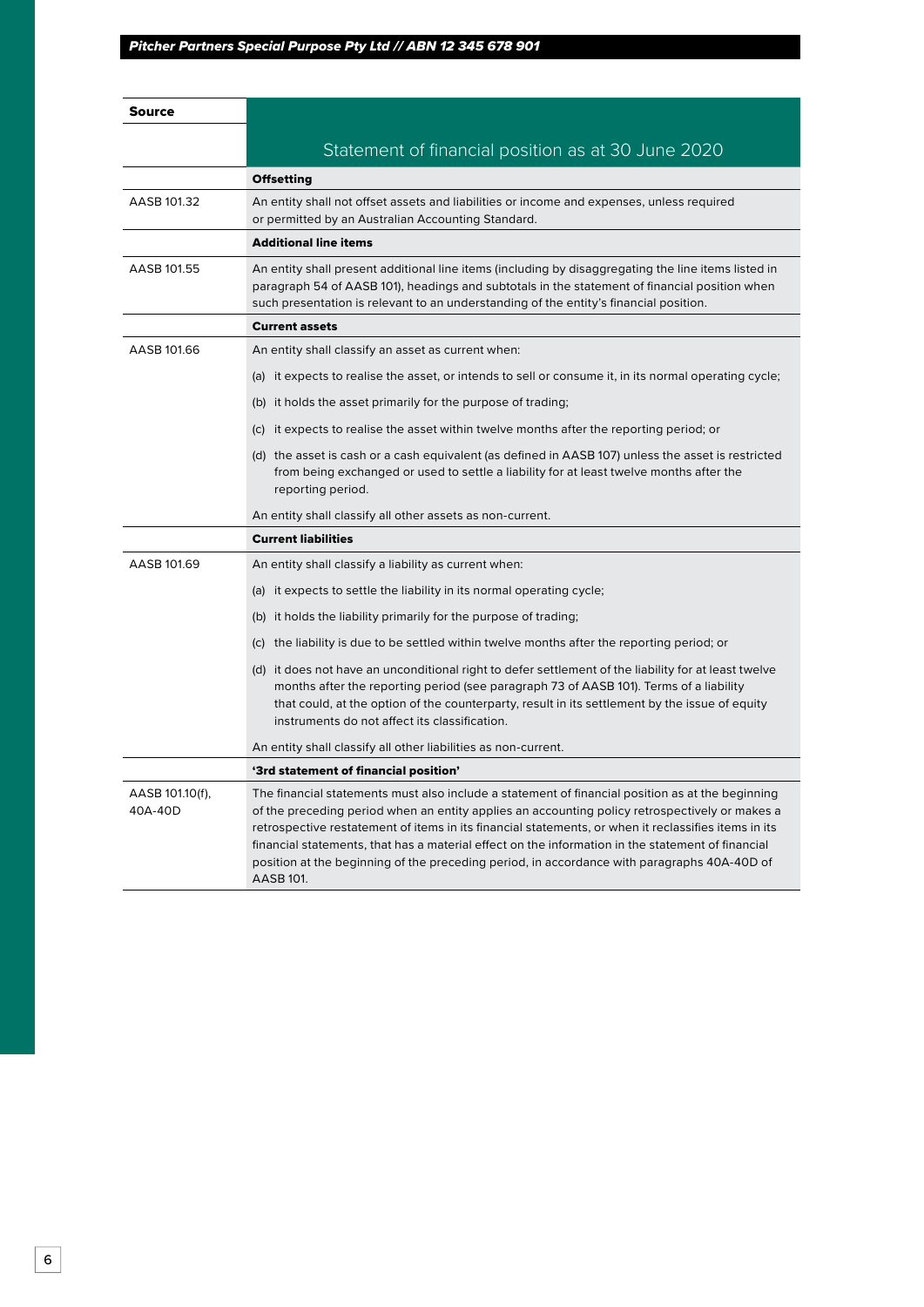| Source                                |                                                                |                            |                                           |                                             |             |
|---------------------------------------|----------------------------------------------------------------|----------------------------|-------------------------------------------|---------------------------------------------|-------------|
| 10(ea), 51(c), 106<br>AASB 101.10(c), | Statement of changes in equity for the year ended 30 June 2020 |                            |                                           |                                             |             |
| AASB 101.38,<br>38A, 51(e)            |                                                                | <b>Issued capital</b><br>û | <b>Reserves</b><br>$\widehat{\mathbf{e}}$ | Retained earnings<br>$\widehat{\mathbf{e}}$ | Total<br>û, |
|                                       | Balance at 1 July 2018                                         | 3,814,059                  | ı                                         | (2,361,175)                                 | 1,452,884   |
| AASB 101.106(d)(i)                    | Profit for the year                                            | ı                          | I                                         | 749,823                                     | 749,823     |
| AASB 101.106(d)(ii)                   | Other comprehensive income for the year, net of tax            | I                          | 379,315                                   | $\overline{1}$                              | 379,315     |
| AASB 101.106(a)                       | Total comprehensive income for the year                        | ī                          | 379,315                                   | 749,823                                     | 1,129,138   |
|                                       | Transactions with owners in their capacity as owners:          |                            |                                           |                                             |             |
|                                       |                                                                |                            |                                           |                                             |             |
| AASB 101.106(d)(iii)                  | Issue of ordinary shares                                       | 7,000,000                  | $\overline{\phantom{a}}$                  | $\overline{\phantom{a}}$                    | 7,000,000   |
| AASB 101.106(d)(iii)                  | Share issue costs                                              | I                          | $\overline{\phantom{a}}$                  | I                                           | ı           |
| AASB 101.106(d)(iii),<br>AASB 101.107 | Dividend distributions                                         | I                          | I                                         | I                                           | I           |
|                                       | Balance at 30 June 2019                                        | 10,814,059                 | 379,315                                   | (1,611,352)                                 | 9,582,022   |
| AASB 101.106(d)(i)                    | Profit for the year                                            | T                          | T                                         | (853, 144)                                  | (853, 144)  |
| AASB 101.106(d)(ii)                   | Other comprehensive income for the year, net of tax            | I                          | 500,500                                   |                                             | 500,500     |
| AASB 101.106(a)                       | Total comprehensive income for the year                        | ı                          | 500,500                                   | (853,144)                                   | 352,644)    |
|                                       | Transactions with owners in their capacity as owners:          |                            |                                           |                                             |             |
| AASB 101.106(d)(iii)                  | Issue of ordinary shares                                       | 7,000,000                  | ı                                         | I                                           | 7,000,000   |
| AASB 101.106(d)(iii)                  | Share issue costs                                              | I                          | I                                         | $\overline{\phantom{a}}$                    | ı           |
| AASB 101.106(d)(iii),<br>AASB 101.107 | Dividend distributions                                         | ı                          | I                                         | I                                           | I           |
|                                       | Balance as at 30 June 2020                                     | 17,814,059                 | 879,815                                   | (2,464,496)                                 | 16,229,378  |
|                                       |                                                                |                            |                                           |                                             |             |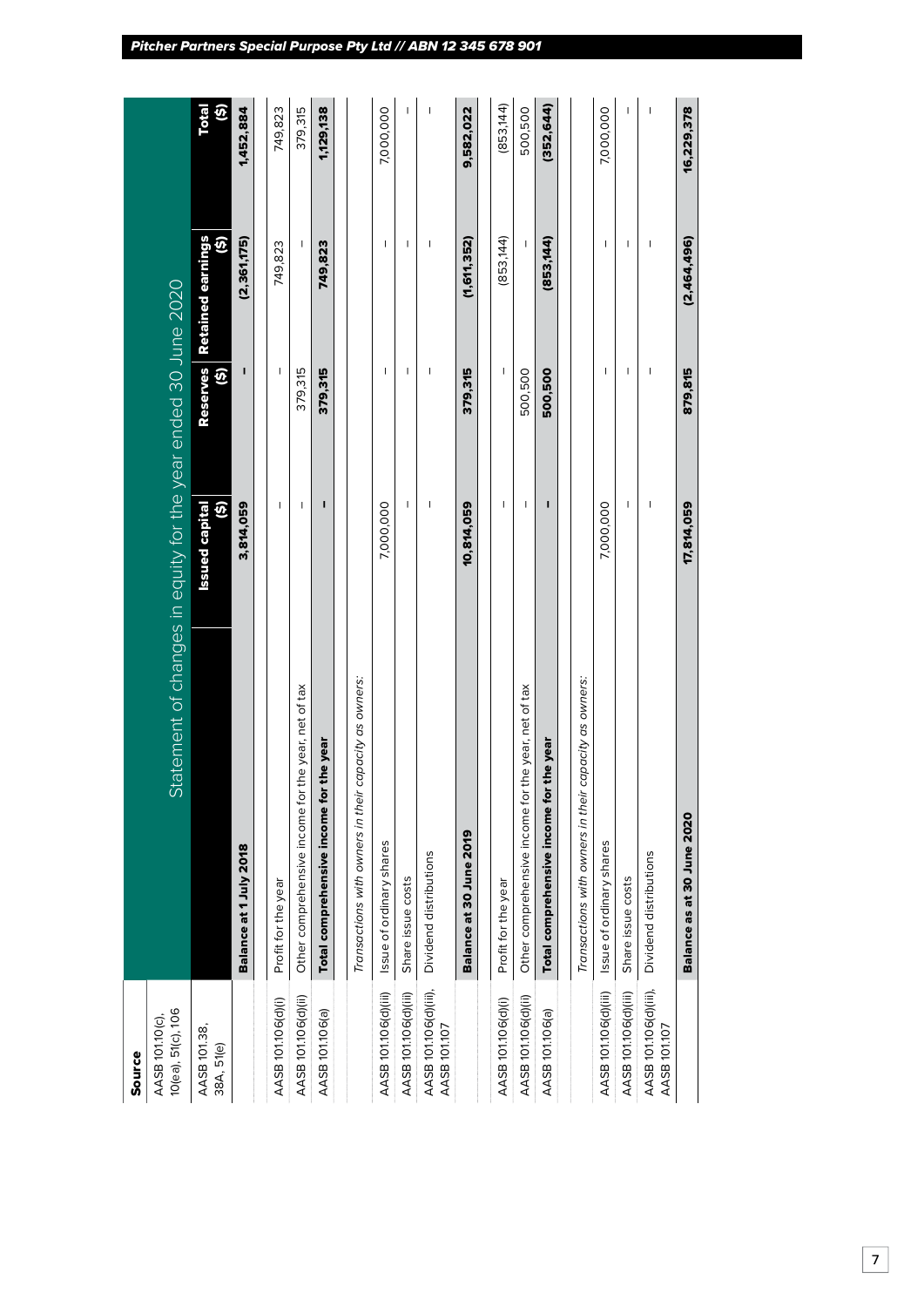| Source          |                                                                                                                                                                                                                            |
|-----------------|----------------------------------------------------------------------------------------------------------------------------------------------------------------------------------------------------------------------------|
|                 | Statement of changes in equity for the year ended 30 June 2020                                                                                                                                                             |
|                 | Changes in equity attributable to the parent entity and any non-controlling interest                                                                                                                                       |
| AASB 101.106(a) | The consolidated statement of changes in equity shall include total comprehensive income for<br>the period, showing separately the total amounts attributable to owners of the parent and to<br>non-controlling interests. |
|                 | Effects of retrospective applications or retrospective restatements                                                                                                                                                        |
| AASB 101.106(b) | The statement of changes in equity shall include, for each component of equity, the effects of<br>retrospective application or retrospective restatement recognised in accordance with AASB 108.                           |
|                 | Analysis of other comprehensive income by item                                                                                                                                                                             |
| AASB 101.106A   | For each component of equity an entity shall present, either in the statement of changes in equity<br>or in the notes, an analysis of other comprehensive income by item (see paragraph 106(d)(ii) of<br>AASB 101).        |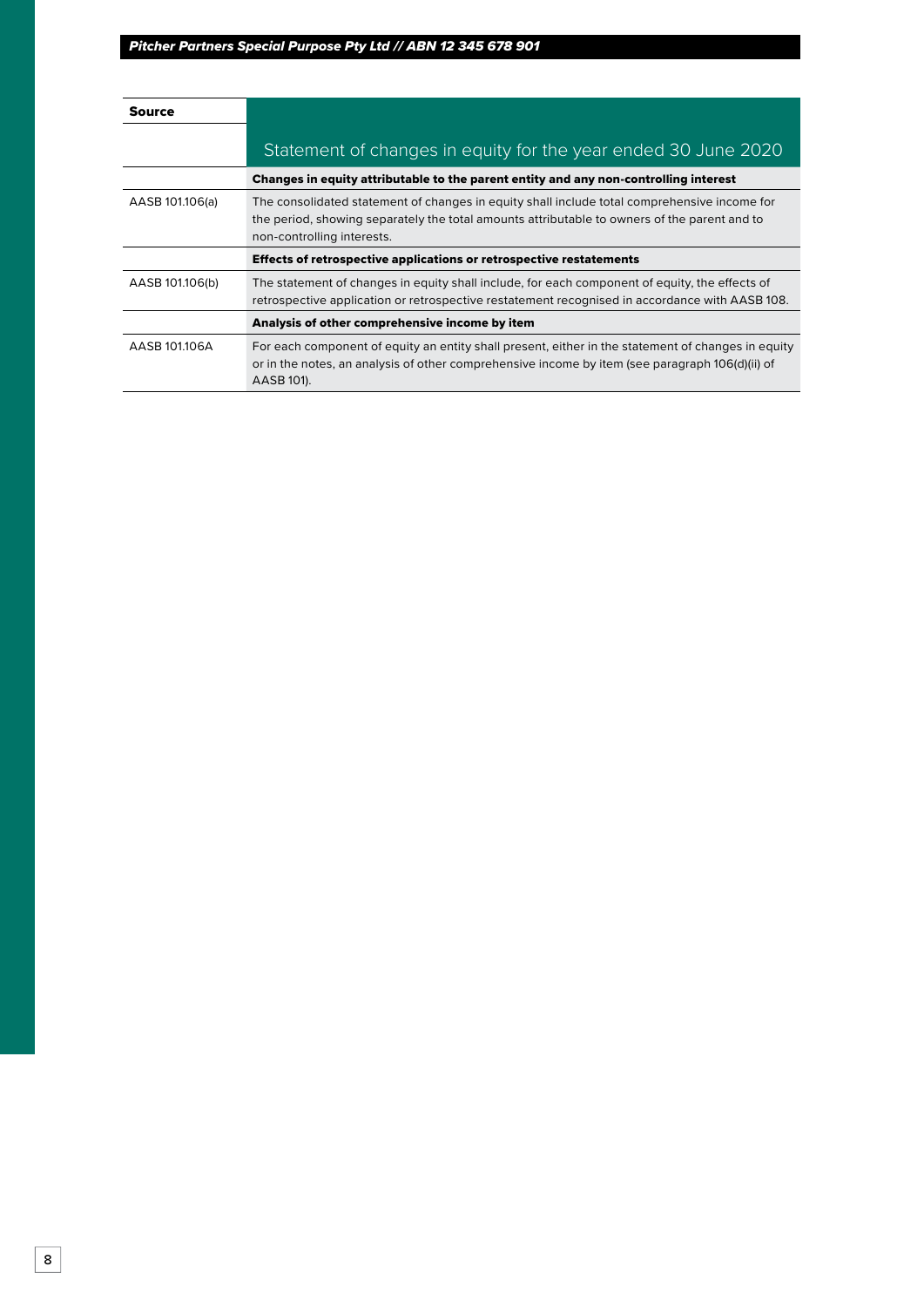| Source                           |                                                                                                                                                                                                                                                                                                                                                                                                                                   |                |                |               |
|----------------------------------|-----------------------------------------------------------------------------------------------------------------------------------------------------------------------------------------------------------------------------------------------------------------------------------------------------------------------------------------------------------------------------------------------------------------------------------|----------------|----------------|---------------|
| AASB 101.10(d),<br>10(ea), 51(c) | Statement of cash flows for the year ended 30 June 2020                                                                                                                                                                                                                                                                                                                                                                           |                |                |               |
| AASB 101.38,<br>38A, 51(e)       |                                                                                                                                                                                                                                                                                                                                                                                                                                   | <b>Notes</b>   | 2020<br>(S)    | 2019<br>(\$)  |
| AASB 107.10                      | <b>Cash flows from operating activities</b>                                                                                                                                                                                                                                                                                                                                                                                       |                |                |               |
|                                  | Receipts from customers                                                                                                                                                                                                                                                                                                                                                                                                           |                | 14,649,147     | 6,190,116     |
|                                  | Payments to suppliers and employees                                                                                                                                                                                                                                                                                                                                                                                               |                | (14, 191, 803) | (5, 264, 505) |
| AASB 107.31                      | Interest received                                                                                                                                                                                                                                                                                                                                                                                                                 |                | 351,118        | 46,593        |
| AASB 107.31                      | Dividends received                                                                                                                                                                                                                                                                                                                                                                                                                |                |                |               |
| AASB 107.31                      | Interest paid                                                                                                                                                                                                                                                                                                                                                                                                                     |                | (371, 977)     | (373, 273)    |
| AASB 107.35                      | Income taxes paid                                                                                                                                                                                                                                                                                                                                                                                                                 |                | (34, 243)      | (80, 330)     |
|                                  | <b>Net cash flows from operating</b><br>activities                                                                                                                                                                                                                                                                                                                                                                                | $\overline{7}$ | 402,242        | 518,601       |
| AASB 107.10, 21                  | <b>Cash flows from investing activities</b>                                                                                                                                                                                                                                                                                                                                                                                       |                |                |               |
|                                  | Proceeds from the sale of property, plant and<br>equipment                                                                                                                                                                                                                                                                                                                                                                        |                |                |               |
|                                  | Proceeds from the sale of investments                                                                                                                                                                                                                                                                                                                                                                                             |                | 350,573        |               |
|                                  | Payment for property, plant and<br>equipment                                                                                                                                                                                                                                                                                                                                                                                      |                | (1,792,992)    | (1, 178, 869) |
|                                  | Payment for investments                                                                                                                                                                                                                                                                                                                                                                                                           |                | (2,611,749)    | (468, 806)    |
| AASB 107.39, 42                  | Net cash outflow for acquisition of<br>businesses                                                                                                                                                                                                                                                                                                                                                                                 | 27             | (4,063,872)    | (2,586,131)   |
| AASB 107.39, 42                  | Net cash inflow on disposal of<br>businesses                                                                                                                                                                                                                                                                                                                                                                                      | 28             | 278,507        |               |
|                                  | Net cash flows from investing activities                                                                                                                                                                                                                                                                                                                                                                                          |                | (7,839,533)    | (4,233,806)   |
| AASB 107.10, 21                  | <b>Cash flows from financing activities</b>                                                                                                                                                                                                                                                                                                                                                                                       |                |                |               |
|                                  | Proceeds from share issues                                                                                                                                                                                                                                                                                                                                                                                                        |                | 7,000,000      | 7,000,000     |
|                                  | Proceeds from borrowings                                                                                                                                                                                                                                                                                                                                                                                                          |                | 859,926        | 373,377       |
|                                  | Repayment of borrowings                                                                                                                                                                                                                                                                                                                                                                                                           |                | (389, 481)     | (2,097,622)   |
|                                  | Principal portion of lease payments                                                                                                                                                                                                                                                                                                                                                                                               |                |                |               |
| AASB 107.31                      | Dividends paid                                                                                                                                                                                                                                                                                                                                                                                                                    |                |                |               |
|                                  | Net cash flows from financing activities                                                                                                                                                                                                                                                                                                                                                                                          |                | 7,470,445      | 5,275,755     |
|                                  | Net increase in cash and cash<br>equivalents                                                                                                                                                                                                                                                                                                                                                                                      |                | 33,154         | 1,560,550     |
|                                  | Cash and cash equivalents at the beginning of the<br>year                                                                                                                                                                                                                                                                                                                                                                         |                | 1,820,914      | 260,364       |
| AASB 107.28                      | Effects of changes in foreign exchange<br>rates on foreign currency cash balances                                                                                                                                                                                                                                                                                                                                                 |                |                |               |
|                                  | Cash and cash equivalents at the end<br>of the year                                                                                                                                                                                                                                                                                                                                                                               | 7              | 1,854,068      | 1,820,914     |
|                                  | Alternative presentation format                                                                                                                                                                                                                                                                                                                                                                                                   |                |                |               |
| AASB 107.18                      | An entity shall report cash flows from operating activities using either the 'direct method'<br>(as illustrated) or the 'indirect method' (not illustrated, whereby profit or loss is adjusted for the<br>effects of transactions of a non-cash nature, any deferrals or accruals of past or future operating<br>cash receipts or payments, and items of income or expense associated with investing or<br>financing cash flows). |                |                |               |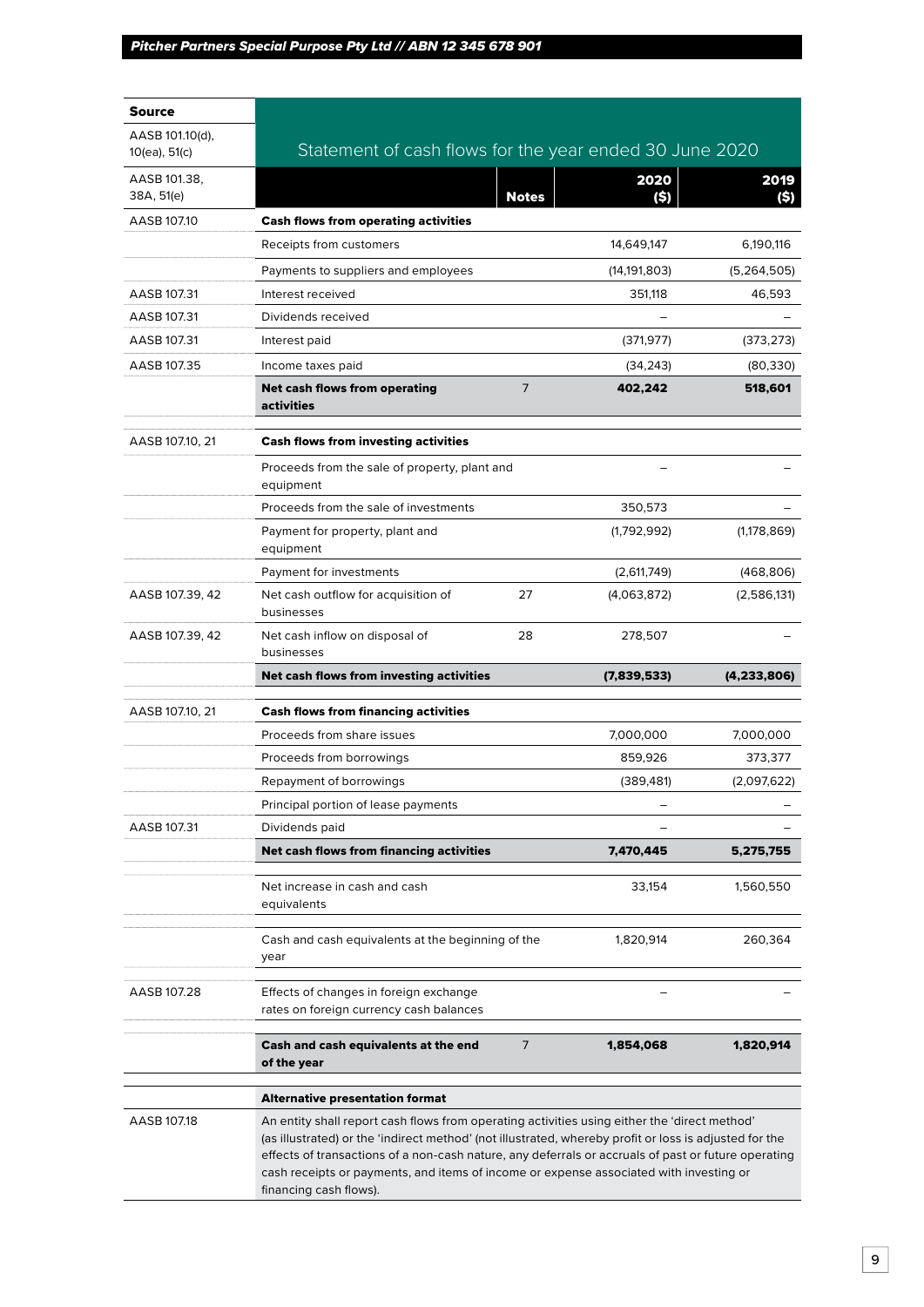| Source         |                                                                                                                                                                                                                                                                                                                                                                                                                                                                                                                                               |
|----------------|-----------------------------------------------------------------------------------------------------------------------------------------------------------------------------------------------------------------------------------------------------------------------------------------------------------------------------------------------------------------------------------------------------------------------------------------------------------------------------------------------------------------------------------------------|
|                | Statement of cash flows for the year ended 30 June 2020                                                                                                                                                                                                                                                                                                                                                                                                                                                                                       |
|                | <b>Operating activities</b>                                                                                                                                                                                                                                                                                                                                                                                                                                                                                                                   |
| AASB 107.6, 14 |                                                                                                                                                                                                                                                                                                                                                                                                                                                                                                                                               |
|                | 'Operating activities' are the principal revenue-producing activities of the entity and other<br>activities that are not investing or financing activities. Cash flows from operating activities are<br>primarily derived from the principal revenue-producing activities of the entity. Therefore, they<br>generally result from the transactions and other events that enter into the determination of profit<br>or loss.                                                                                                                   |
|                | <b>Investing activities</b>                                                                                                                                                                                                                                                                                                                                                                                                                                                                                                                   |
| AASB 107.6, 16 | Investing activities' are the acquisition and disposal of long-term assets and other investments'<br>not included in cash equivalents. The separate disclosure of cash flows arising from investing<br>activities is important because the cash flows represent the extent to which expenditures have<br>been made for resources intended to generate future income and cash flows. Only expenditures<br>that result in a recognised asset in the statement of financial position are eligible for classification<br>as investing activities. |
|                | <b>Financing activities</b>                                                                                                                                                                                                                                                                                                                                                                                                                                                                                                                   |
| AASB 107.6     | 'Financing activities' are activities that result in changes in the size and composition of the<br>contributed equity and borrowings of the entity.                                                                                                                                                                                                                                                                                                                                                                                           |
|                | Reporting cash flows on a net basis                                                                                                                                                                                                                                                                                                                                                                                                                                                                                                           |
| AASB 107.22    | Cash flows arising from the following operating, investing or financing activities may be reported<br>on a net basis:                                                                                                                                                                                                                                                                                                                                                                                                                         |
|                | (a) cash receipts and payments on behalf of customers when the cash flows reflect the activities<br>of the customer rather than those of the entity; and                                                                                                                                                                                                                                                                                                                                                                                      |
|                | (b) cash receipts and payments for items in which the turnover is quick, the amounts are large,<br>and the maturities are short.                                                                                                                                                                                                                                                                                                                                                                                                              |
| AASB 107.24    | Cash flows arising from each of the following activities of a financial institution may be reported<br>on a net basis:                                                                                                                                                                                                                                                                                                                                                                                                                        |
|                | (a) cash receipts and payments for the acceptance and repayment of deposits with a fixed<br>maturity date;                                                                                                                                                                                                                                                                                                                                                                                                                                    |
|                | (b) the placement of deposits with and withdrawal of deposits from other financial institutions;<br>and                                                                                                                                                                                                                                                                                                                                                                                                                                       |
|                | (c) cash advances and loans made to customers and the repayment of those advances and<br>loans.                                                                                                                                                                                                                                                                                                                                                                                                                                               |
|                | <b>Foreign currency cash flows</b>                                                                                                                                                                                                                                                                                                                                                                                                                                                                                                            |
| AASB 107.25    | Cash flows arising from transactions in a foreign currency shall be recorded in an entity's<br>functional currency by applying to the foreign currency amount the exchange rate between<br>the functional currency and the foreign currency at the date of the cash flow.                                                                                                                                                                                                                                                                     |
| AASB 107.26    | The cash flows of a foreign subsidiary shall be translated at the exchange rates between<br>the functional currency and the foreign currency at the dates of the cash flows.                                                                                                                                                                                                                                                                                                                                                                  |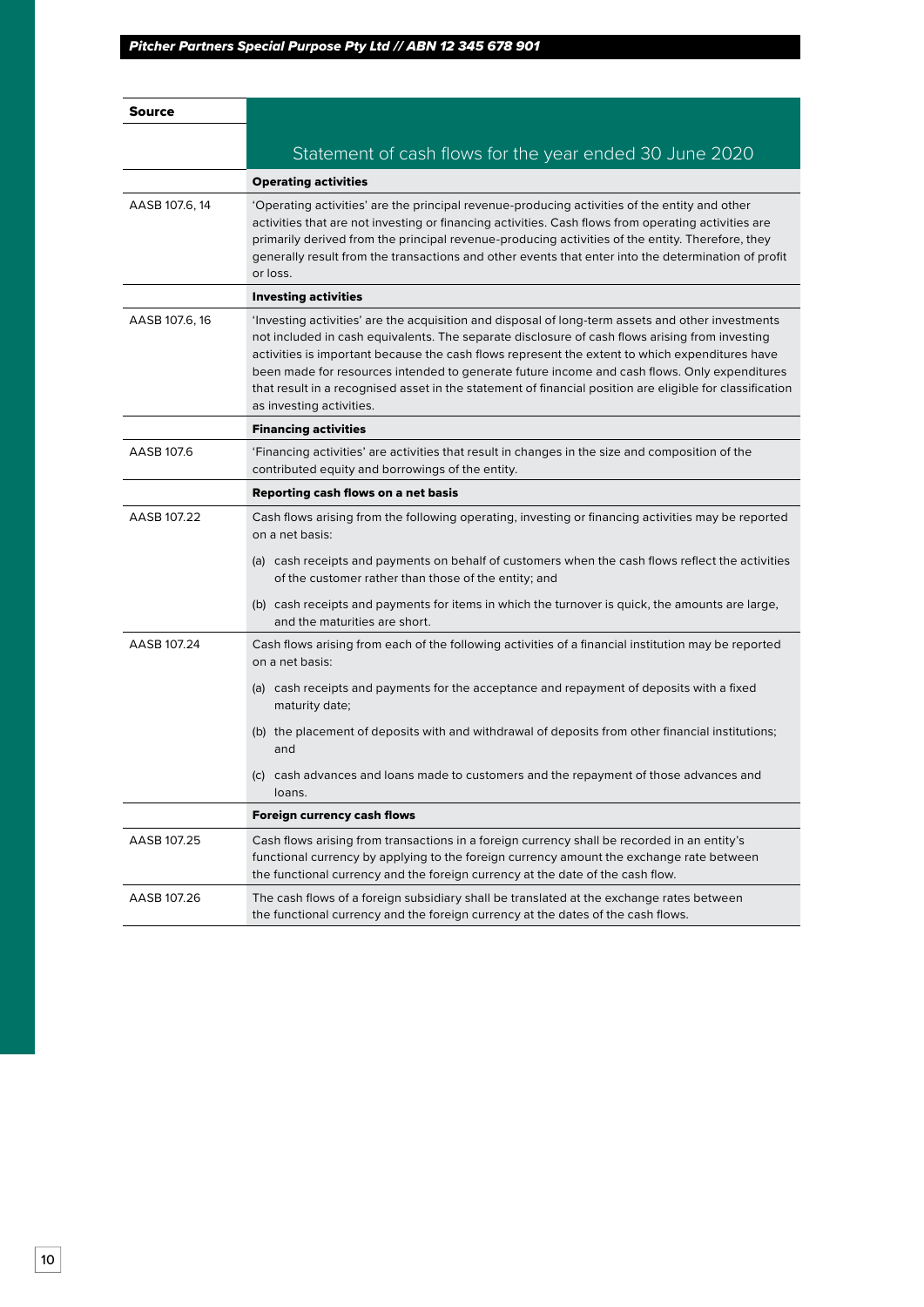| Source                                |                                                                                                                                                                                                                                                                                                                                                                                                                                                                                                                                                 |
|---------------------------------------|-------------------------------------------------------------------------------------------------------------------------------------------------------------------------------------------------------------------------------------------------------------------------------------------------------------------------------------------------------------------------------------------------------------------------------------------------------------------------------------------------------------------------------------------------|
| AASB 101.10(e)                        | Note 1: Statement of significant accounting policies                                                                                                                                                                                                                                                                                                                                                                                                                                                                                            |
|                                       | <b>Basis of preparation</b>                                                                                                                                                                                                                                                                                                                                                                                                                                                                                                                     |
| AASB 1054.8(a), 9,<br>AASB 101.112(a) | The directors have determined that the company is not a reporting entity on the basis that, in the<br>opinion of the directors, there are unlikely to exist users of the financial report who are unable to<br>command the preparation of reports tailored so as to satisfy, specifically, all of their information<br>needs. Accordingly, this financial report is a special purpose financial report, which has been<br>prepared to satisfy [outline the purpose for which the special purpose financial report has been<br>prepared].        |
| AASB 101.51(a),<br>51(b), 138(a)      | The financial report covers PP Special Purpose Pty Ltd as an individual entity. PP Special<br>Purpose Pty Ltd is a company limited by shares, incorporated and domiciled in Australia.                                                                                                                                                                                                                                                                                                                                                          |
|                                       | <b>Consolidated financial statements</b>                                                                                                                                                                                                                                                                                                                                                                                                                                                                                                        |
| AASB 101.51(b)                        | The above statement should be amended as appropriate, according to whether the financial<br>report is for an individual entity or a group of entities.                                                                                                                                                                                                                                                                                                                                                                                          |
|                                       | Limited life entity                                                                                                                                                                                                                                                                                                                                                                                                                                                                                                                             |
| AASB 101.138(d)                       | Where the entity is a limited life entity, the entity shall disclose information regarding the length<br>of its life (if not disclosed elsewhere in information published with the financial statements).                                                                                                                                                                                                                                                                                                                                       |
| AASB 1054.8(b)                        | The company is a for-profit entity for the purposes of preparing the financial report.                                                                                                                                                                                                                                                                                                                                                                                                                                                          |
| AASB 1054.8(a),<br>AASB 101.112(a)    | The financial report has been prepared in accordance with the recognition and measurement<br>requirements specified by all Australian Accounting Standards and Interpretations, and the<br>disclosure requirements of Accounting Standards AASB 101 Presentation of Financial Statements,<br>AASB 107 Statement of Cash Flows, AASB 108 Accounting Policies, Changes in Accounting<br>Estimates and Errors and AASB 1054 Australian Additional Disclosures.                                                                                     |
| AASB 1054.9(a)                        | Additonal disclosure for not-for-profit private sector entities                                                                                                                                                                                                                                                                                                                                                                                                                                                                                 |
|                                       | A not-for-profit private sector entity that prepares special purpose financial statements shall:                                                                                                                                                                                                                                                                                                                                                                                                                                                |
|                                       | (a) disclose the basis on which the decision to prepare special purpose financial statements<br>was made;                                                                                                                                                                                                                                                                                                                                                                                                                                       |
|                                       | (b) where the entity has interests in other entities - disclose either:                                                                                                                                                                                                                                                                                                                                                                                                                                                                         |
|                                       | whether or not its subsidiaries and investments in associates or joint ventures have been<br>(i)<br>consolidated or equity accounted in a manner consistent with the requirements set out<br>in AASB 10 Consolidated Financial Statements or AASB 128 Investments in Associates<br>and Joint Ventures, as appropriate. If the entity has not consolidated it subsidiaries or<br>equally accounted its investments in associates or joint ventures consistently with those<br>requirements, it shall disclose that fact, and the reasons why; or |
|                                       | (ii) that the entity has not determined whether its interests in other entities give rise to<br>interests in subsidiaries, associates or joint ventures, provided it is not required by<br>legislation to make such an assessment for the purpose of assessing its financial<br>reporting requirements and has not made such an assessment;                                                                                                                                                                                                     |
|                                       | (c) for each material accounting policy applied and disclosed in the financial statements<br>that does not comply with all recognition and measurement requirements in Australian<br>Accounting Standards (except for requirements set out in AASB 10 or AASB 128), disclose an<br>indication of how it does not comply; or if such and assessment has not been made, disclose<br>the fact; and                                                                                                                                                 |
|                                       | (d) disclose whether or not the financial statements overall comply with all the recognition and<br>measurements requirements in Australian Accounting Standards (except for requirements<br>set out in AASB 10 or AASB 128) or that such an assessment has not been made.                                                                                                                                                                                                                                                                      |
|                                       | <b>Recognition and measurement requirements</b>                                                                                                                                                                                                                                                                                                                                                                                                                                                                                                 |
|                                       | The reference, in the above paragraph, to compliance with the recognition and measurement<br>requirements specified by all Australian Accounting Standards and Interpretations has been<br>made for illustrative purposes only. Whether or not the financial statements are required to<br>comply with the recognition and measurement requirements of Australian Accounting Standards<br>and Interpretations is a matter to be determined with reference to the specific requirement for the<br>preparation of the financial statements.       |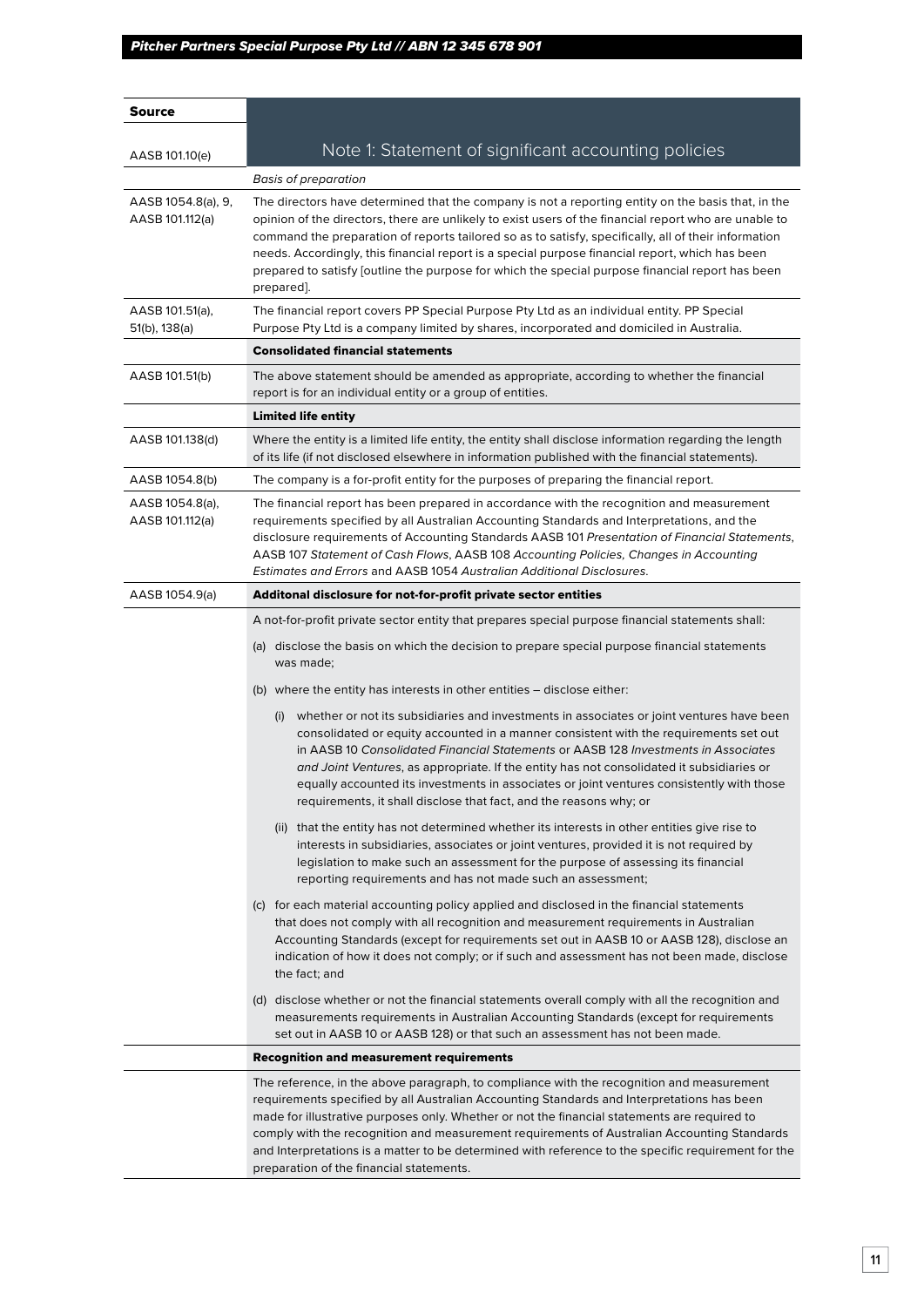| Source            |                                                                                                                                                                                                                                                                                                                                                                                                                                                                                                                                                                                                                                                                                                                                                                                                                                                                      |
|-------------------|----------------------------------------------------------------------------------------------------------------------------------------------------------------------------------------------------------------------------------------------------------------------------------------------------------------------------------------------------------------------------------------------------------------------------------------------------------------------------------------------------------------------------------------------------------------------------------------------------------------------------------------------------------------------------------------------------------------------------------------------------------------------------------------------------------------------------------------------------------------------|
|                   | Note 1: Statement of significant accounting policies                                                                                                                                                                                                                                                                                                                                                                                                                                                                                                                                                                                                                                                                                                                                                                                                                 |
|                   | <b>Disclosure requirements</b>                                                                                                                                                                                                                                                                                                                                                                                                                                                                                                                                                                                                                                                                                                                                                                                                                                       |
|                   | The purpose of this publication is to illustrate the disclosure requirements of AASB 101<br>Presentation of Financial Statements, AASB 107 Statement of Cash Flows, AASB 108 Accounting<br>Policies, Changes in Accounting Estimates and Errors and AASB 1054 Australian Additional<br>Disclosures. Whether or not the financial statements are required to comply with the disclosure<br>requirements of certain Australian Accounting Standards is a matter to be determined with<br>reference to the specific requirement for the preparation of the financial statements.                                                                                                                                                                                                                                                                                        |
|                   | <b>Historical cost convention</b>                                                                                                                                                                                                                                                                                                                                                                                                                                                                                                                                                                                                                                                                                                                                                                                                                                    |
| AASB 101.117, 118 | The financial report has been prepared under the historical cost convention, as modified<br>by revaluations to fair value for certain classes of assets and liabilities as described in the<br>accounting policies.                                                                                                                                                                                                                                                                                                                                                                                                                                                                                                                                                                                                                                                  |
|                   | Fair value measurement                                                                                                                                                                                                                                                                                                                                                                                                                                                                                                                                                                                                                                                                                                                                                                                                                                               |
| AASB 101.117, 118 | For financial reporting purposes, 'fair value' is the price that would be received to sell an asset,<br>or paid to transfer a liability, in an orderly transaction between market participants (under<br>current market conditions) at the measurement date, regardless of whether that price is directly<br>observable or estimated using another valuation technique.                                                                                                                                                                                                                                                                                                                                                                                                                                                                                              |
|                   | When estimating the fair value of an asset or liability, the company uses valuation techniques that<br>are appropriate in the circumstances and for which sufficient data are available to measure fair<br>value, maximising the use of relevant observable inputs and minimising the use of unobservable<br>inputs. Inputs to valuation techniques used to measure fair value are categorised into three levels<br>according to the extent to which the inputs are observable:                                                                                                                                                                                                                                                                                                                                                                                      |
|                   | • Level 1 inputs are quoted prices (unadjusted) in active markets for identical assets or<br>liabilities that the company can access at the measurement date.                                                                                                                                                                                                                                                                                                                                                                                                                                                                                                                                                                                                                                                                                                        |
|                   | • Level 2 inputs are inputs other than quoted prices included within Level 1 that are<br>observable for the asset or liability, either directly or indirectly.                                                                                                                                                                                                                                                                                                                                                                                                                                                                                                                                                                                                                                                                                                       |
|                   | • Level 3 inputs are unobservable inputs for the asset or liability.                                                                                                                                                                                                                                                                                                                                                                                                                                                                                                                                                                                                                                                                                                                                                                                                 |
|                   | Going concern                                                                                                                                                                                                                                                                                                                                                                                                                                                                                                                                                                                                                                                                                                                                                                                                                                                        |
| AASB 101.25       | When preparing financial statements, management shall make an assessment of an entity's<br>ability to continue as a going concern. An entity shall prepare financial statements on a going<br>concern basis unless management either intends to liquidate the entity or to cease trading, or<br>has no realistic alternative but to do so. When management is aware, in making its assessment,<br>of material uncertainties related to events or conditions that may cast significant doubt upon<br>the entity's ability to continue as a going concern, the entity shall disclose those uncertainties.<br>When an entity does not prepare financial statements on a going concern basis, it shall disclose<br>that fact, together with the basis on which it prepared the financial statements and the reason<br>why the entity is not regarded as a going concern. |
|                   | <b>Materiality and aggregation</b>                                                                                                                                                                                                                                                                                                                                                                                                                                                                                                                                                                                                                                                                                                                                                                                                                                   |
| AASB 101.29       | An entity shall present separately each material class of similar items. An entity shall present<br>separately items of a dissimilar nature or function unless they are immaterial.                                                                                                                                                                                                                                                                                                                                                                                                                                                                                                                                                                                                                                                                                  |
|                   | <b>Offsetting</b>                                                                                                                                                                                                                                                                                                                                                                                                                                                                                                                                                                                                                                                                                                                                                                                                                                                    |
| AASB 101.32       | An entity shall not offset assets and liabilities or income and expenses, unless required or<br>permitted by an Australian Accounting Standard.                                                                                                                                                                                                                                                                                                                                                                                                                                                                                                                                                                                                                                                                                                                      |
|                   | <b>Consistency of presentation</b>                                                                                                                                                                                                                                                                                                                                                                                                                                                                                                                                                                                                                                                                                                                                                                                                                                   |
| AASB 101.45       | An entity shall retain the presentation and classification of items in the financial statements from<br>one period to the next unless:                                                                                                                                                                                                                                                                                                                                                                                                                                                                                                                                                                                                                                                                                                                               |
|                   | (a) it is apparent, following a significant change in the nature of the entity's operations or a<br>review of its financial statements, that another presentation or classification would be more<br>appropriate having regard to the criteria for the selection and application of accounting<br>policies in AASB 108; or                                                                                                                                                                                                                                                                                                                                                                                                                                                                                                                                           |
|                   | (b) an Australian Accounting Standard requires a change in presentation.                                                                                                                                                                                                                                                                                                                                                                                                                                                                                                                                                                                                                                                                                                                                                                                             |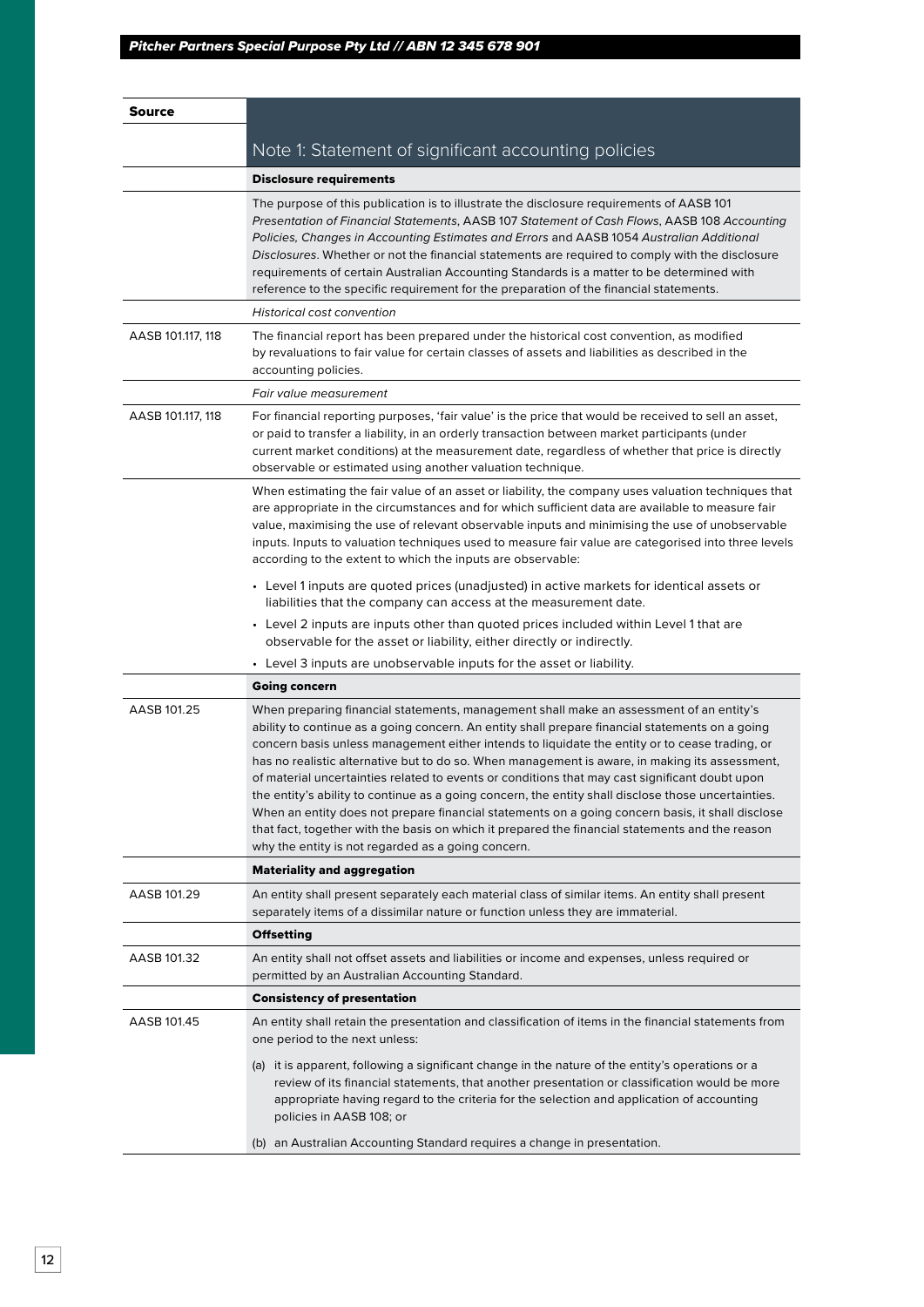| Source                               |                                                                                                                                                                                                                                                                                                                      |
|--------------------------------------|----------------------------------------------------------------------------------------------------------------------------------------------------------------------------------------------------------------------------------------------------------------------------------------------------------------------|
|                                      | Note 1: Statement of significant accounting policies                                                                                                                                                                                                                                                                 |
|                                      | <b>Changes in presentation or classification</b>                                                                                                                                                                                                                                                                     |
| AASB 101.41                          | If an entity changes the presentation or classification of items in its financial statements,<br>it shall reclassify comparative amounts unless reclassification is impracticable. When an<br>entity reclassifies comparative amounts, it shall disclose (including as at the beginning of the<br>preceding period): |
|                                      | (a) the nature of the reclassification;                                                                                                                                                                                                                                                                              |
|                                      | (b) the amount of each item or class of items that is reclassified; and                                                                                                                                                                                                                                              |
|                                      | (c) the reason for the reclassification.                                                                                                                                                                                                                                                                             |
| AASB 101.42                          | When it is impracticable to reclassify comparative amounts, an entity shall disclose:                                                                                                                                                                                                                                |
|                                      | (a) the reason for not reclassifying the amounts; and                                                                                                                                                                                                                                                                |
|                                      | (b) the nature of the adjustments that would have been made if the amounts had been<br>reclassified.                                                                                                                                                                                                                 |
|                                      | Change of name or other means of identification                                                                                                                                                                                                                                                                      |
| AASB 101.51(a)                       | An entity shall disclose any change to the name of the entity, or other means of identification,<br>from that of the preceding reporting period.                                                                                                                                                                     |
|                                      | Significant accounting policies                                                                                                                                                                                                                                                                                      |
| AASB101.10(e),                       | An entity shall disclose its significant accounting policies comprising:                                                                                                                                                                                                                                             |
| 17(b), 112(a), 117                   | (a) the measurement basis (or bases) used in preparing the financial statements; and                                                                                                                                                                                                                                 |
|                                      | (b) the other accounting policies used that are relevant to an understanding of the financial<br>statements.                                                                                                                                                                                                         |
|                                      | The significant accounting policies applied in the preparation of this financial report,<br>which are consistent with the previous period unless otherwise stated, are as follows:                                                                                                                                   |
| AASB 101.51(d)                       | (a) Presentation currency<br>The financial statements are presented in Australian dollars ('\$').                                                                                                                                                                                                                    |
| AASB 101.51(e)                       | (b) Rounding of amounts<br>The amounts presented in the financial statements have been rounded to the nearest dollar.                                                                                                                                                                                                |
| AASB101.10(e),<br>17(b), 112(a), 117 | (c) Other significant accounting policies [describe]<br>[Outline the other significant accounting policies applied by the entity in the preparation<br>of the financial statements]                                                                                                                                  |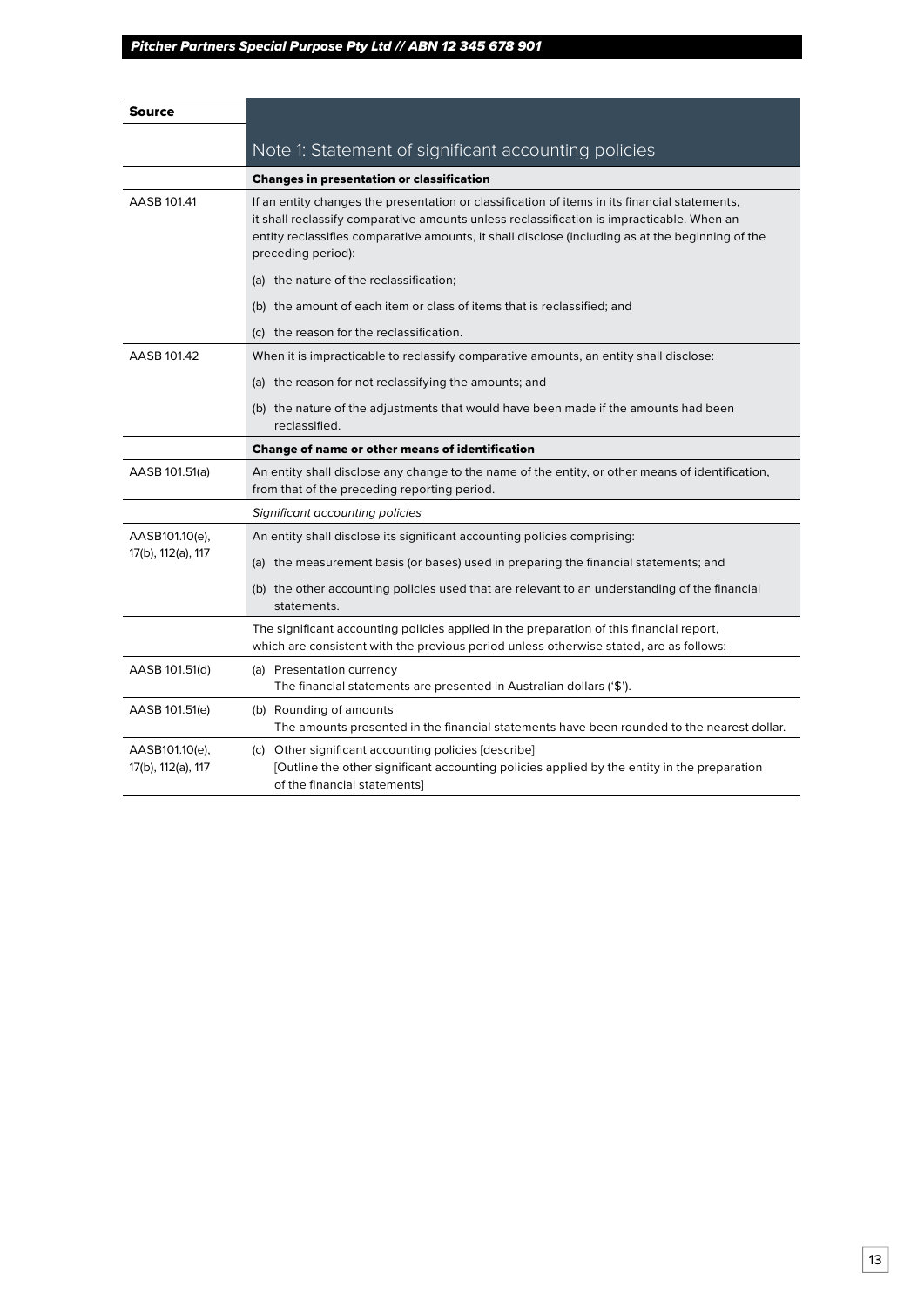| Source      |                                                                                                                                                                                                                                                                                                                                        |
|-------------|----------------------------------------------------------------------------------------------------------------------------------------------------------------------------------------------------------------------------------------------------------------------------------------------------------------------------------------|
|             | Note 1: Statement of significant accounting policies                                                                                                                                                                                                                                                                                   |
|             | <b>Initial application of Australian Accounting Standards</b>                                                                                                                                                                                                                                                                          |
| AASB 108.28 | When initial application of an Australian Accounting Standard has an effect on the current period<br>or any prior period, would have such an effect except that it is impracticable to determine the<br>amount of the adjustment, or might have an effect on future periods, an entity shall disclose:                                 |
|             | (a) the title of the Australian Accounting Standard;                                                                                                                                                                                                                                                                                   |
|             | (b) when applicable, that the change in accounting policy is made in accordance with its<br>transitional provisions;                                                                                                                                                                                                                   |
|             | (c) the nature of the change in accounting policy;                                                                                                                                                                                                                                                                                     |
|             | (d) when applicable, a description of the transitional provisions;                                                                                                                                                                                                                                                                     |
|             | (e) when applicable, the transitional provisions that might have an effect on future periods;                                                                                                                                                                                                                                          |
|             | (f) for the current period and each prior period presented, to the extent practicable, the amount<br>of the adjustment:                                                                                                                                                                                                                |
|             | (i) for each financial statement line item affected; and                                                                                                                                                                                                                                                                               |
|             | (ii) if AASB 133 <i>Earnings per Share</i> applies to the entity, for basic and diluted earnings<br>per share;                                                                                                                                                                                                                         |
|             | (g) the amount of the adjustment relating to periods before those presented, to the extent<br>practicable; and                                                                                                                                                                                                                         |
|             | (h) if retrospective application required by paragraph 19(a) or (b) of AASB 108 is impracticable<br>for a particular prior period, or for periods before those presented, the circumstances that<br>led to the existence of that condition and a description of how and from when the change<br>in accounting policy has been applied. |
|             | Financial statements of subsequent periods need not repeat these disclosures.                                                                                                                                                                                                                                                          |
|             | <b>Voluntary change in accounting policy</b>                                                                                                                                                                                                                                                                                           |
| AASB 108.29 | When a voluntary change in accounting policy has an effect on the current period or any prior<br>period, would have an effect on that period except that it is impracticable to determine the<br>amount of the adjustment, or might have an effect on future periods, an entity shall disclose:                                        |
|             | (a) the nature of the change in accounting policy;                                                                                                                                                                                                                                                                                     |
|             | (b) the reasons why applying the new accounting policy provides reliable and more relevant<br>information;                                                                                                                                                                                                                             |
|             | (c) for the current period and each prior period presented, to the extent practicable, the amount<br>of the adjustment:                                                                                                                                                                                                                |
|             | (i) for each financial statement line item affected; and                                                                                                                                                                                                                                                                               |
|             | (ii) if AASB 133 applies to the entity, for basic and diluted earnings per share;                                                                                                                                                                                                                                                      |
|             | (d) the amount of the adjustment relating to periods before those presented, to the extent<br>practicable; and                                                                                                                                                                                                                         |
|             | (e) if retrospective application is impracticable for a particular prior period, or for periods<br>before those presented, the circumstances that led to the existence of that condition and<br>a description of how and from when the change in accounting policy has been applied.                                                   |
|             | Financial statements of subsequent periods need not repeat these disclosures.                                                                                                                                                                                                                                                          |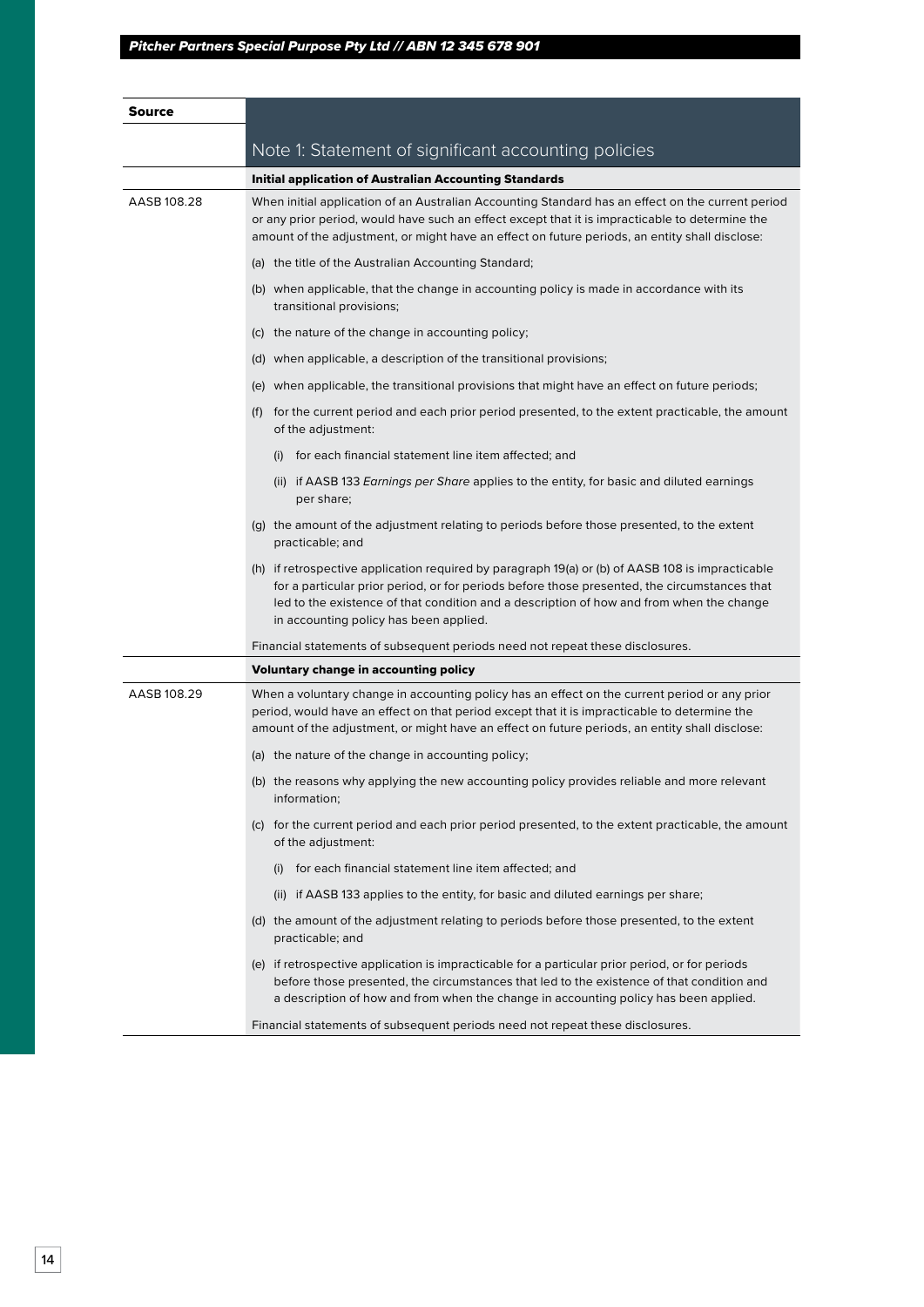| Source          |                                                                                                                                                                                                                                                                                                                                                                                                                           |  |  |
|-----------------|---------------------------------------------------------------------------------------------------------------------------------------------------------------------------------------------------------------------------------------------------------------------------------------------------------------------------------------------------------------------------------------------------------------------------|--|--|
|                 |                                                                                                                                                                                                                                                                                                                                                                                                                           |  |  |
|                 | Note 1: Statement of significant accounting policies                                                                                                                                                                                                                                                                                                                                                                      |  |  |
|                 | Australian Accounting Standards issued but not yet effective                                                                                                                                                                                                                                                                                                                                                              |  |  |
| AASB 108.30     | When an entity has not applied a new Australian Accounting Standard that has been issued<br>but is not yet effective, the entity shall disclose:                                                                                                                                                                                                                                                                          |  |  |
|                 | (a) this fact; and                                                                                                                                                                                                                                                                                                                                                                                                        |  |  |
|                 | (b) known or reasonably estimable information relevant to assessing the possible impact that<br>application of the new Australian Accounting Standard will have on the entity's financial<br>statements in the period of initial application.                                                                                                                                                                             |  |  |
| AASB 108.31     | In complying with paragraph 30 of AASB 108, an entity considers disclosing:                                                                                                                                                                                                                                                                                                                                               |  |  |
|                 | (a) the title of the new Australian Accounting Standard;                                                                                                                                                                                                                                                                                                                                                                  |  |  |
|                 | (b) the nature of the impending change or changes in accounting policy;                                                                                                                                                                                                                                                                                                                                                   |  |  |
|                 | the date by which application of the Australian Accounting Standard is required;<br>(C)                                                                                                                                                                                                                                                                                                                                   |  |  |
|                 | the date as at which it plans to apply the Australian Accounting Standard initially; and<br>(d)                                                                                                                                                                                                                                                                                                                           |  |  |
|                 | (e) either:                                                                                                                                                                                                                                                                                                                                                                                                               |  |  |
|                 | a discussion of the impact that initial application of the Australian Accounting Standard<br>(i)<br>is expected to have on the entity's financial statements; or                                                                                                                                                                                                                                                          |  |  |
|                 | (ii) if that impact is not known or reasonably estimable, a statement to that effect.                                                                                                                                                                                                                                                                                                                                     |  |  |
| AASB 108.30, 31 | [Outline the Australian Accounting Standards issued but not yet effective (that have not been<br>applied by the entity in the preparation of the financial statements)                                                                                                                                                                                                                                                    |  |  |
|                 |                                                                                                                                                                                                                                                                                                                                                                                                                           |  |  |
|                 |                                                                                                                                                                                                                                                                                                                                                                                                                           |  |  |
|                 | Note 2: Significant accounting estimates and judgements                                                                                                                                                                                                                                                                                                                                                                   |  |  |
|                 | Significant judgements in applying accounting policies                                                                                                                                                                                                                                                                                                                                                                    |  |  |
| AASB101.122     | An entity shall disclose, along with its significant accounting policies or other notes, the                                                                                                                                                                                                                                                                                                                              |  |  |
|                 | judgements, apart from those involving estimations (see paragraph 125 of AASB 101), that<br>management has made in the process of applying the entity's accounting policies and that have<br>the most significant effect on the amounts recognised in the financial statements.                                                                                                                                           |  |  |
| AASB101.122     | In the process of applying the company's accounting policies, as disclosed in note 1, management<br>makes various judgements that can significantly affect the amounts recognised in the financial<br>statements.                                                                                                                                                                                                         |  |  |
|                 | The judgements made by management in applying the company's accounting policies (apart<br>from those involving estimations, see below) that have the most significant effect on the amounts<br>recognised in the financial statements are as follows:                                                                                                                                                                     |  |  |
|                 | [Outline the judgements made by management in applying the entity's accounting policies that<br>have the most significant effect on the amounts recognised in the financial statements                                                                                                                                                                                                                                    |  |  |
|                 | Major sources of estimation uncertainty                                                                                                                                                                                                                                                                                                                                                                                   |  |  |
| AASB101.125     | An entity shall disclose information about the assumptions it makes about the future, and other<br>major sources of estimation uncertainty at the end of the reporting period, that have a significant<br>risk of resulting in a material adjustment to the carrying amounts of assets and liabilities within<br>the next financial year. In respect of those assets and liabilities, the notes shall include details of: |  |  |
|                 | (a) their nature; and                                                                                                                                                                                                                                                                                                                                                                                                     |  |  |
|                 | (b) their carrying amount as at the end of the reporting period.                                                                                                                                                                                                                                                                                                                                                          |  |  |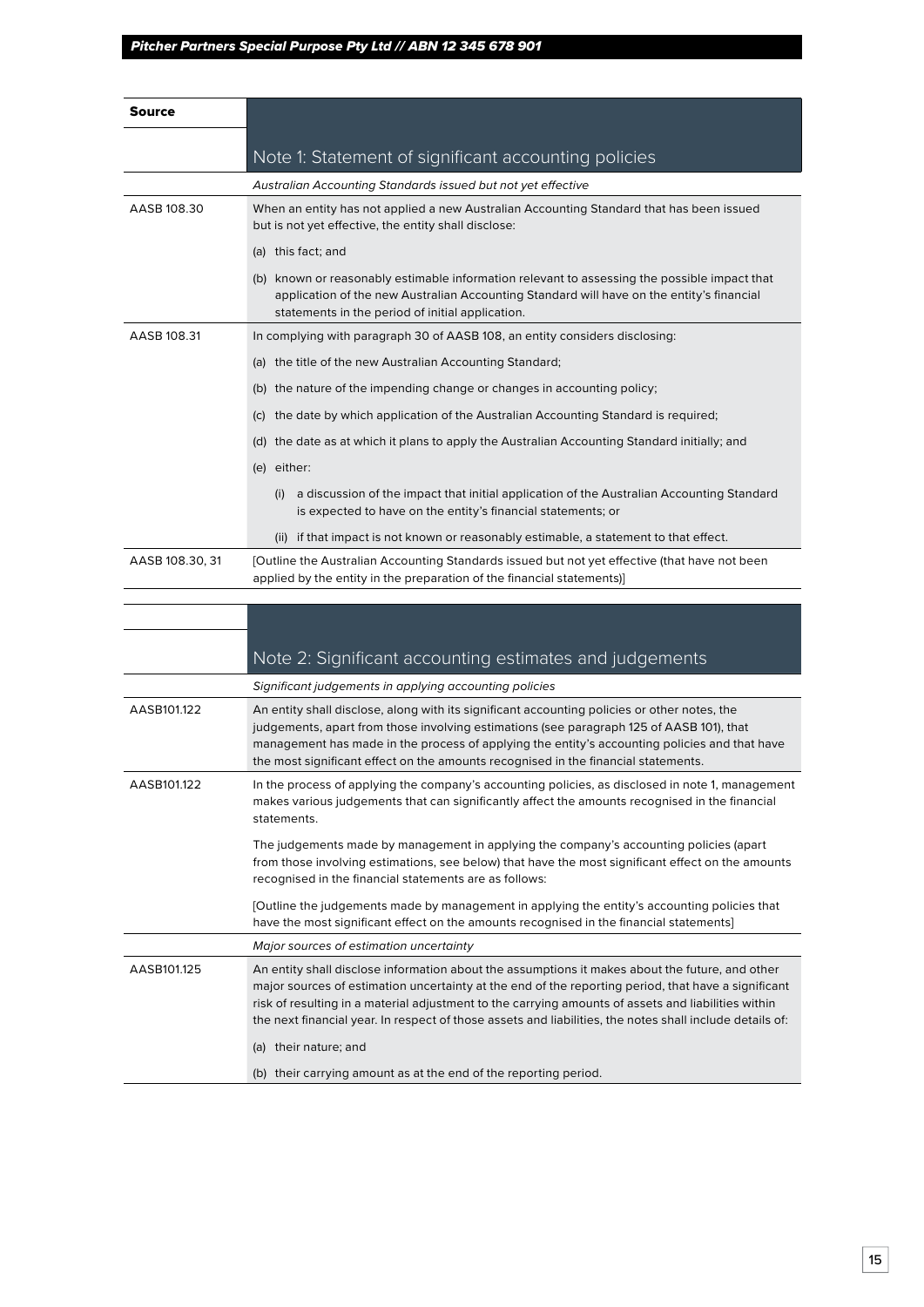| <b>Source</b> |                                                                                                                                                                                                                                                                                                                                                                                                                                                                                                                                                                                                                                                                 |
|---------------|-----------------------------------------------------------------------------------------------------------------------------------------------------------------------------------------------------------------------------------------------------------------------------------------------------------------------------------------------------------------------------------------------------------------------------------------------------------------------------------------------------------------------------------------------------------------------------------------------------------------------------------------------------------------|
|               | Note 2: Significant accounting estimates and judgements                                                                                                                                                                                                                                                                                                                                                                                                                                                                                                                                                                                                         |
| AASB101.129   | An entity presents the disclosures in paragraph 125 of AASB 101 in a manner that helps users<br>of financial statements to understand the judgements that management makes about the future<br>and about other sources of estimation uncertainty. The nature and extent of the information<br>provided vary according to the nature of the assumption and other circumstances. Examples<br>of the types of disclosures an entity makes are:                                                                                                                                                                                                                     |
|               | (a) the nature of the assumption or other estimation uncertainty;                                                                                                                                                                                                                                                                                                                                                                                                                                                                                                                                                                                               |
|               | (b) the sensitivity of carrying amounts to the methods, assumptions and estimates underlying<br>their calculation, including the reasons for the sensitivity;                                                                                                                                                                                                                                                                                                                                                                                                                                                                                                   |
|               | (c) the expected resolution of an uncertainty and the range of reasonably possible outcomes<br>within the next financial year in respect of the carrying amounts of the assets and liabilities<br>affected; and                                                                                                                                                                                                                                                                                                                                                                                                                                                 |
|               | (d) an explanation of changes made to past assumptions concerning those assets and liabilities,<br>if the uncertainty remains unresolved.                                                                                                                                                                                                                                                                                                                                                                                                                                                                                                                       |
| AASB101.131   | Sometimes it is impracticable to disclose the extent of the possible effects of an assumption<br>or another source of estimation uncertainty at the end of the reporting period. In such cases,<br>the entity discloses that it is reasonably possible, on the basis of existing knowledge, that<br>outcomes within the next financial year that are different from the assumption could require a<br>material adjustment to the carrying amount of the asset or liability affected. In all cases, the entity<br>discloses the nature and carrying amount of the specific asset or liability (or class of assets or<br>liabilities) affected by the assumption. |
| AASB101.125   | Determining the carrying amounts of some assets and liabilities requires estimation, at the<br>reporting date, of the effects of uncertain future events. Outcomes within the next financial year<br>that are different from the assumptions made could require a material adjustment to the carrying<br>amounts of the specific assets and liabilities affected by the assumption.                                                                                                                                                                                                                                                                             |
|               | The key assumptions about the future, and other major sources of estimation uncertainty at the<br>reporting date, that have a significant risk of resulting in a material adjustment to the carrying<br>amount of assets and liabilities within the next financial year are discussed below:                                                                                                                                                                                                                                                                                                                                                                    |
|               | [Outline the key assumptions about the future, and other major sources of estimation uncertainty<br>at the reporting date]                                                                                                                                                                                                                                                                                                                                                                                                                                                                                                                                      |
|               | <b>Disclosure of changes in accounting estimates</b>                                                                                                                                                                                                                                                                                                                                                                                                                                                                                                                                                                                                            |
| AASB108.39    | An entity shall disclose the nature and amount of a change in an accounting estimate that has<br>an effect in the current period or is expected to have an effect in future periods, except for the<br>disclosure of the effect on future periods when it is impracticable to estimate that effect.                                                                                                                                                                                                                                                                                                                                                             |
| AASB108.40    | If the amount of the effect in future periods is not disclosed because estimating it is<br>impracticable, an entity shall disclose that fact.                                                                                                                                                                                                                                                                                                                                                                                                                                                                                                                   |
|               |                                                                                                                                                                                                                                                                                                                                                                                                                                                                                                                                                                                                                                                                 |
|               | Note 3: Prior period errors                                                                                                                                                                                                                                                                                                                                                                                                                                                                                                                                                                                                                                     |
| AASB108.49    | In relation to the correction of material prior period errors, an entity shall disclose the following:                                                                                                                                                                                                                                                                                                                                                                                                                                                                                                                                                          |
|               | (a) the nature of the prior period error;                                                                                                                                                                                                                                                                                                                                                                                                                                                                                                                                                                                                                       |
|               | (b) for each prior period presented, to the extent practicable, the amount of the correction:                                                                                                                                                                                                                                                                                                                                                                                                                                                                                                                                                                   |
|               | for each financial statement line item affected; and<br>(i)                                                                                                                                                                                                                                                                                                                                                                                                                                                                                                                                                                                                     |
|               | (ii) if AASB 133 applies to the entity, for basic and diluted earnings per share;                                                                                                                                                                                                                                                                                                                                                                                                                                                                                                                                                                               |
|               | (c) the amount of the correction at the beginning of the earliest prior period presented; and                                                                                                                                                                                                                                                                                                                                                                                                                                                                                                                                                                   |
|               | (d) if retrospective restatement is impracticable for a particular prior period, the circumstances<br>that led to the existence of that condition and a description of how and from when the error<br>has been corrected.                                                                                                                                                                                                                                                                                                                                                                                                                                       |
|               | Financial statements of subsequent periods need not repeat these disclosures                                                                                                                                                                                                                                                                                                                                                                                                                                                                                                                                                                                    |
| AASB108.49    | [Disclose details of the correction of material prior period errors]                                                                                                                                                                                                                                                                                                                                                                                                                                                                                                                                                                                            |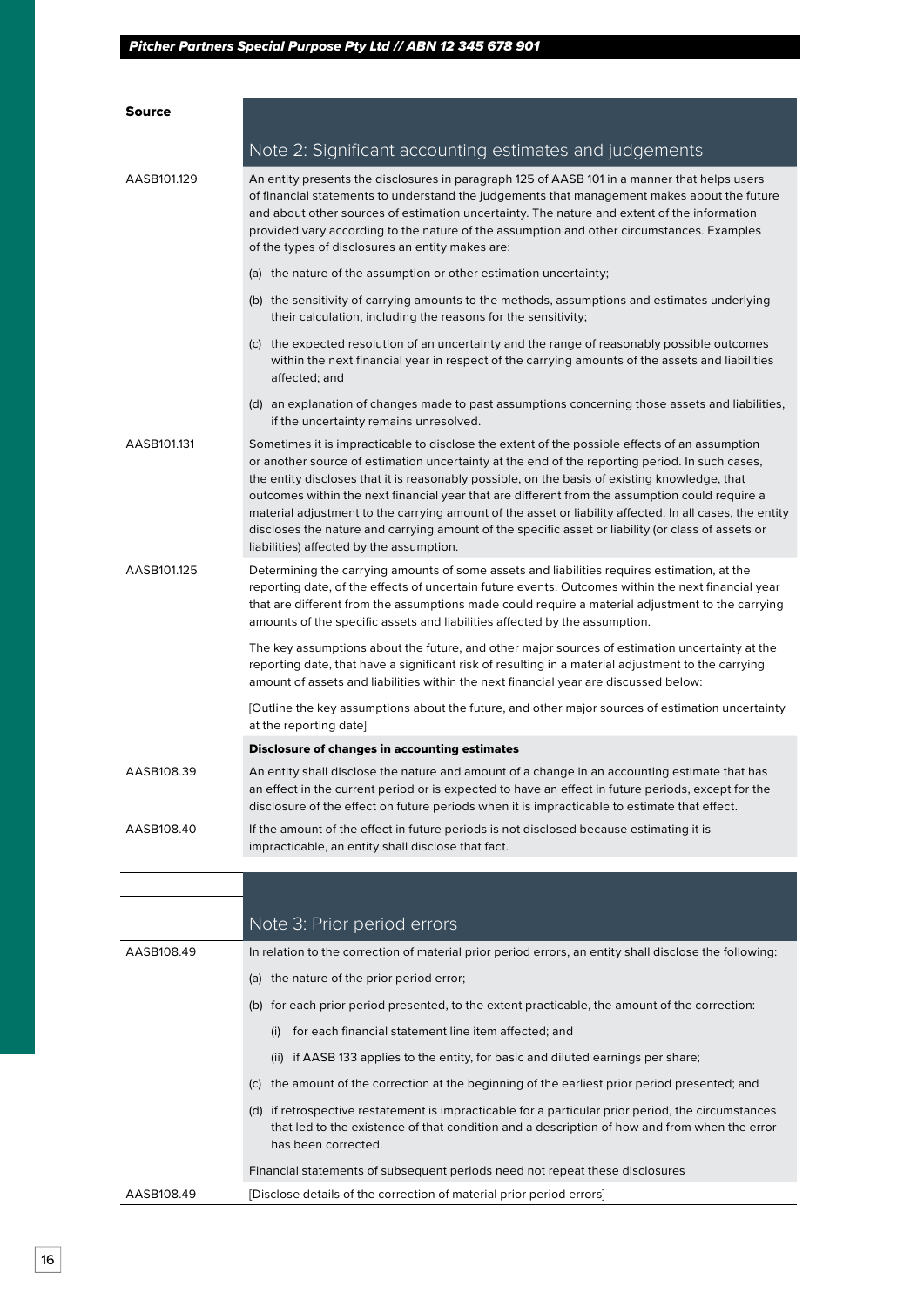| Source                     |                                                                                                                                                                                               |              |             |
|----------------------------|-----------------------------------------------------------------------------------------------------------------------------------------------------------------------------------------------|--------------|-------------|
|                            | Note 4: Other gains and losses                                                                                                                                                                |              |             |
|                            |                                                                                                                                                                                               |              |             |
| AASB 101.38,<br>38A, 51(e) |                                                                                                                                                                                               | 2020<br>(\$) | 2019<br>(S) |
|                            | Net foreign exchange gain                                                                                                                                                                     | 23,873       | 12,211      |
|                            | Gain on the disposal of property, plant and equipment                                                                                                                                         |              |             |
|                            | Change in fair value of investment property                                                                                                                                                   |              |             |
|                            | Change in fair value of investments classified<br>as held-for-trading                                                                                                                         |              |             |
|                            |                                                                                                                                                                                               | 23,873       | 12,211      |
|                            | Separate disclosure of items of income or expense                                                                                                                                             |              |             |
| AASB 101.97                | When items of income or expense are material, an entity shall disclose their nature and amount<br>separately.                                                                                 |              |             |
|                            |                                                                                                                                                                                               |              |             |
|                            |                                                                                                                                                                                               |              |             |
|                            | Note 5: Profit from continuing operations                                                                                                                                                     |              |             |
| AASB 101.38,<br>38A, 51(e) |                                                                                                                                                                                               | 2020<br>(\$) | 2019<br>(S) |
|                            | Profit for the year from continuing operations includes the following items of expense:                                                                                                       |              |             |
|                            | Cost of goods sold                                                                                                                                                                            | 10,579,106   | 2,850,549   |
|                            | Finance costs                                                                                                                                                                                 | 371,978      | 373,273     |
|                            | Employee benefits expense                                                                                                                                                                     | 2,487,573    | 1,106,056   |
|                            | Depreciation of property, plant and equipment                                                                                                                                                 | 274,500      | 225,507     |
|                            | Amortisation of intangible assets                                                                                                                                                             | 788,152      | 164,792     |
|                            | Impairment of property, plant and equipment                                                                                                                                                   |              |             |
|                            | Impairment of intangible assets                                                                                                                                                               | 108,500      |             |
|                            | Other expenses [describe]                                                                                                                                                                     | 278,600      | 126,167     |
|                            | Disclosure of additional information on the nature of expenses                                                                                                                                |              |             |
| AASB 101.104               | An entity classifying expenses by function shall disclose additional information on the nature<br>of expenses, including depreciation and amortisation expense and employee benefits expense. |              |             |
|                            | Separate disclosure of items of income or expense                                                                                                                                             |              |             |
| AASB 101.97                | When items of income or expense are material, an entity shall disclose their nature and amount<br>separately.                                                                                 |              |             |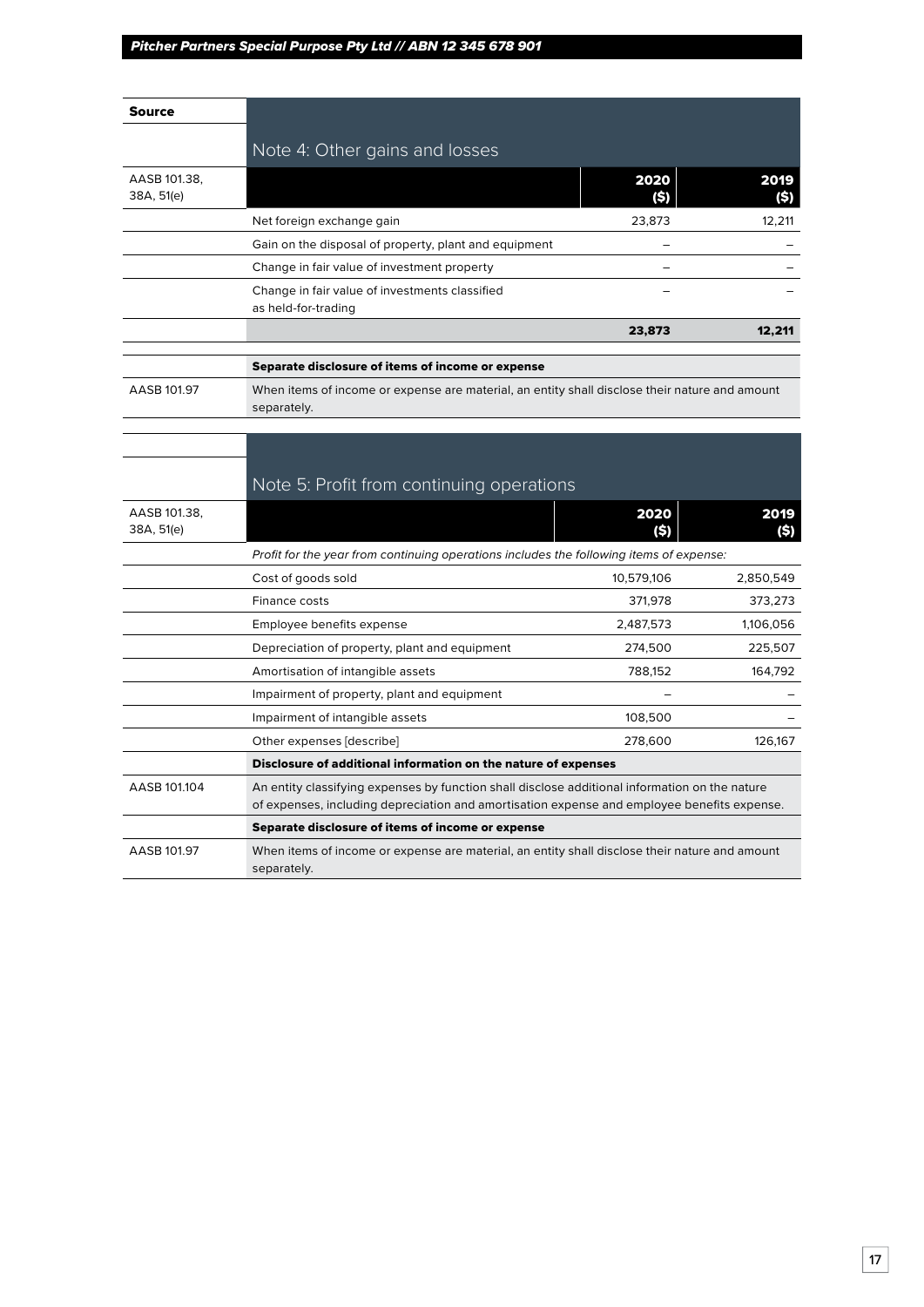| Source                     |                                                                                                                                                         |              |              |
|----------------------------|---------------------------------------------------------------------------------------------------------------------------------------------------------|--------------|--------------|
|                            |                                                                                                                                                         |              |              |
|                            | Note 6: Discontinued operations                                                                                                                         |              |              |
|                            | During the financial year, the company disposed of Business X. Details of the profit for the year<br>from the discontinued operation are set out below: |              |              |
| AASB 101.38,<br>38A, 51(e) |                                                                                                                                                         | 2020<br>(S)  | 2019<br>(S)  |
|                            | Revenue                                                                                                                                                 | 83,082       |              |
|                            | Expenses                                                                                                                                                | (50, 193)    | (5,318)      |
|                            | Profit before tax                                                                                                                                       | 32.889       | (5,318)      |
|                            | Income tax expense                                                                                                                                      | (9,867)      | 1,595        |
|                            |                                                                                                                                                         | 23,022       | (3,723)      |
|                            | Gain on disposal                                                                                                                                        | 342,111      |              |
|                            | Income tax expense                                                                                                                                      | (102, 633)   |              |
|                            |                                                                                                                                                         | 239,478      |              |
|                            | Profit for the year from discontinued operations                                                                                                        | 262,500      | (3,723)      |
|                            | Details of the consideration received, and the assets and liabilities disposed, are disclosed<br>in note 27.                                            |              |              |
|                            | Separate disclosure of items of income or expense                                                                                                       |              |              |
| AASB 101.97                | When items of income or expense are material, an entity shall disclose their nature and amount<br>separately.                                           |              |              |
|                            | Note 7: Cash flow information<br>(a) Reconciliation of profit for the year to net cash flows from operating activities                                  |              |              |
| AASB 1054.16               | When an entity uses the direct method to present its statement of cash flows, the financial                                                             |              |              |
|                            | statements shall provide a reconciliation of the net cash flow from operating activities to<br>profit (loss).                                           |              |              |
| AASB 101.38.<br>38A, 51(e) |                                                                                                                                                         | 2020<br>(\$) | 2019<br>(\$) |
|                            | Profit for the year                                                                                                                                     | (853, 144)   | 749,823      |
|                            | Non-cash income and expense items:                                                                                                                      |              |              |
|                            | Depreciation and amortisation expense                                                                                                                   | 1,062,652    | 390,299      |
|                            | Impairment expense                                                                                                                                      | 108,500      |              |
|                            | Other non-cash income and expense items<br>[describe]                                                                                                   |              |              |
|                            | Changes in the carrying amount of assets and liabilities:                                                                                               |              |              |
|                            | (Increase)/decrease in trade and other receivables                                                                                                      | (60, 838)    | (72, 645)    |
|                            | (Increase)/decrease in inventories                                                                                                                      | (139, 431)   | (157, 526)   |
|                            | (Increase)/decrease in other assets                                                                                                                     | (288, 411)   | (203, 312)   |
|                            | Decrease/(increase) in trade and other payables                                                                                                         | 537,201      | (124, 813)   |
|                            | Decrease/(increase) in provisions                                                                                                                       | 69,955       | (17, 105)    |
|                            | Decrease/(increase) in other liabilities                                                                                                                | (34,242)     | (80, 330)    |
|                            | Net cash flows from operating activities                                                                                                                | 402,242      | 518,601      |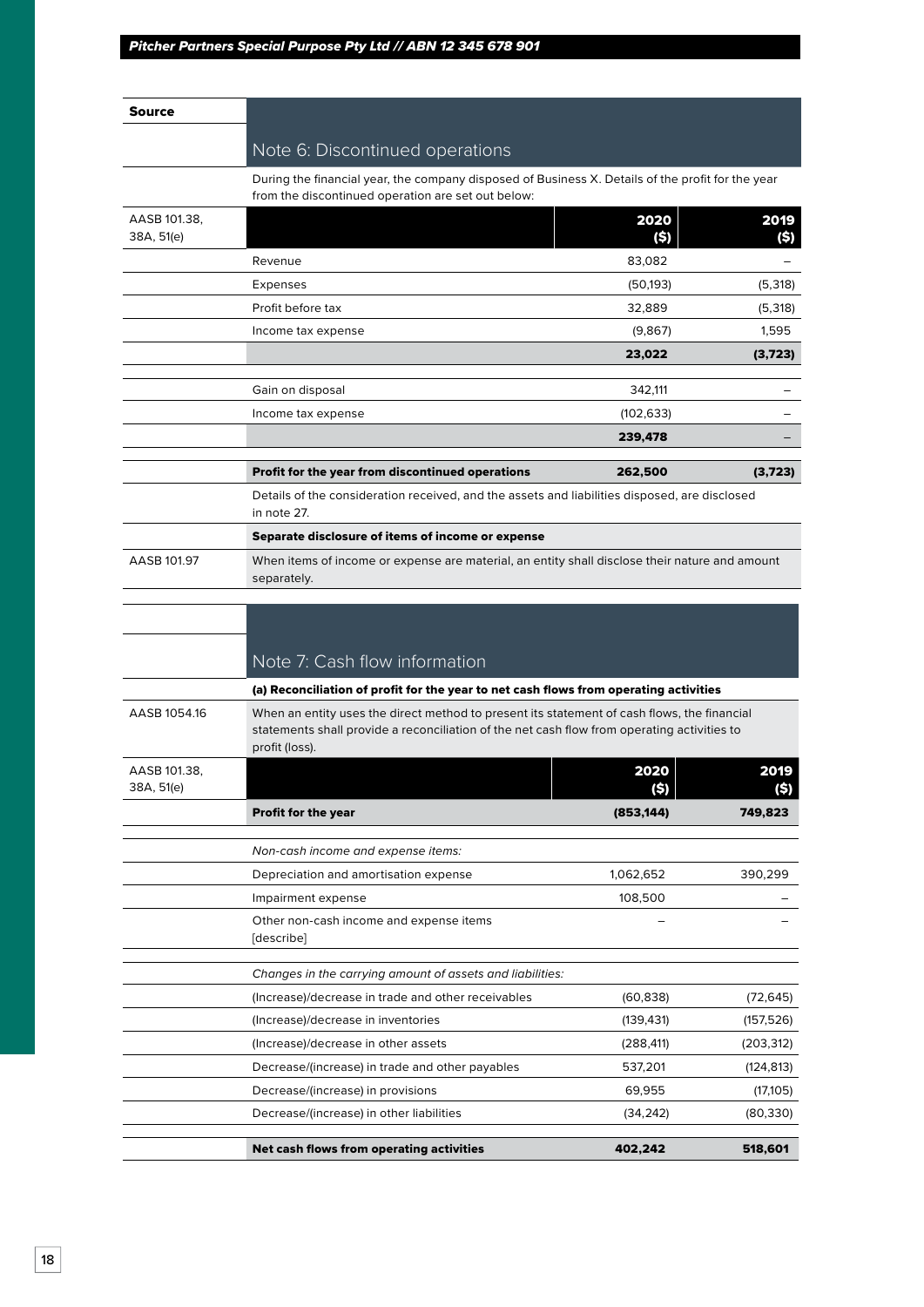| Source           |                                                                                                                                                                                                                                                                                                                                                                                   |                                                                                                                                                                                                           |                                         |                              |
|------------------|-----------------------------------------------------------------------------------------------------------------------------------------------------------------------------------------------------------------------------------------------------------------------------------------------------------------------------------------------------------------------------------|-----------------------------------------------------------------------------------------------------------------------------------------------------------------------------------------------------------|-----------------------------------------|------------------------------|
|                  | Note 7: Cash flow information                                                                                                                                                                                                                                                                                                                                                     |                                                                                                                                                                                                           |                                         |                              |
|                  |                                                                                                                                                                                                                                                                                                                                                                                   |                                                                                                                                                                                                           | 2020                                    |                              |
|                  |                                                                                                                                                                                                                                                                                                                                                                                   |                                                                                                                                                                                                           |                                         | 2019                         |
|                  | (b) Cash and cash equivalents                                                                                                                                                                                                                                                                                                                                                     |                                                                                                                                                                                                           |                                         |                              |
| AASB 107.45      | Cash and cash equivalents reported in the statement of cash flows includes the following:                                                                                                                                                                                                                                                                                         |                                                                                                                                                                                                           |                                         |                              |
|                  | Cash on hand and demand deposits                                                                                                                                                                                                                                                                                                                                                  |                                                                                                                                                                                                           | 1,854,068                               | 1,820,914                    |
|                  | Bank overdraft                                                                                                                                                                                                                                                                                                                                                                    |                                                                                                                                                                                                           |                                         |                              |
|                  | Cash and cash equivalents at the end of the year                                                                                                                                                                                                                                                                                                                                  |                                                                                                                                                                                                           | 1,854,068                               | 1,820,914                    |
|                  | For the purposes of the statement of cash flows, cash and cash equivalents comprise cash<br>on hand, demand deposits and short-term highly liquid investments that are readily convertible<br>to cash and which are subject to an insignificant risk of changes in value.                                                                                                         |                                                                                                                                                                                                           |                                         |                              |
| AASB 107.48      | for use by the company.                                                                                                                                                                                                                                                                                                                                                           | Included in the amount of cash and cash equivalents at the end of the year is a \$10,000 security<br>deposit (2019: \$5,000) in relation to the company's service contracts. This amount is not available |                                         |                              |
|                  | (c) Non-cash transactions                                                                                                                                                                                                                                                                                                                                                         |                                                                                                                                                                                                           |                                         |                              |
| AASB 107.43      | During the financial year, the company entered into the following non-cash investing and<br>financing transactions (which are not included in the statement of cash flows):                                                                                                                                                                                                       |                                                                                                                                                                                                           |                                         |                              |
|                  | New lease of plant and equipment, resulting in the recognition of additional lease assets and<br>corresponding lease liabilities of \$75,000 (\$2019: \$nil).                                                                                                                                                                                                                     |                                                                                                                                                                                                           |                                         |                              |
|                  | Other non-cash investing and financing transactions [describe].                                                                                                                                                                                                                                                                                                                   |                                                                                                                                                                                                           |                                         |                              |
|                  | (d) Reconciliation of liabilities arising from financing activities                                                                                                                                                                                                                                                                                                               |                                                                                                                                                                                                           |                                         |                              |
| AASB 107.44A     | An entity shall provide disclosures that enable users of financial statements to evaluate changes<br>in liabilities arising from financing activities, including both changes arising from cash flows and<br>non-cash changes.                                                                                                                                                    |                                                                                                                                                                                                           |                                         |                              |
| AASB 107.44A-44E | Liabilities arising from financing activities are liabilities for which cash flows are, or will be,<br>classified as 'cash flows from financing activities' in the statement of cash flows. Changes in the<br>carrying amount of such liabilities, which comprise bank loans, deferred consideration for the<br>acquisition of assets and lease liabilities are summarised below. |                                                                                                                                                                                                           |                                         |                              |
|                  |                                                                                                                                                                                                                                                                                                                                                                                   | <b>Bank loans</b><br>(\$)                                                                                                                                                                                 | <b>Deferred</b><br>consideration<br>(S) | Lease<br>liabilities<br>(\$) |
|                  | <b>Balance at 1 July 2018</b>                                                                                                                                                                                                                                                                                                                                                     | 5,365,485                                                                                                                                                                                                 |                                         |                              |
|                  | Cash flows during the year                                                                                                                                                                                                                                                                                                                                                        | (1,724,245)                                                                                                                                                                                               |                                         |                              |
|                  | Non-cash asset acquisitions                                                                                                                                                                                                                                                                                                                                                       |                                                                                                                                                                                                           | 225,000                                 |                              |
|                  | New lease arrangements                                                                                                                                                                                                                                                                                                                                                            |                                                                                                                                                                                                           |                                         |                              |
|                  | Other changes [describe]                                                                                                                                                                                                                                                                                                                                                          |                                                                                                                                                                                                           |                                         |                              |
|                  | <b>Balance at 30 June 2019</b>                                                                                                                                                                                                                                                                                                                                                    | 3,641,240                                                                                                                                                                                                 | 225,000                                 |                              |
|                  | Cash flows during the year                                                                                                                                                                                                                                                                                                                                                        | 495,445                                                                                                                                                                                                   | (25,000)                                |                              |
|                  | Non-cash asset acquisitions                                                                                                                                                                                                                                                                                                                                                       |                                                                                                                                                                                                           |                                         |                              |
|                  | New lease arrangements                                                                                                                                                                                                                                                                                                                                                            |                                                                                                                                                                                                           |                                         | 75,000                       |
|                  | Other changes [describe]                                                                                                                                                                                                                                                                                                                                                          |                                                                                                                                                                                                           |                                         |                              |
|                  | <b>Balance at 30 June 2020</b>                                                                                                                                                                                                                                                                                                                                                    | 4,136,685                                                                                                                                                                                                 | 200,000                                 | 75,000                       |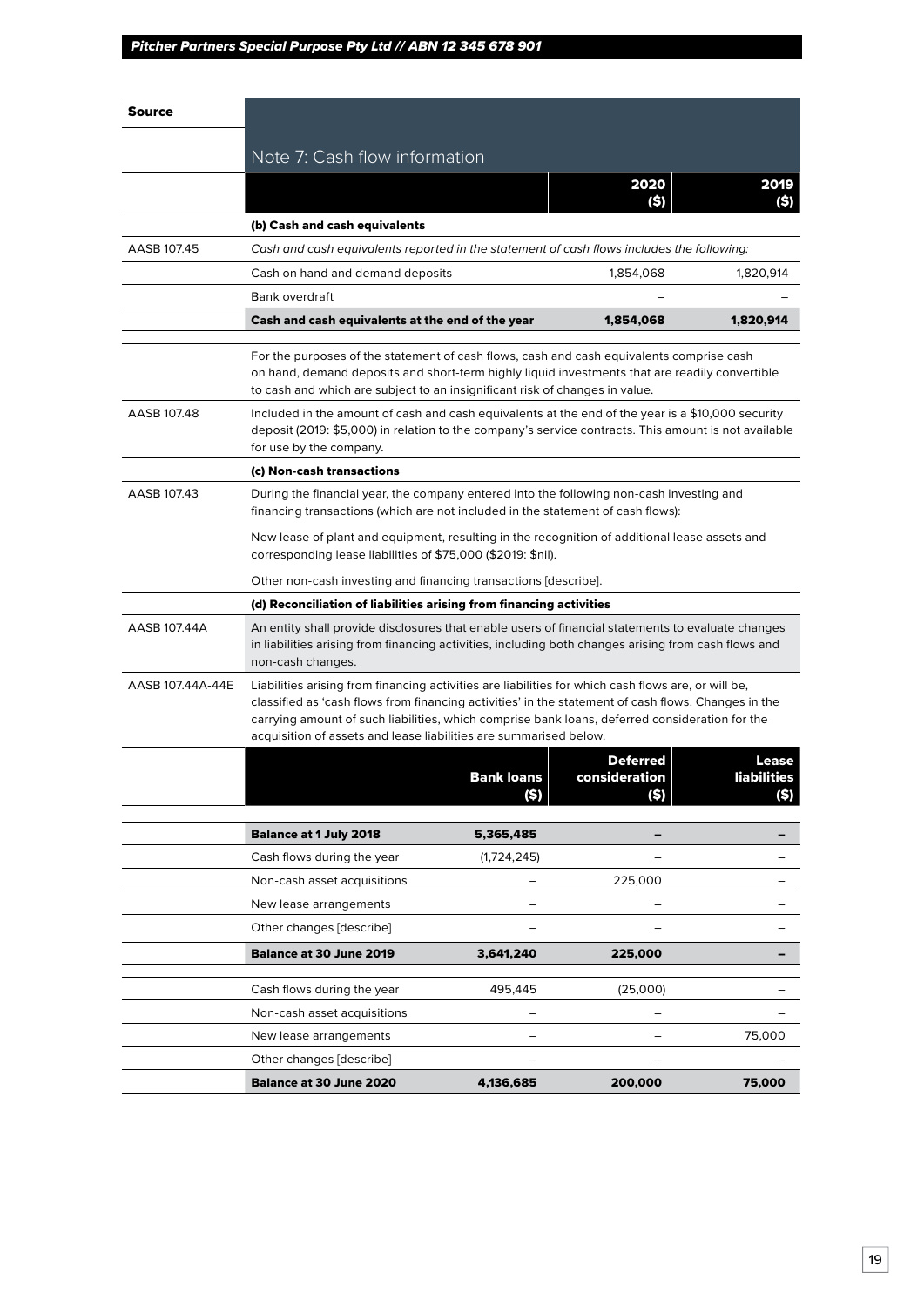| Note 7: Cash flow information<br>Disclosure of other cash flow information                                                                                                                                                         |
|------------------------------------------------------------------------------------------------------------------------------------------------------------------------------------------------------------------------------------|
|                                                                                                                                                                                                                                    |
|                                                                                                                                                                                                                                    |
| Additional information may be relevant to users in understanding the financial position<br>and liquidity of an entity. Disclosure of this information, together with a commentary<br>by management, is encouraged and may include: |
| the amount of undrawn borrowing facilities that may be available for future operating<br>activities and to settle capital commitments, indicating any restrictions on the use<br>of these facilities;                              |
| (b) [deleted]                                                                                                                                                                                                                      |
| the aggregate amount of cash flows that represent increases in operating capacity<br>separately from those cash flows that are required to maintain operating capacity; and                                                        |
| (d) the amount of the cash flows arising from the operating, investing and financing activities                                                                                                                                    |
|                                                                                                                                                                                                                                    |

| AASB 101.77, 78            | Note 8: Receivables                                                                                                                                                                                                                                                                                                                                                                     |             |             |
|----------------------------|-----------------------------------------------------------------------------------------------------------------------------------------------------------------------------------------------------------------------------------------------------------------------------------------------------------------------------------------------------------------------------------------|-------------|-------------|
| AASB 101.38,<br>38A, 51(e) |                                                                                                                                                                                                                                                                                                                                                                                         | 2020<br>(S) | 2019<br>(S) |
|                            | Receivables from contracts with customers                                                                                                                                                                                                                                                                                                                                               | 130,006     | 75,227      |
|                            | Allowance for credit losses                                                                                                                                                                                                                                                                                                                                                             |             |             |
|                            |                                                                                                                                                                                                                                                                                                                                                                                         | 130,006     | 75,227      |
|                            |                                                                                                                                                                                                                                                                                                                                                                                         |             |             |
|                            | Deferred consideration for sale of business                                                                                                                                                                                                                                                                                                                                             | 75,000      |             |
|                            | Other receivables [describe]                                                                                                                                                                                                                                                                                                                                                            |             |             |
|                            |                                                                                                                                                                                                                                                                                                                                                                                         | 75,000      |             |
|                            |                                                                                                                                                                                                                                                                                                                                                                                         | 205,006     | 75,227      |
|                            |                                                                                                                                                                                                                                                                                                                                                                                         |             |             |
|                            | <b>Disclosure of further sub-classification</b>                                                                                                                                                                                                                                                                                                                                         |             |             |
| AASB 101.77, 78            | An entity shall disclose, either in the statement of financial position or in the notes,<br>further sub-classification of the line items presented in the statement of financial position,<br>classified in a manner appropriate to the entity's operations. The detail provided in the further<br>sub-classification depends on the size, nature and function of the amounts involved. |             |             |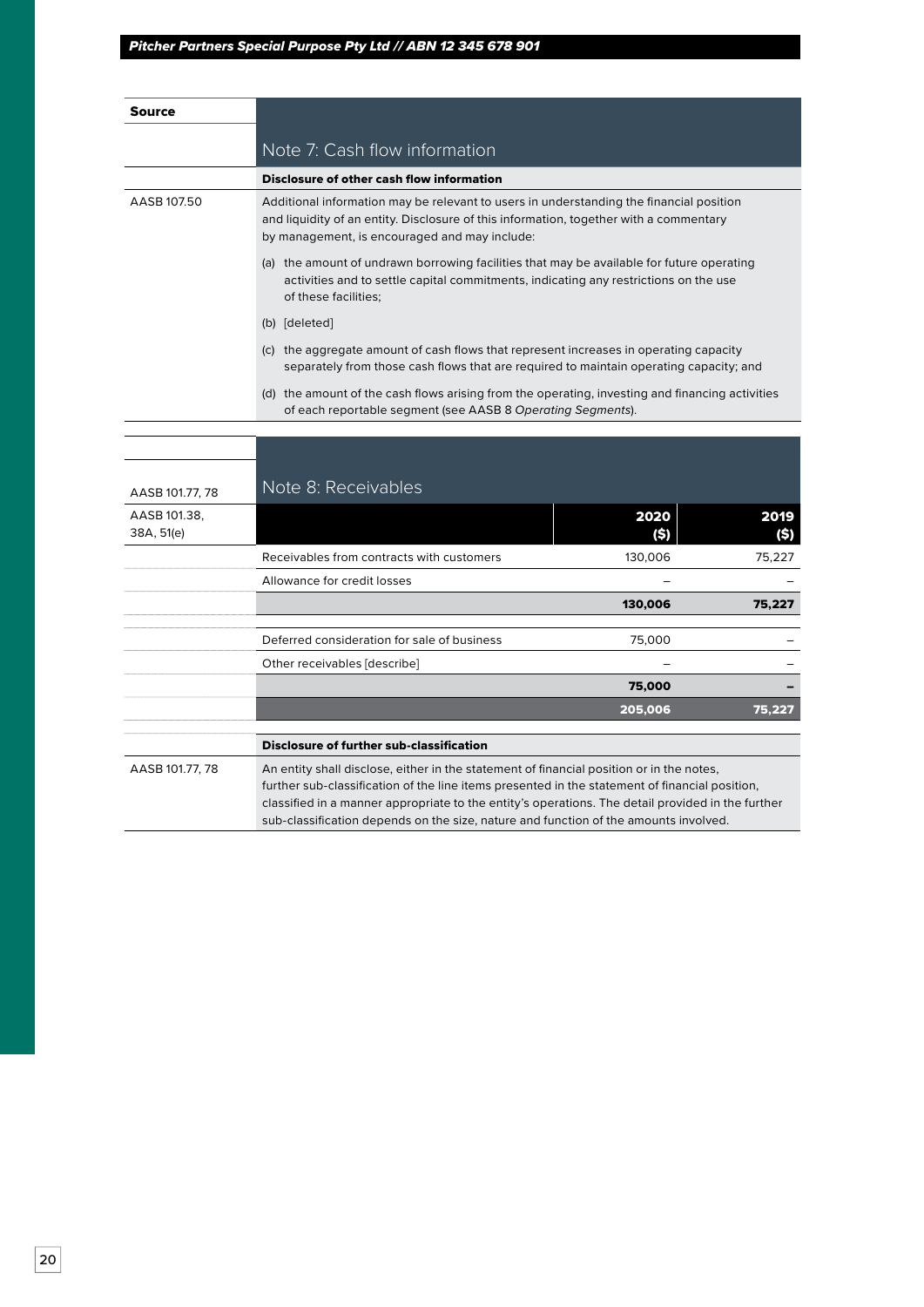| Source                     |                                                                                                                                                                                                                                                                                                                                                                                          |              |            |  |
|----------------------------|------------------------------------------------------------------------------------------------------------------------------------------------------------------------------------------------------------------------------------------------------------------------------------------------------------------------------------------------------------------------------------------|--------------|------------|--|
|                            | Note 9: Other financial assets                                                                                                                                                                                                                                                                                                                                                           |              |            |  |
| AASB 101.77, 78            |                                                                                                                                                                                                                                                                                                                                                                                          |              |            |  |
| AASB 101.38,<br>38A, 51(e) |                                                                                                                                                                                                                                                                                                                                                                                          | 2020<br>(\$) | 2019<br>9) |  |
|                            | Financial assets mandatorily classified at fair value through profit or loss:                                                                                                                                                                                                                                                                                                            |              |            |  |
|                            | Shares in listed entities                                                                                                                                                                                                                                                                                                                                                                |              |            |  |
|                            | Other [describe]                                                                                                                                                                                                                                                                                                                                                                         |              |            |  |
|                            |                                                                                                                                                                                                                                                                                                                                                                                          |              |            |  |
|                            | Derivative financial instruments measured at fair<br>value:                                                                                                                                                                                                                                                                                                                              |              |            |  |
|                            | Forward foreign exchange contracts                                                                                                                                                                                                                                                                                                                                                       |              |            |  |
|                            | Interest rate swaps                                                                                                                                                                                                                                                                                                                                                                      |              |            |  |
|                            | Other [describe]                                                                                                                                                                                                                                                                                                                                                                         |              |            |  |
|                            |                                                                                                                                                                                                                                                                                                                                                                                          |              |            |  |
|                            | Financial assets designated at fair value through other comprehensive income:                                                                                                                                                                                                                                                                                                            |              |            |  |
|                            | Shares in listed entities                                                                                                                                                                                                                                                                                                                                                                | 606,653      | 523,690    |  |
|                            | Shares in unlisted entities                                                                                                                                                                                                                                                                                                                                                              | 404,354      | 139,210    |  |
|                            | Other [describe]                                                                                                                                                                                                                                                                                                                                                                         |              |            |  |
|                            |                                                                                                                                                                                                                                                                                                                                                                                          | 1,011,007    | 662,900    |  |
|                            | Financial assets measured at amortised cost:                                                                                                                                                                                                                                                                                                                                             |              |            |  |
|                            | Promissory notes                                                                                                                                                                                                                                                                                                                                                                         |              | 23,000     |  |
|                            | Loans advanced to related parties                                                                                                                                                                                                                                                                                                                                                        | 90,000       | 90,000     |  |
|                            | Other [describe]                                                                                                                                                                                                                                                                                                                                                                         | 742          | 2,107      |  |
|                            |                                                                                                                                                                                                                                                                                                                                                                                          | 90,742       | 115,107    |  |
|                            |                                                                                                                                                                                                                                                                                                                                                                                          | 1,101,749    | 778,007    |  |
|                            | <b>Disclosure of further sub-classification</b>                                                                                                                                                                                                                                                                                                                                          |              |            |  |
| AASB 101.77, 78            | An entity shall disclose, either in the statement of financial position or in the notes, further<br>sub-classification of the line items presented in the statement of financial position, classified in<br>a manner appropriate to the entity's operations. The detail provided in the further sub-<br>classification depends on the size, nature and function of the amounts involved. |              |            |  |
|                            | Other financial assets are classified in the statement of financial position as:                                                                                                                                                                                                                                                                                                         |              |            |  |
|                            | Current                                                                                                                                                                                                                                                                                                                                                                                  | 90,742       | 115,107    |  |
|                            | Non-current                                                                                                                                                                                                                                                                                                                                                                              | 1,011,007    | 662,900    |  |
|                            |                                                                                                                                                                                                                                                                                                                                                                                          | 1,101,749    | 778,007    |  |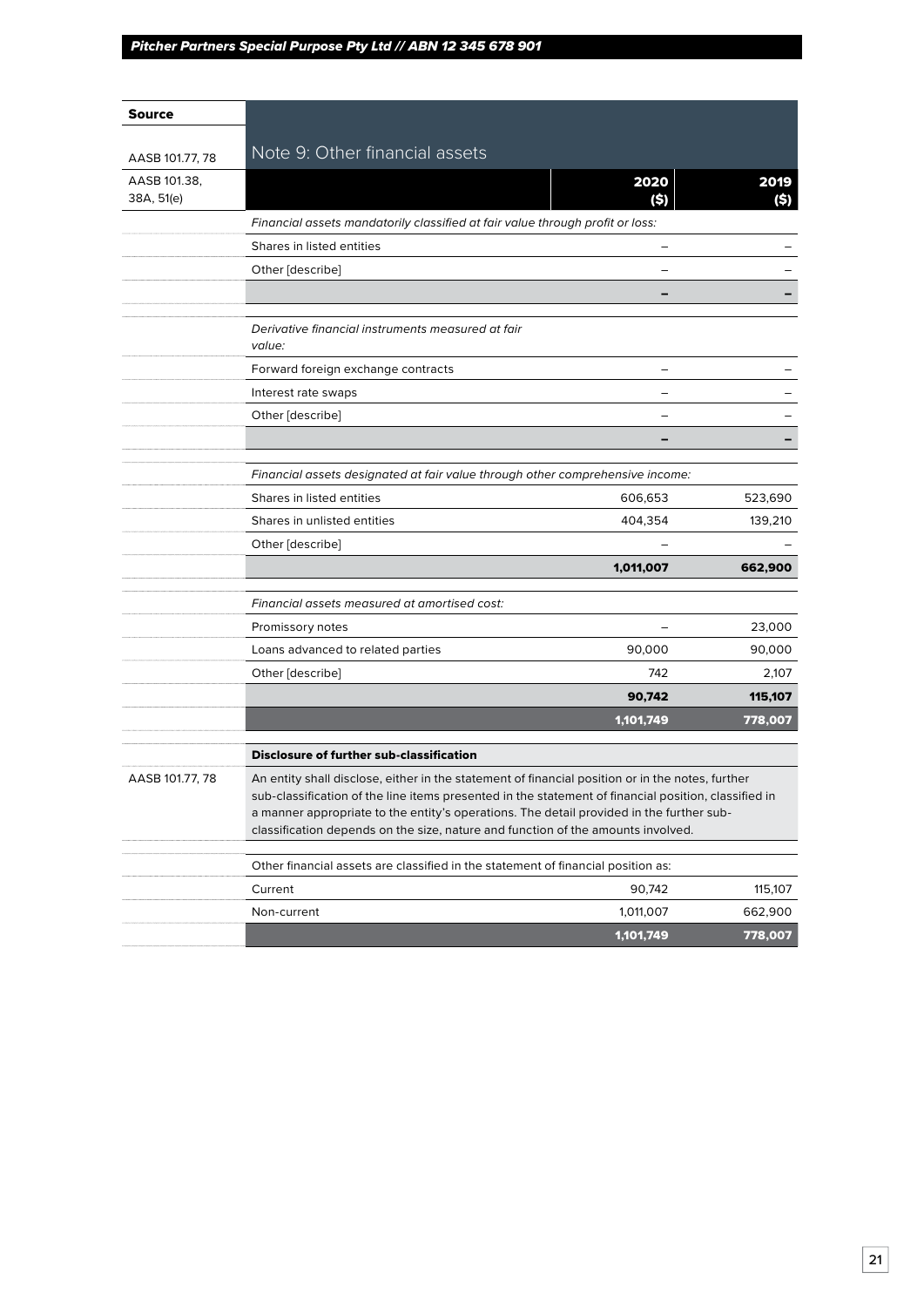| <b>Source</b>              |                                                                                                                                                                                                                                                                                                                                                                                         |             |              |
|----------------------------|-----------------------------------------------------------------------------------------------------------------------------------------------------------------------------------------------------------------------------------------------------------------------------------------------------------------------------------------------------------------------------------------|-------------|--------------|
| AASB 101.77, 78            | Note 10: Inventories                                                                                                                                                                                                                                                                                                                                                                    |             |              |
| AASB 101.38,<br>38A, 51(e) |                                                                                                                                                                                                                                                                                                                                                                                         | 2020<br>(S) | 2019<br>(S)  |
|                            | Inventories measured at the lower of cost and net realisable value:                                                                                                                                                                                                                                                                                                                     |             |              |
|                            | Raw materials                                                                                                                                                                                                                                                                                                                                                                           |             |              |
|                            | Work in progress                                                                                                                                                                                                                                                                                                                                                                        |             |              |
|                            | Finished goods                                                                                                                                                                                                                                                                                                                                                                          | 715,814     | 742,383      |
|                            |                                                                                                                                                                                                                                                                                                                                                                                         | 715,814     | 742,383      |
|                            | <b>Disclosure of further sub-classification</b>                                                                                                                                                                                                                                                                                                                                         |             |              |
| AASB 101.77, 78            | An entity shall disclose, either in the statement of financial position or in the notes, further<br>sub-classification of the line items presented in the statement of financial position, classified<br>in a manner appropriate to the entity's operations. The detail provided in the further<br>sub-classification depends on the size, nature and function of the amounts involved. |             |              |
| AASB 101.77, 78            | Note 11: Assets classified as held-for-sale                                                                                                                                                                                                                                                                                                                                             |             |              |
| AASB 101.38,<br>38A, 51(e) |                                                                                                                                                                                                                                                                                                                                                                                         | 2020<br>(S) | 2019<br>(\$) |
|                            | Assets:                                                                                                                                                                                                                                                                                                                                                                                 |             |              |
|                            | Property held-for-sale                                                                                                                                                                                                                                                                                                                                                                  | 3,225,000   |              |
|                            | Other assets held-for-sale [describe]                                                                                                                                                                                                                                                                                                                                                   |             |              |
|                            |                                                                                                                                                                                                                                                                                                                                                                                         | 3,225,000   |              |
|                            | Liabilities:                                                                                                                                                                                                                                                                                                                                                                            |             |              |
|                            | Liabilities associated with assets held-for-sale                                                                                                                                                                                                                                                                                                                                        |             |              |
|                            |                                                                                                                                                                                                                                                                                                                                                                                         |             |              |
|                            | The company plans to dispose of freehold land and buildings within the next 12 months.<br>The directors expect that the sale proceeds, less any cost of disposal, will exceed the carrying<br>amount of the property.                                                                                                                                                                   |             |              |
|                            | Disclosure of further sub-classification                                                                                                                                                                                                                                                                                                                                                |             |              |
| AASB 101.77, 78            | An entity shall disclose, either in the statement of financial position or in the notes, further<br>sub-classification of the line items presented in the statement of financial position, classified<br>in a manner appropriate to the entity's operations. The detail provided in the further<br>sub-classification depends on the size, nature and function of the amounts involved. |             |              |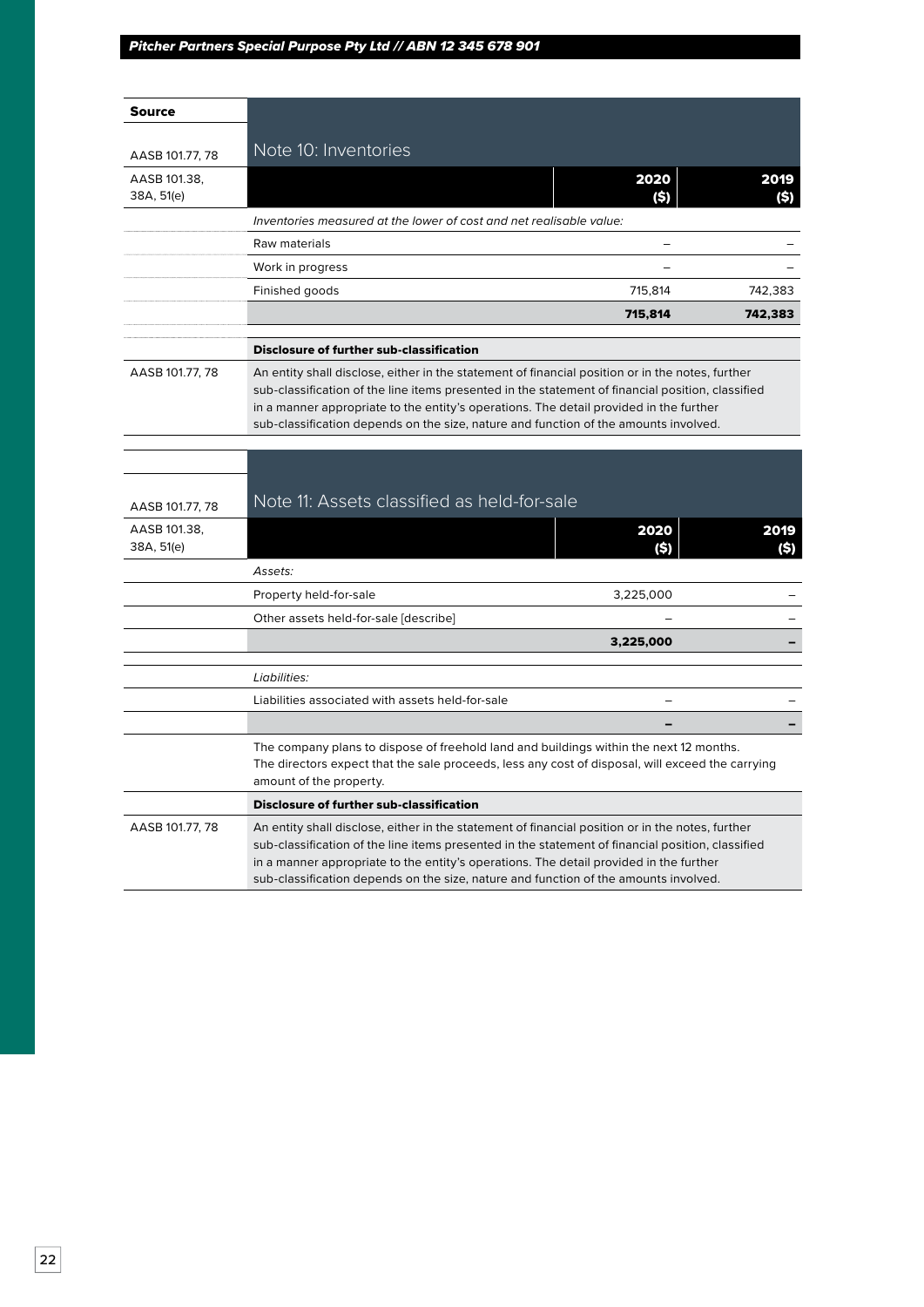| Source                          |                                                                                                                                                                                                                                                                                                                                                                                          |            |            |
|---------------------------------|------------------------------------------------------------------------------------------------------------------------------------------------------------------------------------------------------------------------------------------------------------------------------------------------------------------------------------------------------------------------------------------|------------|------------|
|                                 | Note 12: Property, plant and equipment                                                                                                                                                                                                                                                                                                                                                   |            |            |
| AASB 101.77, 78<br>AASB 101.38, |                                                                                                                                                                                                                                                                                                                                                                                          | 2020       | 2019       |
| 38A, 51(e)                      |                                                                                                                                                                                                                                                                                                                                                                                          | (\$)       | (\$)       |
|                                 | Freehold land at fair value                                                                                                                                                                                                                                                                                                                                                              |            | 2,700,000  |
|                                 |                                                                                                                                                                                                                                                                                                                                                                                          |            | 2,700,000  |
|                                 | Buildings at cost                                                                                                                                                                                                                                                                                                                                                                        |            | 863,000    |
|                                 | Accumulated impairment loss                                                                                                                                                                                                                                                                                                                                                              |            |            |
|                                 | Accumulated depreciation                                                                                                                                                                                                                                                                                                                                                                 |            | (641,000)  |
|                                 |                                                                                                                                                                                                                                                                                                                                                                                          |            | 222,000    |
|                                 | Plant and equipment at cost                                                                                                                                                                                                                                                                                                                                                              | 4,498,382  | 1,542,568  |
|                                 | Accumulated impairment loss                                                                                                                                                                                                                                                                                                                                                              |            |            |
|                                 | Accumulated depreciation                                                                                                                                                                                                                                                                                                                                                                 | (558, 100) | (363, 844) |
|                                 |                                                                                                                                                                                                                                                                                                                                                                                          | 3,940,282  | 1,178,724  |
|                                 |                                                                                                                                                                                                                                                                                                                                                                                          | 3,940,282  | 4,100,724  |
|                                 | The company plans to dispose of freehold land and buildings within the next 12-months.<br>The carrying amount of freehold land and buildings at 30 June 2020 is included in assets<br>classified as held-for-sale (see note 11).                                                                                                                                                         |            |            |
|                                 | <b>Disclosure of further sub-classification</b>                                                                                                                                                                                                                                                                                                                                          |            |            |
| AASB 101.77, 78                 | An entity shall disclose, either in the statement of financial position or in the notes, further<br>sub-classification of the line items presented in the statement of financial position, classified<br>in a manner appropriate to the entity's operations. The detail provided in the further sub-<br>classification depends on the size, nature and function of the amounts involved. |            |            |
| AASB 101.77, 78<br>AASB 101.38, | Note 13: Investment property                                                                                                                                                                                                                                                                                                                                                             | 2020       | 2019       |
| 38A, 51(e)                      |                                                                                                                                                                                                                                                                                                                                                                                          |            |            |
|                                 | Investment property at cost                                                                                                                                                                                                                                                                                                                                                              | 2,393,750  | 2,393,750  |
|                                 | Accumulated impairment loss                                                                                                                                                                                                                                                                                                                                                              |            |            |
|                                 | Accumulated depreciation                                                                                                                                                                                                                                                                                                                                                                 | (239, 375) | (179, 531) |
|                                 |                                                                                                                                                                                                                                                                                                                                                                                          | 2,154,375  | 2,214,219  |
|                                 | <b>Disclosure of further sub-classification</b>                                                                                                                                                                                                                                                                                                                                          |            |            |
| AASB 101.77, 78                 | An entity shall disclose, either in the statement of financial position or in the notes, further<br>sub-classification of the line items presented in the statement of financial position, classified<br>in a manner appropriate to the entity's operations. The detail provided in the further<br>sub-classification depends on the size, nature and function of the amounts involved.  |            |            |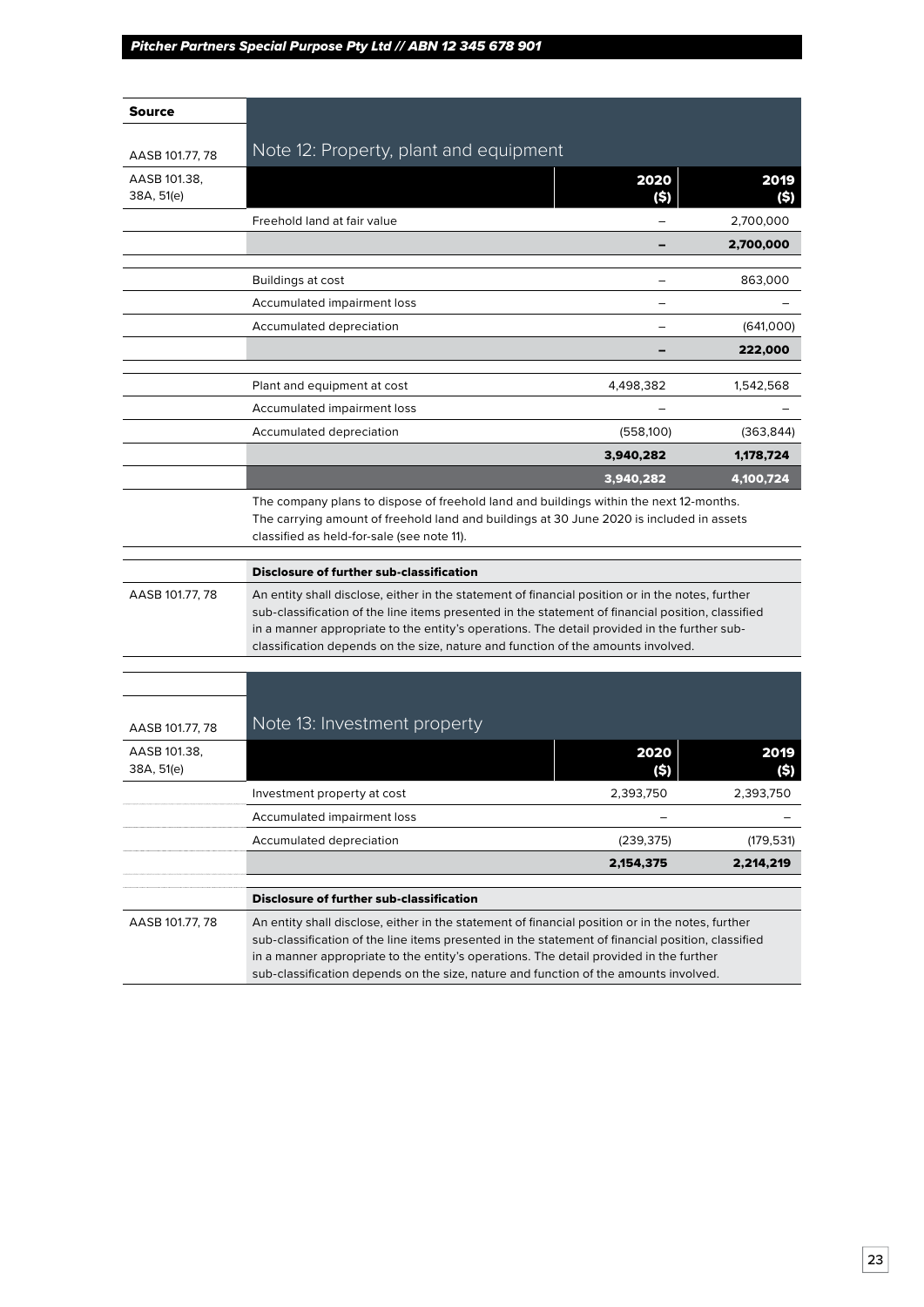| Source                              |                                                                                                                                                                                                                                                                                                                                                                                         |              |             |
|-------------------------------------|-----------------------------------------------------------------------------------------------------------------------------------------------------------------------------------------------------------------------------------------------------------------------------------------------------------------------------------------------------------------------------------------|--------------|-------------|
| AASB 101.77, 78                     | Note 14: Lease assets and lease liabilities                                                                                                                                                                                                                                                                                                                                             |              |             |
| AASB 101.38, 38A,<br>AASB 101.51(e) |                                                                                                                                                                                                                                                                                                                                                                                         | 2020<br>(\$) | 2019<br>(S) |
|                                     | <b>Lease assets</b>                                                                                                                                                                                                                                                                                                                                                                     |              |             |
|                                     | Carrying amount of lease assets, by class of underlying assets:                                                                                                                                                                                                                                                                                                                         |              |             |
|                                     | Plant and equipment under lease arrangements:                                                                                                                                                                                                                                                                                                                                           |              |             |
|                                     | At cost                                                                                                                                                                                                                                                                                                                                                                                 | 75,000       |             |
|                                     | Accumulated impairment loss                                                                                                                                                                                                                                                                                                                                                             |              |             |
|                                     | Accumulated depreciation                                                                                                                                                                                                                                                                                                                                                                |              |             |
|                                     |                                                                                                                                                                                                                                                                                                                                                                                         | 75,000       |             |
|                                     | Other assets under lease arrangement [describe]:                                                                                                                                                                                                                                                                                                                                        |              |             |
|                                     | At cost                                                                                                                                                                                                                                                                                                                                                                                 |              |             |
|                                     | Accumulated impairment loss                                                                                                                                                                                                                                                                                                                                                             |              |             |
|                                     | Accumulated depreciation                                                                                                                                                                                                                                                                                                                                                                |              |             |
|                                     |                                                                                                                                                                                                                                                                                                                                                                                         |              |             |
|                                     |                                                                                                                                                                                                                                                                                                                                                                                         | 75,000       |             |
|                                     | <b>Lease liabilites</b>                                                                                                                                                                                                                                                                                                                                                                 |              |             |
|                                     | <b>Current lease liabilities</b>                                                                                                                                                                                                                                                                                                                                                        | 22,555       |             |
|                                     | Non-current lease liabilities                                                                                                                                                                                                                                                                                                                                                           | 52,445       |             |
|                                     |                                                                                                                                                                                                                                                                                                                                                                                         | 75,000       |             |
|                                     | <b>Disclosure of further sub-classification</b>                                                                                                                                                                                                                                                                                                                                         |              |             |
| AASB 101.77, 78                     | An entity shall disclose, either in the statement of financial position or in the notes, further<br>sub-classification of the line items presented in the statement of financial position, classified<br>in a manner appropriate to the entity's operations. The detail provided in the further<br>sub-classification depends on the size, nature and function of the amounts involved. |              |             |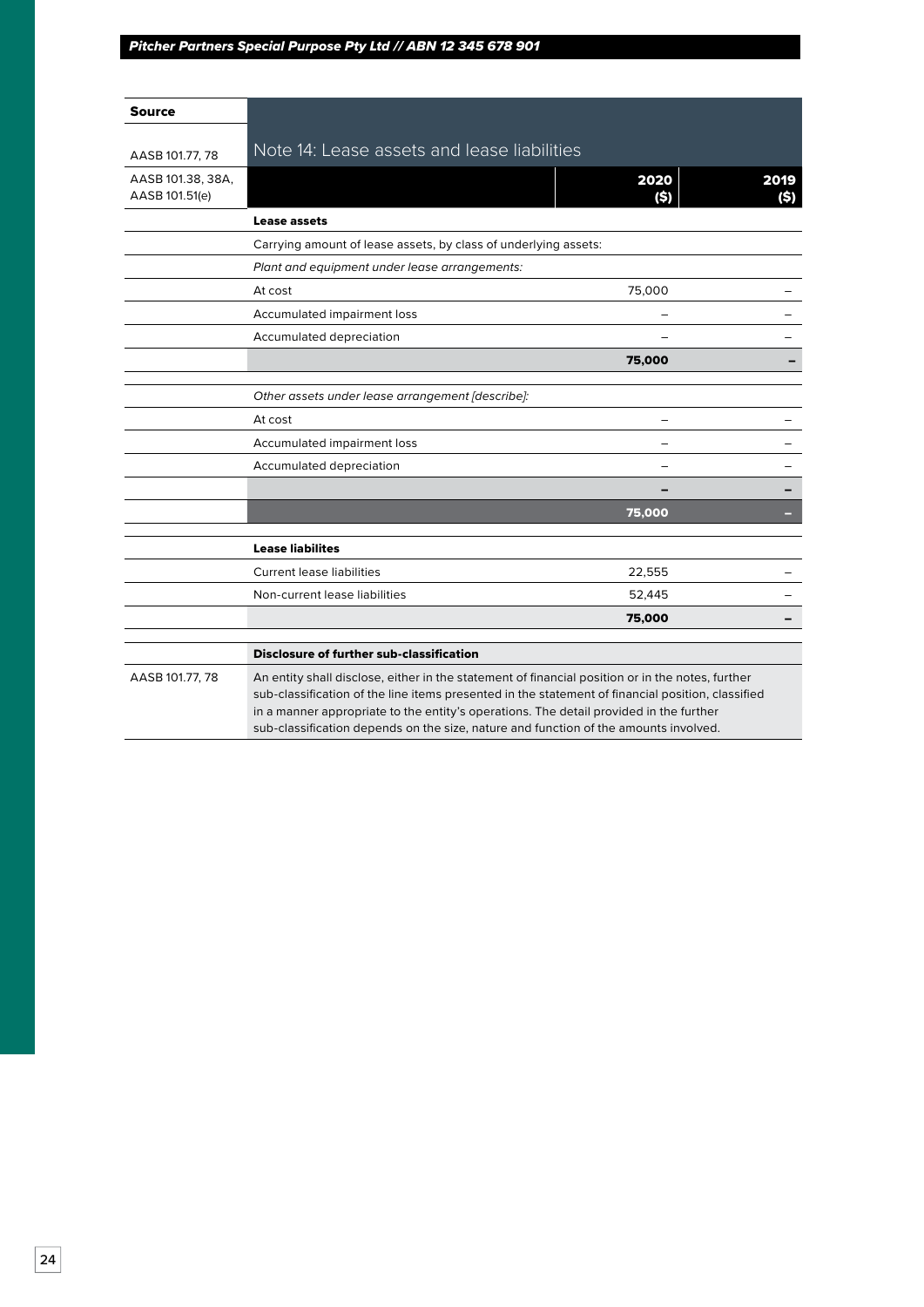| Source                     |                                                                                                                                                                                                                                                                                                                                                                                         |              |              |
|----------------------------|-----------------------------------------------------------------------------------------------------------------------------------------------------------------------------------------------------------------------------------------------------------------------------------------------------------------------------------------------------------------------------------------|--------------|--------------|
|                            | Note 15: Intangible assets                                                                                                                                                                                                                                                                                                                                                              |              |              |
| AASB 101.77, 78            |                                                                                                                                                                                                                                                                                                                                                                                         | 2020         | 2019         |
| AASB 101.38,<br>38A, 51(e) |                                                                                                                                                                                                                                                                                                                                                                                         | (\$)         | (\$)         |
|                            | Goodwill at cost                                                                                                                                                                                                                                                                                                                                                                        | 2,783,700    | 2,783,700    |
|                            | Accumulated impairment loss                                                                                                                                                                                                                                                                                                                                                             | (108, 500)   |              |
|                            |                                                                                                                                                                                                                                                                                                                                                                                         | 2,675,200    | 2,783,700    |
|                            | Licences at cost                                                                                                                                                                                                                                                                                                                                                                        | 5,934,730    | 2,245,859    |
|                            | Accumulated impairment loss                                                                                                                                                                                                                                                                                                                                                             |              |              |
|                            | Accumulated amortisation                                                                                                                                                                                                                                                                                                                                                                | (980, 627)   | (257,660)    |
|                            |                                                                                                                                                                                                                                                                                                                                                                                         | 4,954,103    | 1,988,199    |
|                            |                                                                                                                                                                                                                                                                                                                                                                                         |              |              |
|                            | Capitalised development costs                                                                                                                                                                                                                                                                                                                                                           | 325,932      | 325,932      |
|                            | Accumulated impairment loss                                                                                                                                                                                                                                                                                                                                                             |              |              |
|                            | Accumulated amortisation                                                                                                                                                                                                                                                                                                                                                                | (195, 555)   | (130, 370)   |
|                            |                                                                                                                                                                                                                                                                                                                                                                                         | 130,377      | 195,562      |
|                            |                                                                                                                                                                                                                                                                                                                                                                                         | 7,759,680    | 4,967,461    |
|                            | <b>Disclosure of further sub-classification</b>                                                                                                                                                                                                                                                                                                                                         |              |              |
| AASB 101.77, 78            | An entity shall disclose, either in the statement of financial position or in the notes, further<br>sub-classification of the line items presented in the statement of financial position, classified<br>in a manner appropriate to the entity's operations. The detail provided in the further<br>sub-classification depends on the size, nature and function of the amounts involved. |              |              |
|                            |                                                                                                                                                                                                                                                                                                                                                                                         |              |              |
|                            |                                                                                                                                                                                                                                                                                                                                                                                         |              |              |
| AASB 101.77, 78            | Note 16: Biological assets                                                                                                                                                                                                                                                                                                                                                              |              |              |
| AASB 101.38,<br>38A, 51(e) |                                                                                                                                                                                                                                                                                                                                                                                         | 2020<br>(\$) | 2019<br>(\$) |
|                            | Biological assets measured at fair value:                                                                                                                                                                                                                                                                                                                                               |              |              |
|                            | Dairy cattle                                                                                                                                                                                                                                                                                                                                                                            |              |              |
|                            | <b>Fruit trees</b>                                                                                                                                                                                                                                                                                                                                                                      |              |              |
|                            | Grape vines                                                                                                                                                                                                                                                                                                                                                                             |              |              |
|                            | Other [describe]                                                                                                                                                                                                                                                                                                                                                                        |              |              |
|                            |                                                                                                                                                                                                                                                                                                                                                                                         |              |              |
|                            | <b>Disclosure of further sub-classification</b>                                                                                                                                                                                                                                                                                                                                         |              |              |
| AASB 101.77, 78            | An entity shall disclose, either in the statement of financial position or in the notes, further<br>sub-classification of the line items presented in the statement of financial position, classified<br>in a manner appropriate to the entity's operations. The detail provided in the further<br>sub-classification depends on the size, nature and function of the amounts involved. |              |              |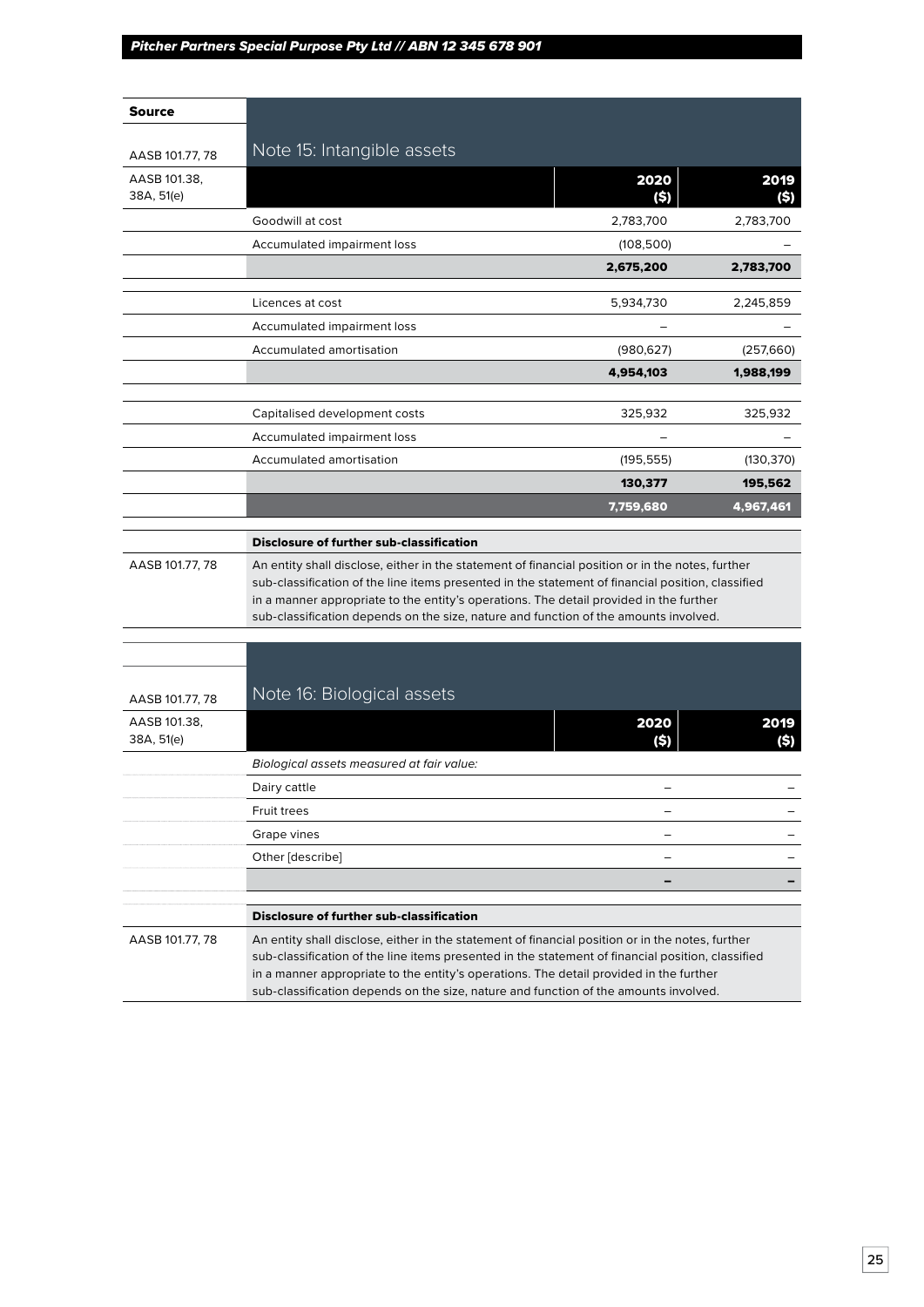| Source                     |                                                                                                                                                                                                                                                                                                                                                                                         |                  |             |
|----------------------------|-----------------------------------------------------------------------------------------------------------------------------------------------------------------------------------------------------------------------------------------------------------------------------------------------------------------------------------------------------------------------------------------|------------------|-------------|
|                            |                                                                                                                                                                                                                                                                                                                                                                                         |                  |             |
| AASB 101.77, 78            | Note 17: Deferred tax assets                                                                                                                                                                                                                                                                                                                                                            |                  |             |
| AASB 101.38,<br>38A, 51(e) |                                                                                                                                                                                                                                                                                                                                                                                         | 2020<br>(S)      | 2019<br>(S) |
|                            | Deferred tax assets comprise:                                                                                                                                                                                                                                                                                                                                                           |                  |             |
|                            | Tax losses                                                                                                                                                                                                                                                                                                                                                                              |                  |             |
|                            | Temporary differences                                                                                                                                                                                                                                                                                                                                                                   | 29,472           | 25.472      |
|                            |                                                                                                                                                                                                                                                                                                                                                                                         | 29,472           | 25,472      |
|                            | <b>Disclosure of further sub-classification</b>                                                                                                                                                                                                                                                                                                                                         |                  |             |
| AASB 101.77, 78            | An entity shall disclose, either in the statement of financial position or in the notes, further<br>sub-classification of the line items presented in the statement of financial position, classified<br>in a manner appropriate to the entity's operations. The detail provided in the further<br>sub-classification depends on the size, nature and function of the amounts involved. |                  |             |
|                            |                                                                                                                                                                                                                                                                                                                                                                                         |                  |             |
|                            |                                                                                                                                                                                                                                                                                                                                                                                         |                  |             |
| AASB 101.77, 78            | Note 18: Other assets                                                                                                                                                                                                                                                                                                                                                                   |                  |             |
| AASB 101.38,<br>38A, 51(e) |                                                                                                                                                                                                                                                                                                                                                                                         | 2020<br>(\$)     | 2019<br>(S) |
|                            | Prepayments                                                                                                                                                                                                                                                                                                                                                                             | 61,072           | 165,720     |
|                            | Right to returned goods asset                                                                                                                                                                                                                                                                                                                                                           |                  |             |
|                            | Contract assets                                                                                                                                                                                                                                                                                                                                                                         |                  |             |
|                            | Contract costs asset                                                                                                                                                                                                                                                                                                                                                                    |                  |             |
|                            | Other [describe]                                                                                                                                                                                                                                                                                                                                                                        |                  |             |
|                            |                                                                                                                                                                                                                                                                                                                                                                                         | 61,072           | 165,720     |
|                            | <b>Disclosure of further sub-classification</b>                                                                                                                                                                                                                                                                                                                                         |                  |             |
| AASB 101.77, 78            | An entity shall disclose, either in the statement of financial position or in the notes, further<br>sub-classification of the line items presented in the statement of financial position, classified<br>in a manner appropriate to the entity's operations. The detail provided in the further<br>sub-classification depends on the size, nature and function of the amounts involved. |                  |             |
|                            |                                                                                                                                                                                                                                                                                                                                                                                         |                  |             |
|                            | Other assets are classified in the statement of financial position as:                                                                                                                                                                                                                                                                                                                  |                  |             |
|                            | Current<br>Non-current                                                                                                                                                                                                                                                                                                                                                                  | 23,643<br>37.429 | 81,677      |
|                            |                                                                                                                                                                                                                                                                                                                                                                                         |                  | 84,043      |
|                            |                                                                                                                                                                                                                                                                                                                                                                                         | 61,072           | 165,720     |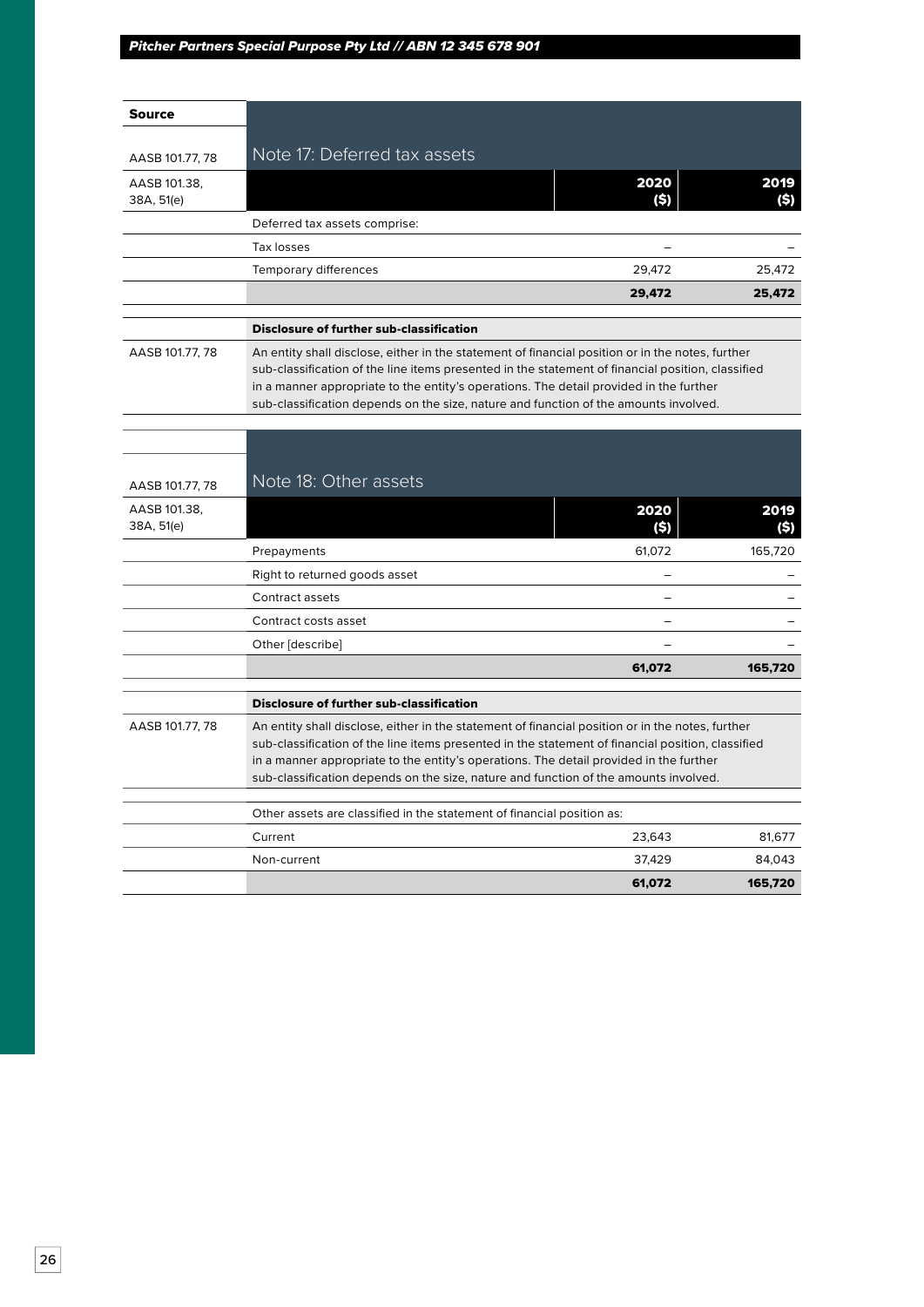| <b>Source</b>              |                                                                                                                                                                                                                                                                                                                                                                                         |             |             |
|----------------------------|-----------------------------------------------------------------------------------------------------------------------------------------------------------------------------------------------------------------------------------------------------------------------------------------------------------------------------------------------------------------------------------------|-------------|-------------|
| AASB 101.77, 78            | Note 19: Payables                                                                                                                                                                                                                                                                                                                                                                       |             |             |
| AASB 101.38,               |                                                                                                                                                                                                                                                                                                                                                                                         | 2020        | 2019        |
| 38A, 51(e)                 |                                                                                                                                                                                                                                                                                                                                                                                         | (S)         | (\$)        |
|                            | Trade payables                                                                                                                                                                                                                                                                                                                                                                          | 1,555,374   | 1,057,194   |
|                            | Other [describe]                                                                                                                                                                                                                                                                                                                                                                        |             |             |
|                            |                                                                                                                                                                                                                                                                                                                                                                                         | 1,555,374   | 1,057,194   |
|                            | <b>Disclosure of further sub-classification</b>                                                                                                                                                                                                                                                                                                                                         |             |             |
| AASB 101.77, 78            | An entity shall disclose, either in the statement of financial position or in the notes, further<br>sub-classification of the line items presented in the statement of financial position, classified<br>in a manner appropriate to the entity's operations. The detail provided in the further<br>sub-classification depends on the size, nature and function of the amounts involved. |             |             |
|                            |                                                                                                                                                                                                                                                                                                                                                                                         |             |             |
|                            |                                                                                                                                                                                                                                                                                                                                                                                         |             |             |
| AASB 101.77, 78            | Note 20: Other financial liabilities                                                                                                                                                                                                                                                                                                                                                    |             |             |
| AASB 101.38,<br>38A, 51(e) |                                                                                                                                                                                                                                                                                                                                                                                         | 2020<br>(S) | 2019<br>(S) |
|                            | Secured borrowings measured at amortised cost:                                                                                                                                                                                                                                                                                                                                          |             |             |
|                            | <b>Bank overdraft</b>                                                                                                                                                                                                                                                                                                                                                                   | 113,783     | 143,586     |
|                            | Bank loan                                                                                                                                                                                                                                                                                                                                                                               | 4,136,685   | 3,641,240   |
|                            | Other [describe]                                                                                                                                                                                                                                                                                                                                                                        |             |             |
|                            |                                                                                                                                                                                                                                                                                                                                                                                         | 4,250,468   | 3,784,826   |
|                            | Unsecured borrowings measured at amortised cost:                                                                                                                                                                                                                                                                                                                                        |             |             |
|                            | Deferred consideration for the acquisition of assets                                                                                                                                                                                                                                                                                                                                    | 200,000     | 225,000     |
|                            | Other [describe]                                                                                                                                                                                                                                                                                                                                                                        |             |             |
|                            |                                                                                                                                                                                                                                                                                                                                                                                         | 200,000     | 225,000     |
|                            | Derivative financial instruments measured at fair value:                                                                                                                                                                                                                                                                                                                                |             |             |
|                            | Forward foreign exchange contracts                                                                                                                                                                                                                                                                                                                                                      |             |             |
|                            | Other [describe]                                                                                                                                                                                                                                                                                                                                                                        |             |             |
|                            |                                                                                                                                                                                                                                                                                                                                                                                         |             |             |
|                            |                                                                                                                                                                                                                                                                                                                                                                                         | 4,450,468   | 4,009,826   |
|                            | <b>Disclosure of further sub-classification</b>                                                                                                                                                                                                                                                                                                                                         |             |             |
| AASB 101.77, 78            | An entity shall disclose, either in the statement of financial position or in the notes, further<br>sub-classification of the line items presented in the statement of financial position, classified<br>in a manner appropriate to the entity's operations. The detail provided in the further<br>sub-classification depends on the size, nature and function of the amounts involved. |             |             |
|                            | Other financial liabilities are classified in the statement of financial position as:                                                                                                                                                                                                                                                                                                   |             |             |
|                            | Current                                                                                                                                                                                                                                                                                                                                                                                 | 719,831     | 1,006,823   |
|                            | Non-current                                                                                                                                                                                                                                                                                                                                                                             | 3,730,637   | 3,003,003   |
|                            |                                                                                                                                                                                                                                                                                                                                                                                         | 4,450,468   | 4,009,826   |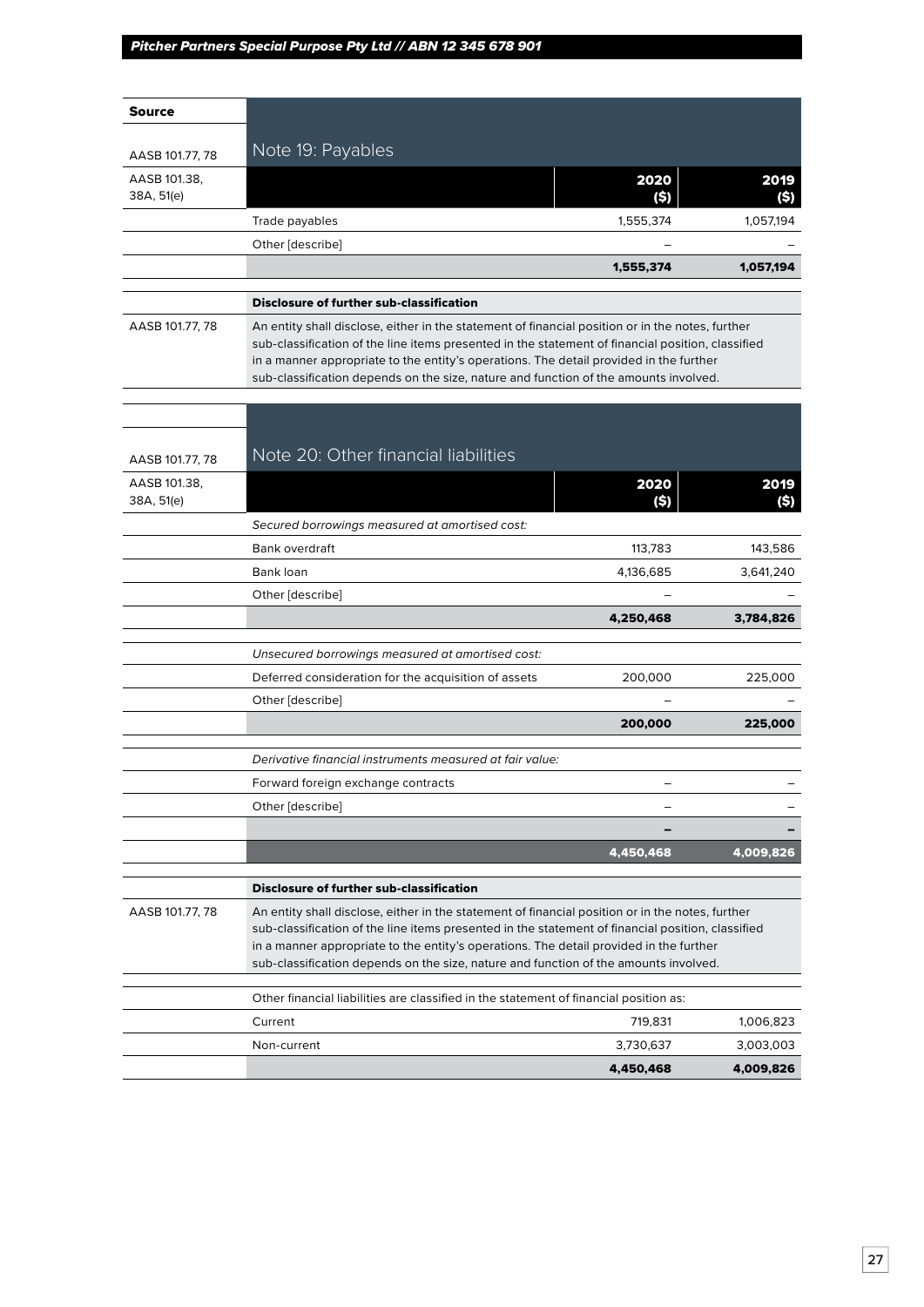| Source                     |                                                                                                                                                                                                                                                                                                                                                                                         |                                                                                                                                                                                                                                                                                                                                                                                         |              |  |
|----------------------------|-----------------------------------------------------------------------------------------------------------------------------------------------------------------------------------------------------------------------------------------------------------------------------------------------------------------------------------------------------------------------------------------|-----------------------------------------------------------------------------------------------------------------------------------------------------------------------------------------------------------------------------------------------------------------------------------------------------------------------------------------------------------------------------------------|--------------|--|
|                            |                                                                                                                                                                                                                                                                                                                                                                                         |                                                                                                                                                                                                                                                                                                                                                                                         |              |  |
| AASB 101.77, 78            | Note 21: Provisions                                                                                                                                                                                                                                                                                                                                                                     |                                                                                                                                                                                                                                                                                                                                                                                         |              |  |
| AASB 101.38,<br>38A, 51(e) |                                                                                                                                                                                                                                                                                                                                                                                         | 2020<br>(\$)                                                                                                                                                                                                                                                                                                                                                                            | 2019<br>(\$) |  |
|                            | Employee benefits                                                                                                                                                                                                                                                                                                                                                                       | 208,820                                                                                                                                                                                                                                                                                                                                                                                 | 138,864      |  |
|                            | Warranty                                                                                                                                                                                                                                                                                                                                                                                |                                                                                                                                                                                                                                                                                                                                                                                         |              |  |
|                            | Other [describe]                                                                                                                                                                                                                                                                                                                                                                        |                                                                                                                                                                                                                                                                                                                                                                                         |              |  |
|                            |                                                                                                                                                                                                                                                                                                                                                                                         | 208,820                                                                                                                                                                                                                                                                                                                                                                                 | 138,864      |  |
|                            | Disclosure of further sub-classification                                                                                                                                                                                                                                                                                                                                                |                                                                                                                                                                                                                                                                                                                                                                                         |              |  |
| AASB 101.77, 78            |                                                                                                                                                                                                                                                                                                                                                                                         |                                                                                                                                                                                                                                                                                                                                                                                         |              |  |
|                            |                                                                                                                                                                                                                                                                                                                                                                                         | An entity shall disclose, either in the statement of financial position or in the notes, further<br>sub-classification of the line items presented in the statement of financial position, classified<br>in a manner appropriate to the entity's operations. The detail provided in the further<br>sub-classification depends on the size, nature and function of the amounts involved. |              |  |
|                            | Provisions are classified in the statement of financial position as:                                                                                                                                                                                                                                                                                                                    |                                                                                                                                                                                                                                                                                                                                                                                         |              |  |
|                            | Current                                                                                                                                                                                                                                                                                                                                                                                 | 180,963                                                                                                                                                                                                                                                                                                                                                                                 | 134,035      |  |
|                            | Non-current                                                                                                                                                                                                                                                                                                                                                                             | 27,857                                                                                                                                                                                                                                                                                                                                                                                  | 4,829        |  |
|                            |                                                                                                                                                                                                                                                                                                                                                                                         | 208,820                                                                                                                                                                                                                                                                                                                                                                                 | 138,864      |  |
|                            |                                                                                                                                                                                                                                                                                                                                                                                         |                                                                                                                                                                                                                                                                                                                                                                                         |              |  |
|                            |                                                                                                                                                                                                                                                                                                                                                                                         |                                                                                                                                                                                                                                                                                                                                                                                         |              |  |
| AASB 101.77, 78            | Note 22: Other liabilities                                                                                                                                                                                                                                                                                                                                                              |                                                                                                                                                                                                                                                                                                                                                                                         |              |  |
| AASB 101.38,<br>38A, 51(e) |                                                                                                                                                                                                                                                                                                                                                                                         | 2020<br>(\$)                                                                                                                                                                                                                                                                                                                                                                            | 2019<br>(\$) |  |
|                            | <b>Refund liabilities</b>                                                                                                                                                                                                                                                                                                                                                               |                                                                                                                                                                                                                                                                                                                                                                                         |              |  |
|                            | <b>Contract liabilities</b>                                                                                                                                                                                                                                                                                                                                                             |                                                                                                                                                                                                                                                                                                                                                                                         |              |  |
|                            | Other [describe]                                                                                                                                                                                                                                                                                                                                                                        |                                                                                                                                                                                                                                                                                                                                                                                         |              |  |
|                            |                                                                                                                                                                                                                                                                                                                                                                                         |                                                                                                                                                                                                                                                                                                                                                                                         |              |  |
|                            | <b>Disclosure of further sub-classification</b>                                                                                                                                                                                                                                                                                                                                         |                                                                                                                                                                                                                                                                                                                                                                                         |              |  |
| AASB 101.77, 78            | An entity shall disclose, either in the statement of financial position or in the notes, further<br>sub-classification of the line items presented in the statement of financial position, classified<br>in a manner appropriate to the entity's operations. The detail provided in the further<br>sub-classification depends on the size, nature and function of the amounts involved. |                                                                                                                                                                                                                                                                                                                                                                                         |              |  |
|                            | Other liabilities are classified in the statement of financial position as:                                                                                                                                                                                                                                                                                                             |                                                                                                                                                                                                                                                                                                                                                                                         |              |  |
|                            | Current                                                                                                                                                                                                                                                                                                                                                                                 |                                                                                                                                                                                                                                                                                                                                                                                         |              |  |
|                            | Non-current                                                                                                                                                                                                                                                                                                                                                                             | -                                                                                                                                                                                                                                                                                                                                                                                       |              |  |
|                            |                                                                                                                                                                                                                                                                                                                                                                                         |                                                                                                                                                                                                                                                                                                                                                                                         |              |  |
|                            |                                                                                                                                                                                                                                                                                                                                                                                         |                                                                                                                                                                                                                                                                                                                                                                                         |              |  |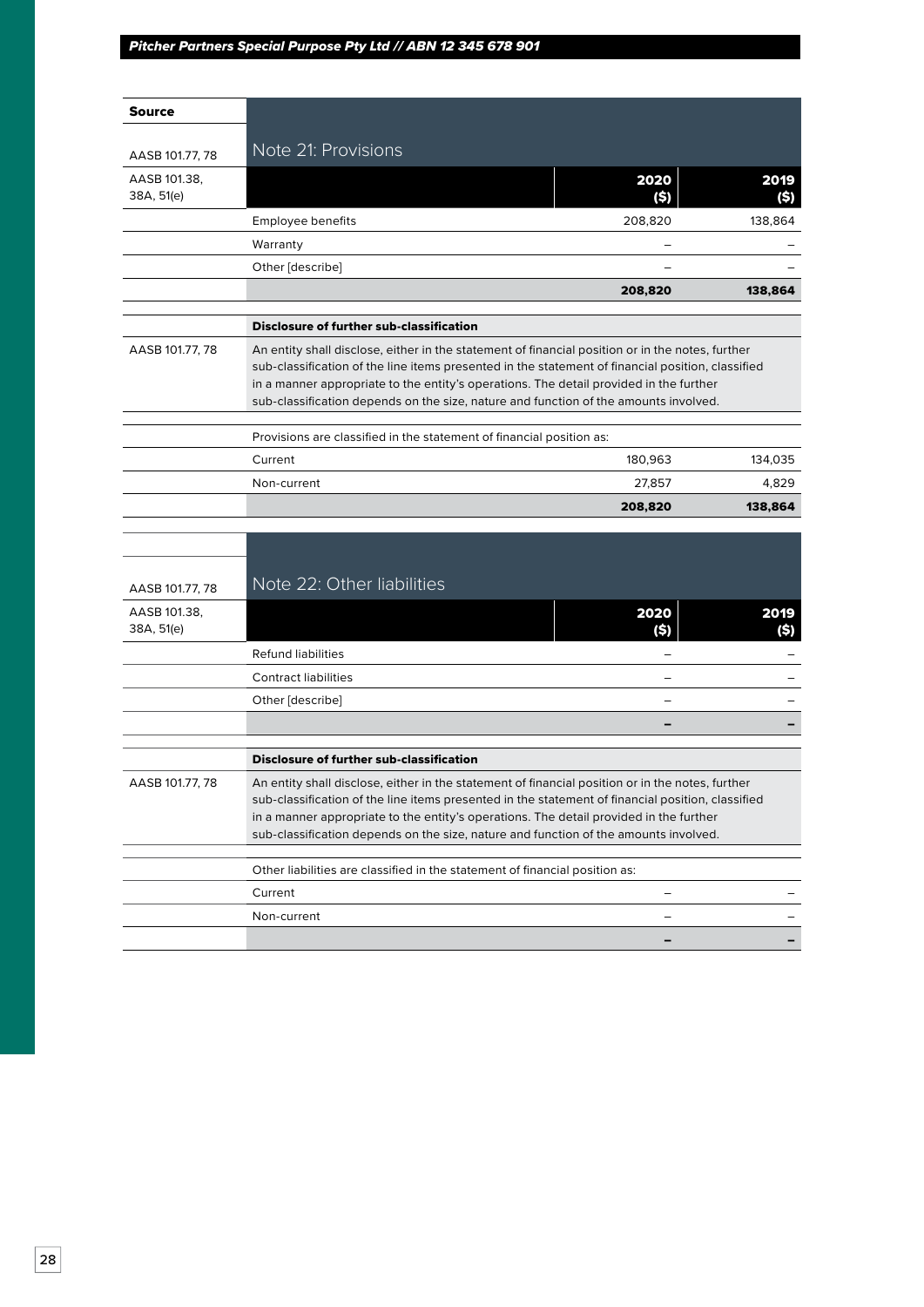| <b>Source</b>              |                                                                                                                                                                                                                                                                                                                                                                                         |                  |               |
|----------------------------|-----------------------------------------------------------------------------------------------------------------------------------------------------------------------------------------------------------------------------------------------------------------------------------------------------------------------------------------------------------------------------------------|------------------|---------------|
|                            |                                                                                                                                                                                                                                                                                                                                                                                         |                  |               |
|                            | Note 23: Issued capital                                                                                                                                                                                                                                                                                                                                                                 |                  |               |
| AASB 101.38,<br>38A, 51(e) |                                                                                                                                                                                                                                                                                                                                                                                         | 2020<br>(\$)     | 2019<br>(S)   |
|                            | Issued capital:                                                                                                                                                                                                                                                                                                                                                                         |                  |               |
| AASB 101.79(a)(ii)         | 172,000 fully paid ordinary shares (2019: 102,000)                                                                                                                                                                                                                                                                                                                                      | 17,814,049       | 10,814,049    |
| AASB 101.79(a)(ii)         | 1,000 partly paid ordinary shares (2019: 1,000)                                                                                                                                                                                                                                                                                                                                         | 10               | 10            |
|                            |                                                                                                                                                                                                                                                                                                                                                                                         | 17,814,059       | 10,814,059    |
| AASB 101.79(a)(i)          | (i)<br>The company does not have a limited amount of authorised share capital.                                                                                                                                                                                                                                                                                                          |                  |               |
| AASB 101.79(a)(iii)        | Issued ordinary shares of the company do not have a par value.<br>(ii)                                                                                                                                                                                                                                                                                                                  |                  |               |
| AASB 101.79(a)(v)          | (iii)<br>Fully paid ordinary shares participate in dividends declared, and proceeds on winding<br>up of the company, in proportion to the number of shares held. At shareholders'<br>meetings, each ordinary share gives entitlement to one vote.                                                                                                                                       |                  |               |
| AASB 101.79(a)(vi)         | (iv)<br>No issued ordinary shares are held by the company, or by a subsidiary or associate of<br>the company.                                                                                                                                                                                                                                                                           |                  |               |
|                            |                                                                                                                                                                                                                                                                                                                                                                                         | <b>Number of</b> | <b>Issued</b> |
|                            |                                                                                                                                                                                                                                                                                                                                                                                         | shares           | capital (\$)  |
| AASB 101.79(a)(iv)         | Movements in issued capital:                                                                                                                                                                                                                                                                                                                                                            |                  |               |
|                            | <b>Balance at 1 July 2018</b>                                                                                                                                                                                                                                                                                                                                                           | 32,000           | 3,814,059     |
|                            | Ordinary shares issued during the year                                                                                                                                                                                                                                                                                                                                                  | 70,000           | 7,000,000     |
|                            | Ordinary shares bought back during the year                                                                                                                                                                                                                                                                                                                                             |                  |               |
|                            | Other movement [describe]                                                                                                                                                                                                                                                                                                                                                               |                  |               |
|                            | <b>Balance at 30 June 2019</b>                                                                                                                                                                                                                                                                                                                                                          | 102,000          | 10,814,059    |
|                            | Ordinary shares issued during the year                                                                                                                                                                                                                                                                                                                                                  | 70,000           | 7,000,000     |
|                            | Ordinary shares bought back during the year                                                                                                                                                                                                                                                                                                                                             |                  |               |
|                            | Other movement [describe]                                                                                                                                                                                                                                                                                                                                                               |                  |               |
|                            | <b>Balance at 30 June 2020</b>                                                                                                                                                                                                                                                                                                                                                          | 172,000          | 17,814,059    |
|                            | Disclosure of further sub-classification                                                                                                                                                                                                                                                                                                                                                |                  |               |
| AASB 101.77, 78            | An entity shall disclose, either in the statement of financial position or in the notes, further<br>sub-classification of the line items presented in the statement of financial position, classified<br>in a manner appropriate to the entity's operations. The detail provided in the further<br>sub-classification depends on the size, nature and function of the amounts involved. |                  |               |
|                            | Disclosure of information for each class of share capital                                                                                                                                                                                                                                                                                                                               |                  |               |
| AASB 101.79(a)             | An entity shall disclose the information required by paragraph 79(a) of AASB 101 for each class<br>of share capital.                                                                                                                                                                                                                                                                    |                  |               |
|                            | Shares reserved for issue under options or contracts of sale                                                                                                                                                                                                                                                                                                                            |                  |               |
| AASB 101.79(a)(vii)        | An entity shall disclose details of shares reserved for issue under options and contracts for the<br>sale of shares, including terms and amounts.                                                                                                                                                                                                                                       |                  |               |
|                            | <b>Entities without share capital</b>                                                                                                                                                                                                                                                                                                                                                   |                  |               |
| AASB 101.80                | An entity without share capital, such as a partnership or trust, shall disclose information<br>equivalent to that required by paragraph 79(a) of AASB 101, showing changes during the<br>period in each category of equity interest, and the rights, preferences and restrictions attaching<br>to each category of equity interest.                                                     |                  |               |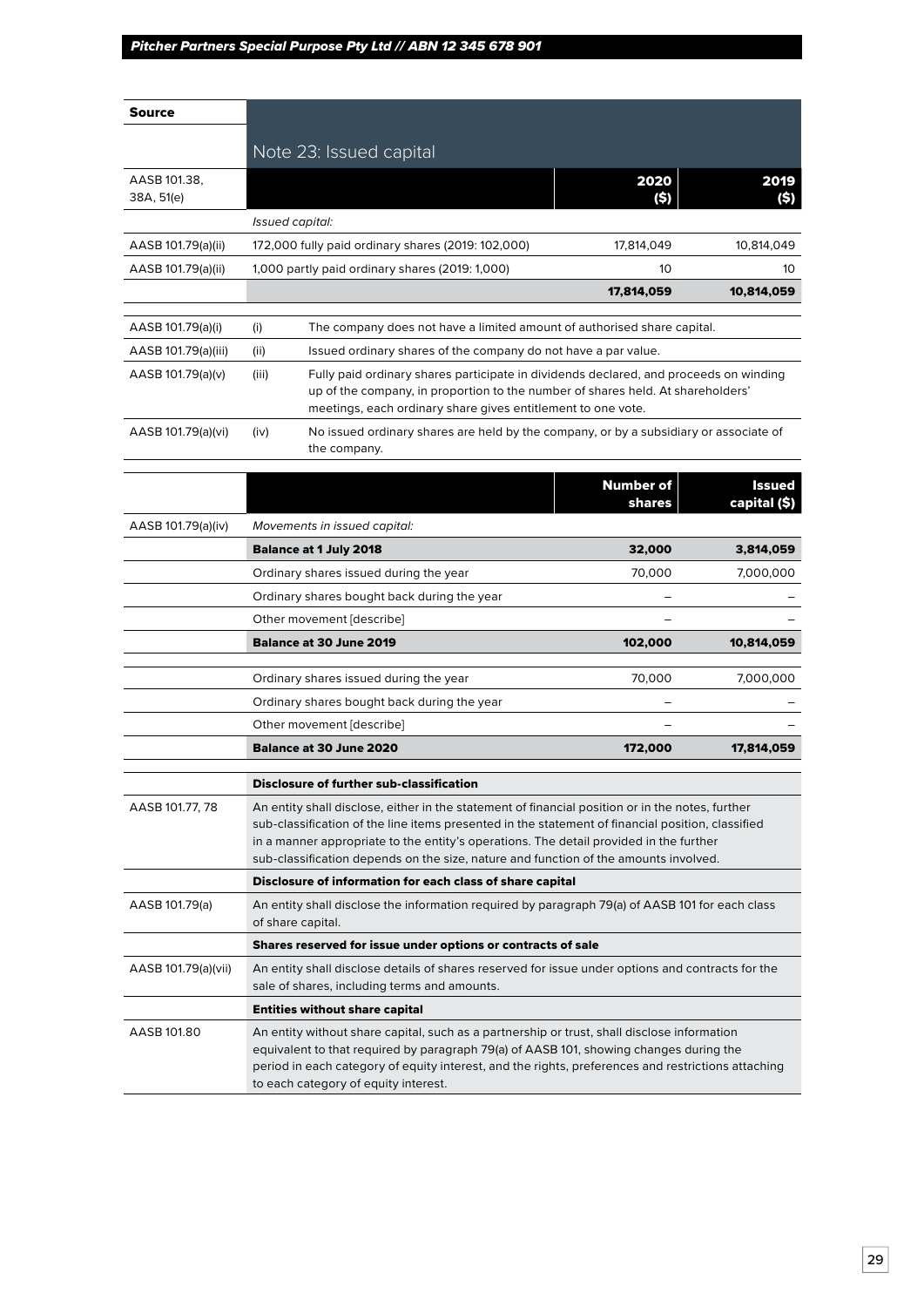| Source                     |                                                                                                                                                                                                                         |              |              |
|----------------------------|-------------------------------------------------------------------------------------------------------------------------------------------------------------------------------------------------------------------------|--------------|--------------|
|                            |                                                                                                                                                                                                                         |              |              |
|                            | Note 23: Issued capital                                                                                                                                                                                                 |              |              |
|                            | <b>Reclassification of financial instruments</b>                                                                                                                                                                        |              |              |
| AASB 101.80A               | If an entity has reclassified:                                                                                                                                                                                          |              |              |
|                            | (a) a puttable financial instrument classified as an equity instrument; or                                                                                                                                              |              |              |
|                            | (b) an instrument that imposes on the entity an obligation to deliver to another party<br>a pro rata share of the net assets of the entity only on liquidation and is classified<br>as an equity instrument;            |              |              |
|                            | between financial liabilities and equity, the entity shall disclose the amount reclassified into<br>and out of each category (financial liabilities or equity), and the timing and reason for that<br>reclassification. |              |              |
|                            | Puttable financial instruments classified as equity                                                                                                                                                                     |              |              |
| AASB 101.136A              | For puttable financial instruments classified as equity instruments, an entity shall disclose<br>(to the extent not disclosed elsewhere):                                                                               |              |              |
|                            | (a) summary quantitative data about the amount classified as equity;                                                                                                                                                    |              |              |
|                            | (b) its objectives, policies and processes for managing its obligation to repurchase or redeem<br>the instruments when required to do so by the instrument holders, including any changes<br>from the previous period;  |              |              |
|                            | (c) the expected cash outflow on redemption or repurchase of that class of financial instruments;<br>and                                                                                                                |              |              |
|                            | (d) information about how the expected cash outflow on redemption or repurchase was<br>determined.                                                                                                                      |              |              |
|                            |                                                                                                                                                                                                                         |              |              |
|                            |                                                                                                                                                                                                                         |              |              |
|                            | Note 24: Reserves                                                                                                                                                                                                       |              |              |
| AASB 101.38,<br>38A, 51(e) |                                                                                                                                                                                                                         | 2020<br>(\$) | 2019<br>(\$) |
|                            | Property revaluation reserve                                                                                                                                                                                            | 548,100      | 224,700      |
|                            | Financial assets at fair value through other<br>comprehensive income reserve                                                                                                                                            | 331,715      | 154,615      |
|                            | Other [describe]                                                                                                                                                                                                        |              |              |
|                            |                                                                                                                                                                                                                         | 879,815      | 379,315      |
| AASB 101.106A              | <b>Property revaluation reserve</b>                                                                                                                                                                                     |              |              |
|                            | Balance at the beginning of the year                                                                                                                                                                                    | 224,700      |              |
|                            | Revaluation of property                                                                                                                                                                                                 | 462,000      | 321,000      |
| AASB 101.90                | Deferred tax on revaluation                                                                                                                                                                                             | (138,600)    | (96, 300)    |
|                            | Transfer to retained earnings                                                                                                                                                                                           |              |              |
|                            | Balance at the end of the year                                                                                                                                                                                          | 548,100      | 224,700      |

AASB 101.79(b) The property revaluation reserve is used to record increments and decrements on the revaluation of freehold property.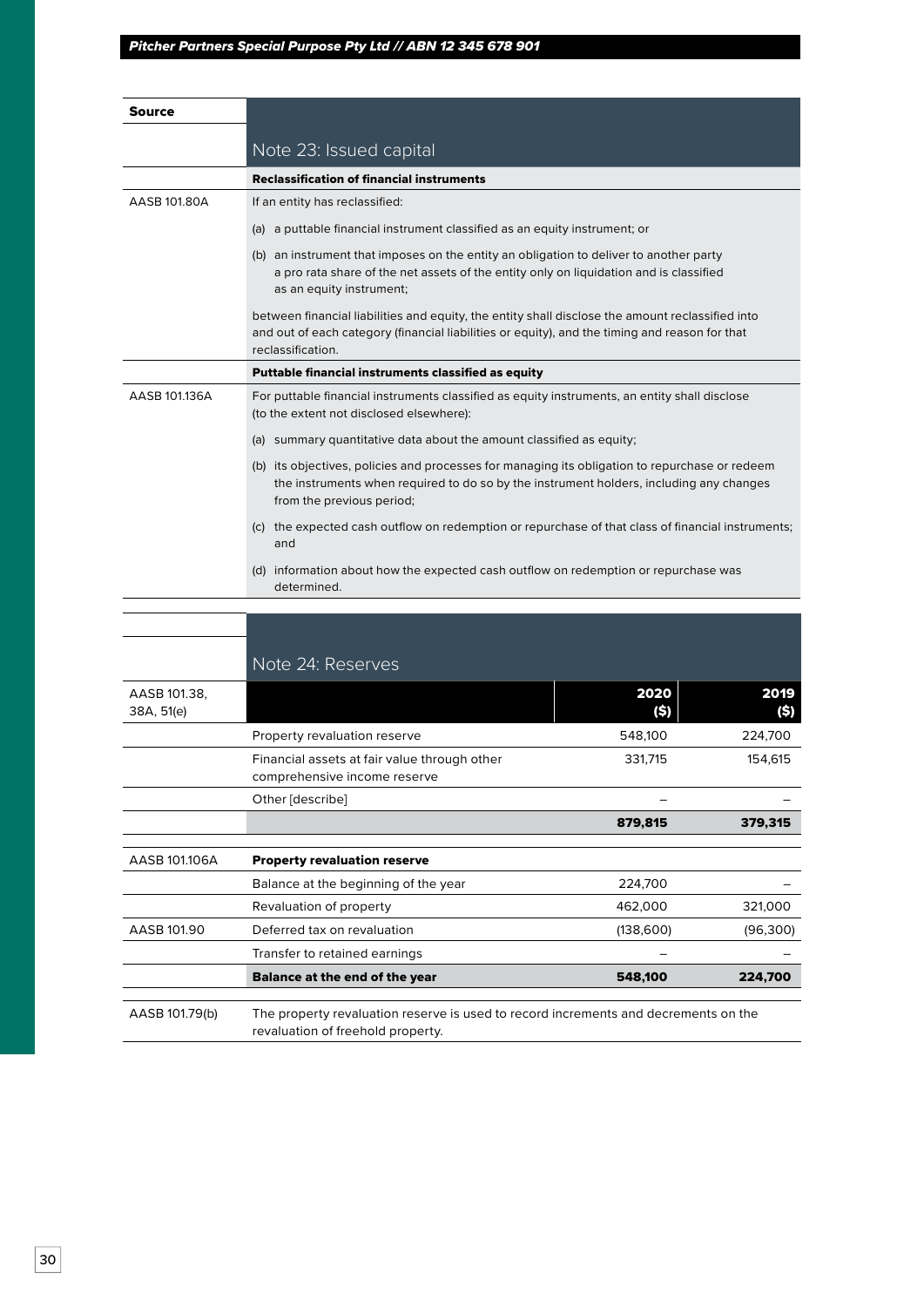| Source                     |                                                                                                                                                                                                                                                                                                                                                                                                                                                                                                                                                                           |             |              |
|----------------------------|---------------------------------------------------------------------------------------------------------------------------------------------------------------------------------------------------------------------------------------------------------------------------------------------------------------------------------------------------------------------------------------------------------------------------------------------------------------------------------------------------------------------------------------------------------------------------|-------------|--------------|
|                            | Note 24: Reserves                                                                                                                                                                                                                                                                                                                                                                                                                                                                                                                                                         |             |              |
|                            |                                                                                                                                                                                                                                                                                                                                                                                                                                                                                                                                                                           |             |              |
| AASB 101.38,<br>38A, 51(e) |                                                                                                                                                                                                                                                                                                                                                                                                                                                                                                                                                                           | 2020<br>(S) | 2019<br>(S)  |
| AASB 101.106A              | Financial assets at fair value through other comprehensive income reserve                                                                                                                                                                                                                                                                                                                                                                                                                                                                                                 |             |              |
|                            | Balance at the beginning of the year                                                                                                                                                                                                                                                                                                                                                                                                                                                                                                                                      | 154,615     |              |
|                            | Changes in the fair value of financial assets<br>classified or designated at fair value through other<br>comprehensive income                                                                                                                                                                                                                                                                                                                                                                                                                                             | 253,000     | 220,879      |
| AASB 101.90                | Deferred tax on net fair value gain                                                                                                                                                                                                                                                                                                                                                                                                                                                                                                                                       | (75,900)    | (66, 264)    |
| AASB 101.92                | Reclassification to profit or loss                                                                                                                                                                                                                                                                                                                                                                                                                                                                                                                                        |             |              |
|                            | Transfers to retained earnings                                                                                                                                                                                                                                                                                                                                                                                                                                                                                                                                            |             |              |
|                            | <b>Balance at the end of the year</b>                                                                                                                                                                                                                                                                                                                                                                                                                                                                                                                                     | 331,715     | 154,615      |
| AASB 101.77, 78            | changes in the fair value of financial assets classified or designated at fair value through other<br>comprehensive income.<br><b>Disclosure of further sub-classification</b><br>An entity shall disclose, either in the statement of financial position or in the notes, further<br>sub-classification of the line items presented in the statement of financial position, classified<br>in a manner appropriate to the entity's operations. The detail provided in the further<br>sub-classification depends on the size, nature and function of the amounts involved. |             |              |
|                            |                                                                                                                                                                                                                                                                                                                                                                                                                                                                                                                                                                           |             |              |
|                            | Note 25: Retained earnings                                                                                                                                                                                                                                                                                                                                                                                                                                                                                                                                                |             |              |
| AASB 101.38,<br>38A, 51(e) |                                                                                                                                                                                                                                                                                                                                                                                                                                                                                                                                                                           | 2020<br>(5) | 2019<br>(\$) |
|                            | <b>Balance at the beginning of the year</b>                                                                                                                                                                                                                                                                                                                                                                                                                                                                                                                               | (1,611,352) | (2,361,175)  |
|                            | Profit for the year                                                                                                                                                                                                                                                                                                                                                                                                                                                                                                                                                       | (853, 144)  | 749,823      |
|                            | Transfer from property revaluation reserve                                                                                                                                                                                                                                                                                                                                                                                                                                                                                                                                |             |              |
|                            | Payment of dividends                                                                                                                                                                                                                                                                                                                                                                                                                                                                                                                                                      |             |              |
|                            | Other [describe]                                                                                                                                                                                                                                                                                                                                                                                                                                                                                                                                                          |             |              |
|                            | <b>Balance at the end of the year</b>                                                                                                                                                                                                                                                                                                                                                                                                                                                                                                                                     | (2,464,496) | (1,611,352)  |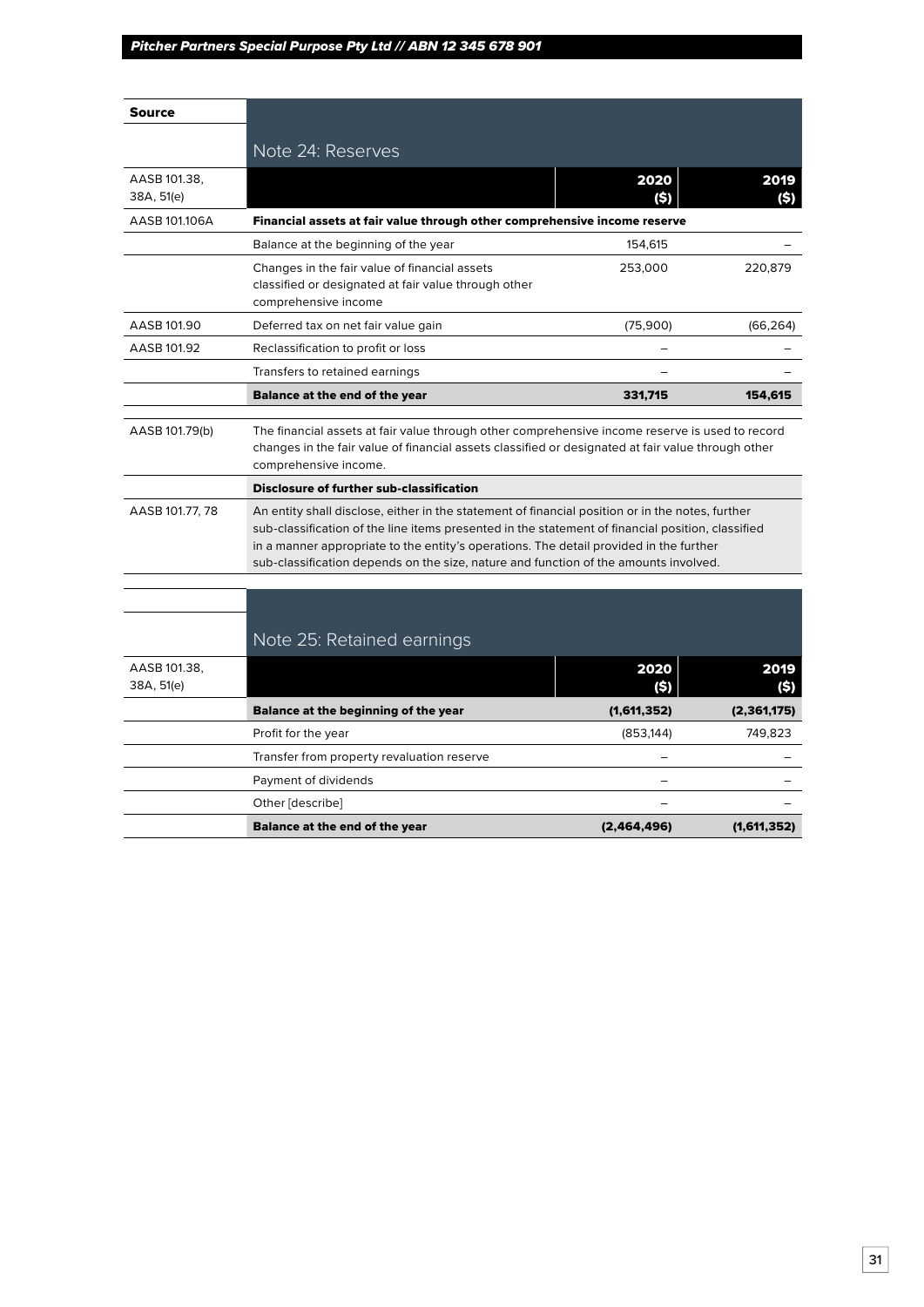| Source                     |                                                                                                                                                                                                                                                                          |                        |               |                          |              |
|----------------------------|--------------------------------------------------------------------------------------------------------------------------------------------------------------------------------------------------------------------------------------------------------------------------|------------------------|---------------|--------------------------|--------------|
|                            | Note 26: Dividend distributions                                                                                                                                                                                                                                          |                        |               |                          |              |
| AASB 101.38.               |                                                                                                                                                                                                                                                                          | 2020                   |               | 2019                     |              |
| 38A, 51(e)                 |                                                                                                                                                                                                                                                                          | Cents/<br><b>Share</b> | Total<br>(\$) | Cents/<br><b>Share</b>   | Total<br>(5) |
| AASB 101.107               | Dividends paid or declared during the reporting period (recognised in the financial statements)                                                                                                                                                                          |                        |               |                          |              |
|                            | Final dividend                                                                                                                                                                                                                                                           |                        |               |                          |              |
|                            | Interim dividend                                                                                                                                                                                                                                                         | $\equiv$               |               | $\overline{\phantom{0}}$ |              |
|                            |                                                                                                                                                                                                                                                                          |                        |               |                          |              |
| AASB 101.137(a)            | Dividends declared after the reporting period (not recognised in the financial statements)                                                                                                                                                                               |                        |               |                          |              |
|                            | Final dividend                                                                                                                                                                                                                                                           | $=$                    |               |                          |              |
|                            |                                                                                                                                                                                                                                                                          |                        |               |                          |              |
| AASB 101.38,<br>38A, 51(e) |                                                                                                                                                                                                                                                                          |                        |               | 2020<br>(S)              | 2019<br>(\$) |
| AASB 1054.13               | Adjusted franking account balance                                                                                                                                                                                                                                        |                        |               |                          |              |
|                            | <b>Imputation credits</b>                                                                                                                                                                                                                                                |                        |               |                          |              |
| AASB 1054.12               | The term 'imputation credits' is used in AASB 1054 to also mean 'franking credits'. The<br>disclosures required by paragraphs 13 and 15 of AASB 1054 shall be made separately in respect<br>of any New Zealand imputation credits and any Australian imputation credits. |                        |               |                          |              |
| AASB 1054.14               | For the purposes of determining the amount required to be disclosed in accordance with<br>paragraph 13 of AASB 1054, entities may have:<br>(a) imputation credits that will arise from the payment of the amount of the provision for                                    |                        |               |                          |              |
|                            | income tax;<br>(b) imputation debits that will arise from the payment of dividends recognised as a liability<br>at the reporting date; and                                                                                                                               |                        |               |                          |              |
|                            | (c) imputation credits that will arise from the receipt of dividends recognised as receivables<br>at the reporting date.                                                                                                                                                 |                        |               |                          |              |
|                            | <b>Different classes of equity</b>                                                                                                                                                                                                                                       |                        |               |                          |              |
| AASB 1054.15               | Where there are different classes of investors with different entitlements to imputation credits,<br>disclosures shall be made about the nature of those entitlements for each class where this is<br>relevant to an understanding of them.                              |                        |               |                          |              |
|                            | <b>Cumulative preference dividends not recognised</b>                                                                                                                                                                                                                    |                        |               |                          |              |
| AASB 101.137(b)            | An entity shall disclose in the notes, the amount of any cumulative preference dividends<br>not recognised.                                                                                                                                                              |                        |               |                          |              |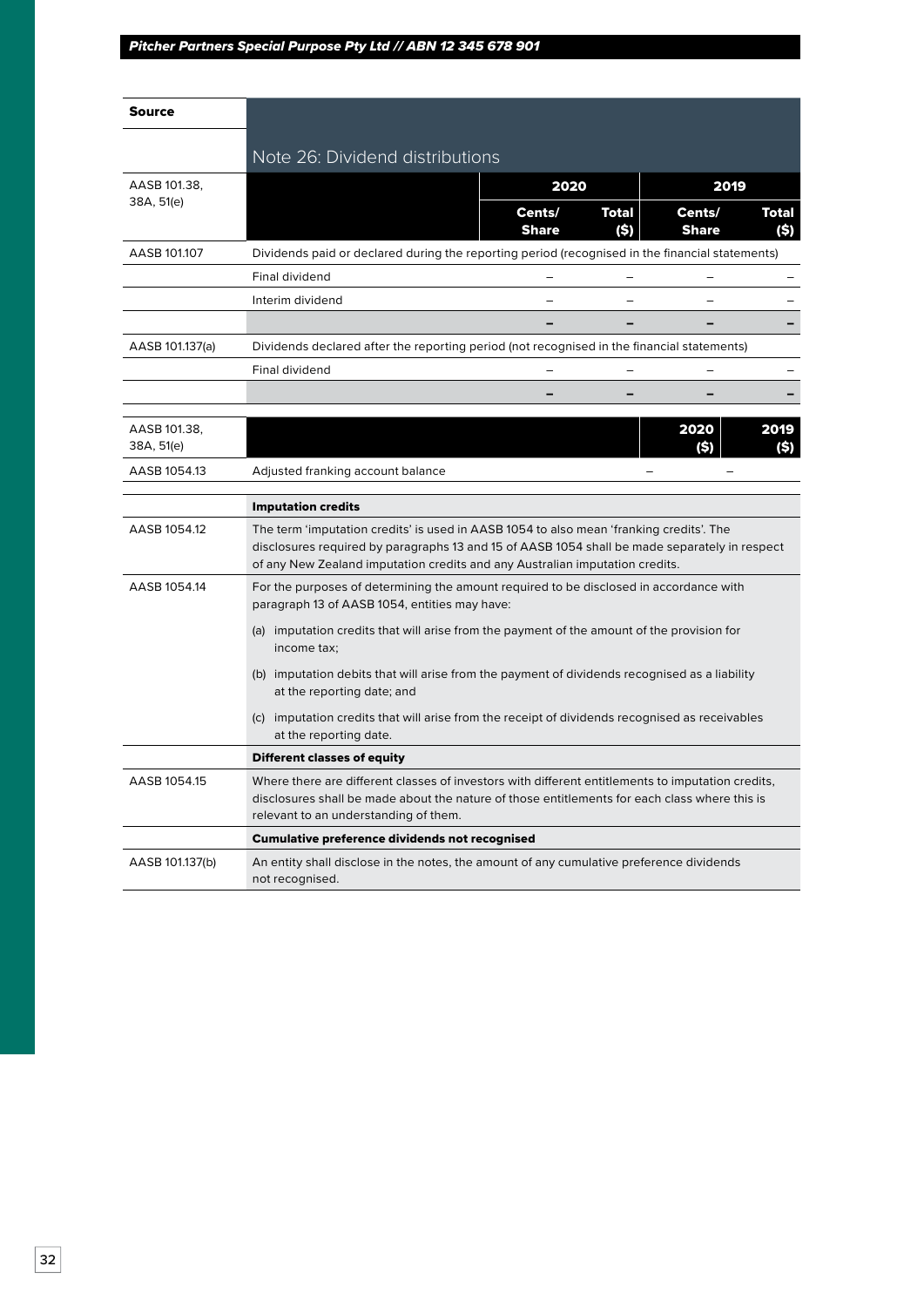| Source         |                                                                                                                                                                |                           |                           |
|----------------|----------------------------------------------------------------------------------------------------------------------------------------------------------------|---------------------------|---------------------------|
|                | Note 27: Acquisition of businesses                                                                                                                             |                           |                           |
|                | During the financial year, the company acquired Business A and Business B. Details of each<br>of these acquisitions is set out below:                          |                           |                           |
| AASB 101.51(e) |                                                                                                                                                                | <b>Business A</b><br>(\$) | <b>Business B</b><br>(\$) |
|                | Consideration transferred:                                                                                                                                     |                           |                           |
| AASB 107.40(b) | Cash                                                                                                                                                           | 1,500,000                 | 2,576,000                 |
|                | Deferred consideration                                                                                                                                         |                           |                           |
| AASB 107.40(a) | <b>Total consideration</b>                                                                                                                                     | 1,500,000                 | 2,576,000                 |
|                | Assets and liabilities acquired:                                                                                                                               |                           |                           |
| AASB 107.40(c) | Cash and cash equivalents                                                                                                                                      |                           | 12,128                    |
| AASB 107.40(d) | Trade and other receivables                                                                                                                                    |                           | 27,750                    |
| AASB 107.40(d) | Inventories                                                                                                                                                    | 25,000                    | 8,362                     |
| AASB 107.40(d) | Property, plant and equipment                                                                                                                                  |                           |                           |
| AASB 107.40(d) | Intangible assets                                                                                                                                              | 1,475,000                 | 2,563,000                 |
| AASB 107.40(d) | Trade and other payables                                                                                                                                       |                           | (35, 240)                 |
| AASB 107.40(d) | Other assets and/or liabilities [describe]                                                                                                                     |                           |                           |
|                | <b>Net assets acquired</b>                                                                                                                                     | 1,500,000                 | 2,576,000                 |
|                | Net cash outflow for acquisition of businesses:                                                                                                                |                           |                           |
|                | acquired).<br>During the prior financial year, the company acquired Business K. Details of the acquisition<br>are set out below:                               |                           |                           |
| AASB 101.51(e) |                                                                                                                                                                |                           | <b>Business K</b>         |
|                | Consideration transferred:                                                                                                                                     |                           |                           |
| AASB 107.40(b) | Cash                                                                                                                                                           |                           | 2,595,000                 |
|                | Deferred consideration                                                                                                                                         |                           |                           |
| AASB 107.40(a) | <b>Total consideration</b>                                                                                                                                     |                           | 2,595,000                 |
|                | Assets and liabilities acquired:                                                                                                                               |                           |                           |
| AASB 107.40(c) | Cash and cash equivalents                                                                                                                                      |                           | 8,869                     |
| AASB 107.40(d) | Trade and other receivables                                                                                                                                    |                           | 5,451                     |
| AASB 107.40(d) | Inventories                                                                                                                                                    |                           | 13,118                    |
| AASB 107.40(d) | Property, plant and equipment                                                                                                                                  |                           |                           |
| AASB 107.40(d) | Intangible assets                                                                                                                                              |                           |                           |
| AASB 107.40(d) | Trade and other payables                                                                                                                                       |                           | (216, 138)                |
| AASB 107.40(d) | Other assets and/or liabilities [describe]                                                                                                                     |                           |                           |
|                | <b>Net assets acquired</b>                                                                                                                                     |                           | (188,700)                 |
|                | <b>Goodwill arising on acquisition</b>                                                                                                                         |                           | \$2,783,700               |
|                | Net cash outflow for acquisition of businesses:                                                                                                                |                           |                           |
|                | The net cash outflow for the acquisition of Business K was \$2,586,131 (being the cash<br>consideration transferred, less cash and cash equivalents acquired). |                           |                           |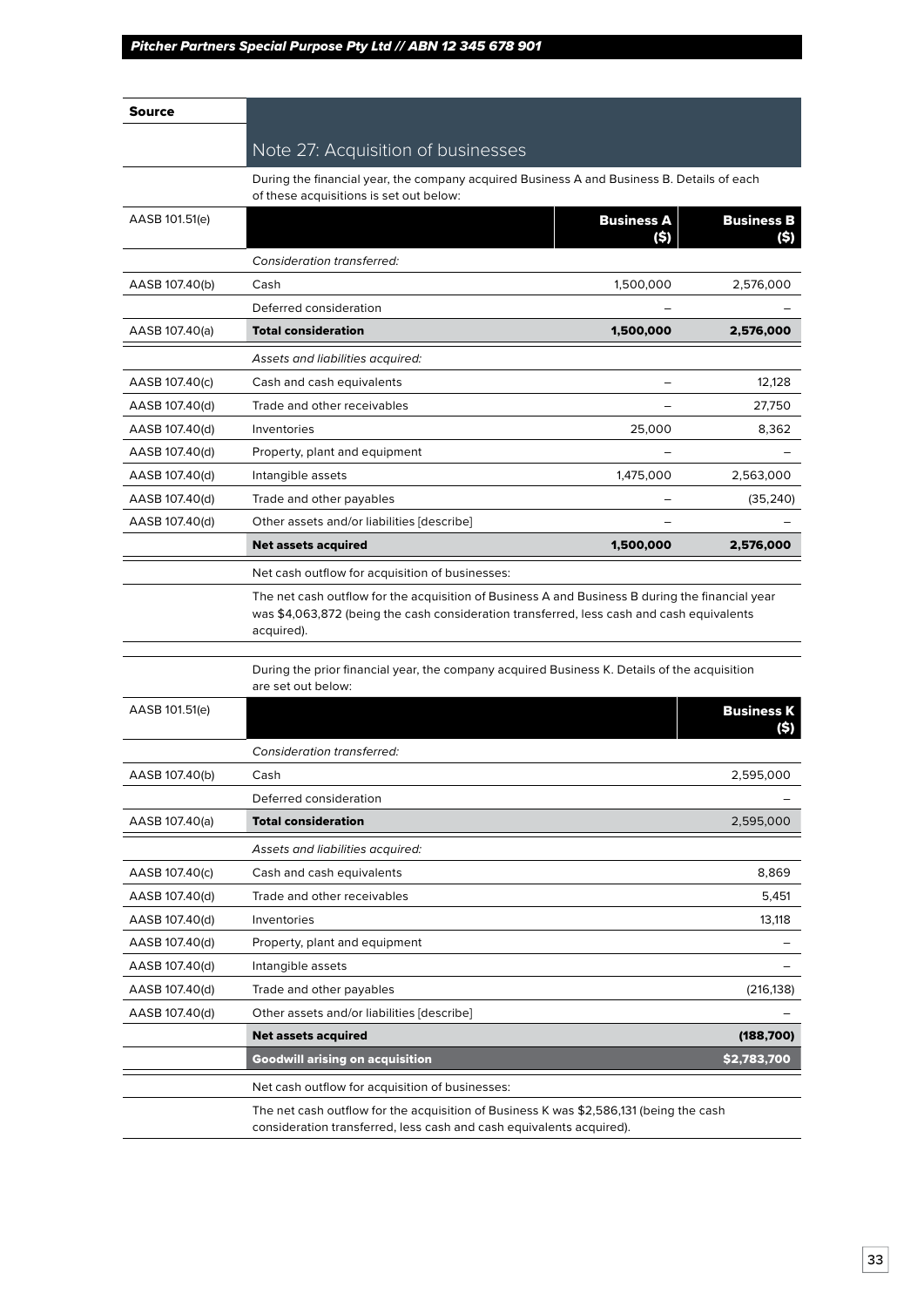| <b>Source</b>              |                                                                                                                                                                                                  |        |                          |
|----------------------------|--------------------------------------------------------------------------------------------------------------------------------------------------------------------------------------------------|--------|--------------------------|
|                            | Note 28: Disposal of businesses                                                                                                                                                                  |        |                          |
|                            | During the financial year, the company disposed of Business X. Details of the disposal                                                                                                           |        |                          |
|                            | are set out below:                                                                                                                                                                               |        |                          |
| AASB 101.51(e)             |                                                                                                                                                                                                  |        | <b>Business X</b><br>(S) |
|                            | Consideration received:                                                                                                                                                                          |        |                          |
| AASB 107.40(b)             | Cash                                                                                                                                                                                             |        | 280,000                  |
|                            | Deferred consideration                                                                                                                                                                           |        | 75,000                   |
| AASB 107.40(a)             | <b>Total consideration</b>                                                                                                                                                                       |        | 355,000                  |
|                            |                                                                                                                                                                                                  |        |                          |
|                            | Assets and liabilities disposed:                                                                                                                                                                 |        |                          |
| AASB 107.40(c)             | Cash and cash equivalents                                                                                                                                                                        |        | 1,493                    |
| AASB 107.40(d)             | Trade and other receivables                                                                                                                                                                      |        | 9,533                    |
| AASB 107.40(d)             | Inventories                                                                                                                                                                                      |        | 11,682                   |
| AASB 107.40(d)             | Trade and other payables                                                                                                                                                                         |        | (9,819)                  |
| AASB 107.40(d)             | Other assets and/or liabilities [describe]                                                                                                                                                       |        |                          |
|                            | <b>Net assets disposed</b>                                                                                                                                                                       |        | 12,889                   |
|                            | Net cash inflow on disposal of businesses:                                                                                                                                                       |        |                          |
|                            | The net cash inflow on disposal of Business X was \$278,507 (being the cash consideration                                                                                                        |        |                          |
|                            | received, less cash and cash equivalents disposed).                                                                                                                                              |        |                          |
|                            |                                                                                                                                                                                                  |        |                          |
|                            |                                                                                                                                                                                                  |        |                          |
|                            | Note 29: Remuneration of auditors                                                                                                                                                                |        |                          |
| AASB 101.38,<br>38A, 51(e) |                                                                                                                                                                                                  | 2020   | 2019                     |
|                            | Auditor of the company:                                                                                                                                                                          | (S)    | (S)                      |
| AASB 1054.10(a)            | Audit of the financial statements                                                                                                                                                                | 80,500 | 53,000                   |
| AASB 1054.10(b), 11        | Other services [describe the nature of the services]                                                                                                                                             |        |                          |
|                            |                                                                                                                                                                                                  | 80,500 | 53,000                   |
|                            |                                                                                                                                                                                                  |        |                          |
|                            | Network firm of the auditor of the company:                                                                                                                                                      |        |                          |
| AASB 1054.10(b), 11        | Other services [describe the nature of the services]                                                                                                                                             |        |                          |
|                            |                                                                                                                                                                                                  |        |                          |
|                            |                                                                                                                                                                                                  | 80,500 | 53,000                   |
|                            |                                                                                                                                                                                                  |        |                          |
|                            |                                                                                                                                                                                                  |        |                          |
| AASB 101.112(c)            | Note 30: Subsequent events                                                                                                                                                                       |        |                          |
|                            | In August 2020, the company entered into an agreement to acquire Business W for consideration                                                                                                    |        |                          |
|                            | of \$560,000. The acquisition is expected to be completed in October 2020 and will be financed                                                                                                   |        |                          |
|                            | by further drawdown of existing loan facilities.<br>Disclosure of other relevant information                                                                                                     |        |                          |
|                            |                                                                                                                                                                                                  |        |                          |
| AASB 101.112(c)            | The notes to the financial statements shall provide information that is not presented elsewhere<br>in the financial statements, but is relevant to an understanding of the financial statements. |        |                          |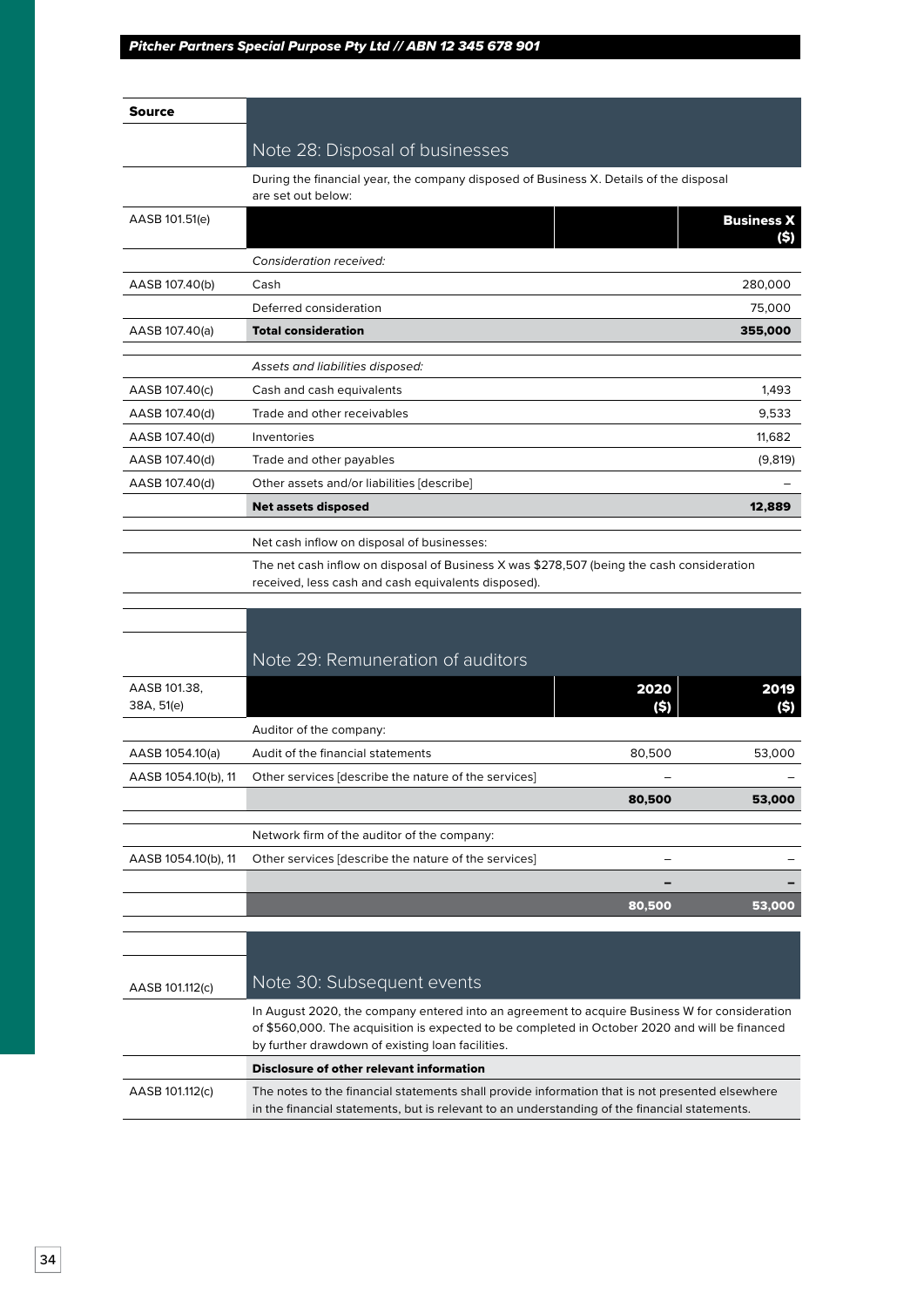| Source          |                                                                  |                                                                                                                                                                                                                                                                                                    |
|-----------------|------------------------------------------------------------------|----------------------------------------------------------------------------------------------------------------------------------------------------------------------------------------------------------------------------------------------------------------------------------------------------|
| AASB 101.112(c) | Note 31: Contingent liabilities                                  |                                                                                                                                                                                                                                                                                                    |
|                 | recognised in the financial statements in respect of such claim. | The company has been issued with a claim for \$100,000 in relation to the alleged supply of<br>faulty products. In the opinion of the directors, as supported by independent legal advice, it is<br>likely that the company will successfully defend the claim. Accordingly, no provision has been |
|                 | <b>Disclosure of other relevant information</b>                  |                                                                                                                                                                                                                                                                                                    |
| AASB 101.112(c) |                                                                  | The notes to the financial statements shall provide information that is not presented elsewhere<br>in the financial statements, but is relevant to an understanding of the financial statements.                                                                                                   |
|                 |                                                                  |                                                                                                                                                                                                                                                                                                    |
|                 | Note 32: Other information about the company                     |                                                                                                                                                                                                                                                                                                    |
| AASB 101.138(a) | <b>Registered office</b>                                         | Principal place of business                                                                                                                                                                                                                                                                        |
|                 | 101 SP Street<br>Melbourne, Vic, 3000                            | 202 PP Road<br>Melbourne, Vic, 3000                                                                                                                                                                                                                                                                |
| AASB 101.138(b) | products.                                                        | The principal activities of the company are the sale of electrical and personnel entertainment                                                                                                                                                                                                     |
| AASB 101.138(c) | is PP Ultimate Pty Ltd.                                          | The parent entity of the company is PP Holdings Australia Pty Ltd, and the ultimate parent entity                                                                                                                                                                                                  |
|                 | Disclosure of other information about the company                |                                                                                                                                                                                                                                                                                                    |
| AASB 101.138    |                                                                  | The disclosure of information under paragraph 138 of AASB 101 is only required where such<br>information is not disclosed elsewhere in information published with the financial statements.                                                                                                        |
|                 |                                                                  |                                                                                                                                                                                                                                                                                                    |
|                 |                                                                  |                                                                                                                                                                                                                                                                                                    |
|                 | Disclosure of information in the notes                           |                                                                                                                                                                                                                                                                                                    |

|                 | Inclusion of notes in the financial statements                                                                                                                                                                                                                                                                                                                                                                                                                                                                  |
|-----------------|-----------------------------------------------------------------------------------------------------------------------------------------------------------------------------------------------------------------------------------------------------------------------------------------------------------------------------------------------------------------------------------------------------------------------------------------------------------------------------------------------------------------|
| AASB 101.10(e)  | The financial statements shall include notes, comprising significant accounting policies and<br>other explanatory information.                                                                                                                                                                                                                                                                                                                                                                                  |
|                 | Presentation of notes in a systematic manner                                                                                                                                                                                                                                                                                                                                                                                                                                                                    |
| AASB 101.113    | An entity shall, as far as practicable, present notes in a systematic manner. In determining<br>a systematic manner, the entity shall consider the effect on the understandability and<br>comparability of its financial statements. An entity shall cross-reference each item in<br>the statements of financial position and in the statement(s) of profit or loss and other<br>comprehensive income, and in the statements of changes in equity and of cash flows to any<br>related information in the notes. |
|                 | Disclosure of other relevant information                                                                                                                                                                                                                                                                                                                                                                                                                                                                        |
| AASB 101.112(c) | The notes to the financial statements shall provide information that is not presented elsewhere<br>in the financial statements, but is relevant to an understanding of the financial statements.                                                                                                                                                                                                                                                                                                                |